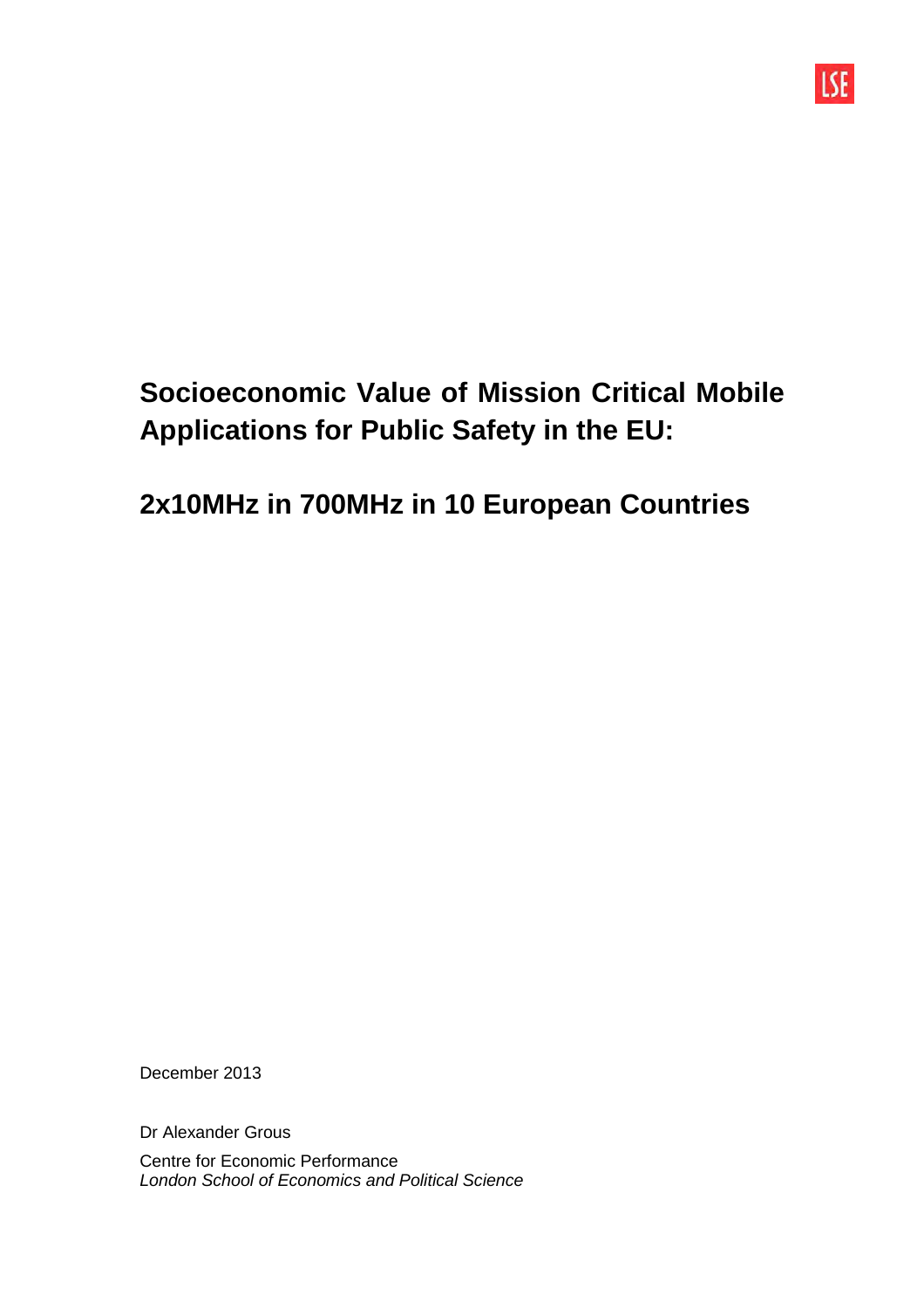#### **Foreword**

This report extends the research originally undertaken to estimate the socioeconomic benefits for the use of enhanced mobile broadband by public protection and disaster relief (PPDR) agencies for the November 2013 report, Socioeconomic Value of Mission Critical Mobile Applications for Public Safety in the UK: 2x10MHz in 700MHz, into 10 European Countries. The same methodology underpins both reports, but the lacuna in available data has required the extrapolation of some UK ratios and metrics to bridge these. In addition, a lack of information exists assessing the potential contribution that a harmonised utilisation of spectrum for mobile broadband by emergency services can make both within European countries and in a consolidated manner across the Continent: the 'socioeconomic impact'. With the impending auction of the 700MHz spectrum in the UK and other European countries, this research has assessed a number of potential contributing areas to socioeconomic benefit that pivot on intervention, with a core focus on Police..

The socioeconomic benefit estimation accruing from intervention-driven changes in policing and other emergency services focuses on four major areas of socioeconomic contribution arising from enhanced use of mobile broadband in 2x10MHz in 700MHz: intervention benefits; efficiency from intervention; operational efficiency and benefits from Traffic Police utilisation. The intervention-driven socioeconomic benefit estimated for Police represents the core contributory block of this research. Recognition exists that a greater degree of analysis could strengthen the results gained from these further. The difficulties of capturing some EU capital city crime data have resulted in less emphasis on this section than for the UK Report.

The consolidation of estimates on the utilisation of 700MHz for mobile broadband on a more dedicated basis by emergency services indicates that they outweigh the opportunity cost of the 'one-off' sale of spectrum to commercial operators. The degree to which these potential benefits are realised depends on a range of factors including regulatory and license conditions; the network mode of delivery; the speed of mobile broadband adoption; the nature of the services that are provided, and others. This research is a starting point that amongst other approaches, consolidates existing information; extrapolates methodology from relevant research to additional areas; extends primary research in crime intervention from a UK-wide to a European context. These assess the socioeconomic benefits that potentially can ensue from the enhanced use of mobile broadband by public protection and disaster agencies, also referred to as the Emergency Services.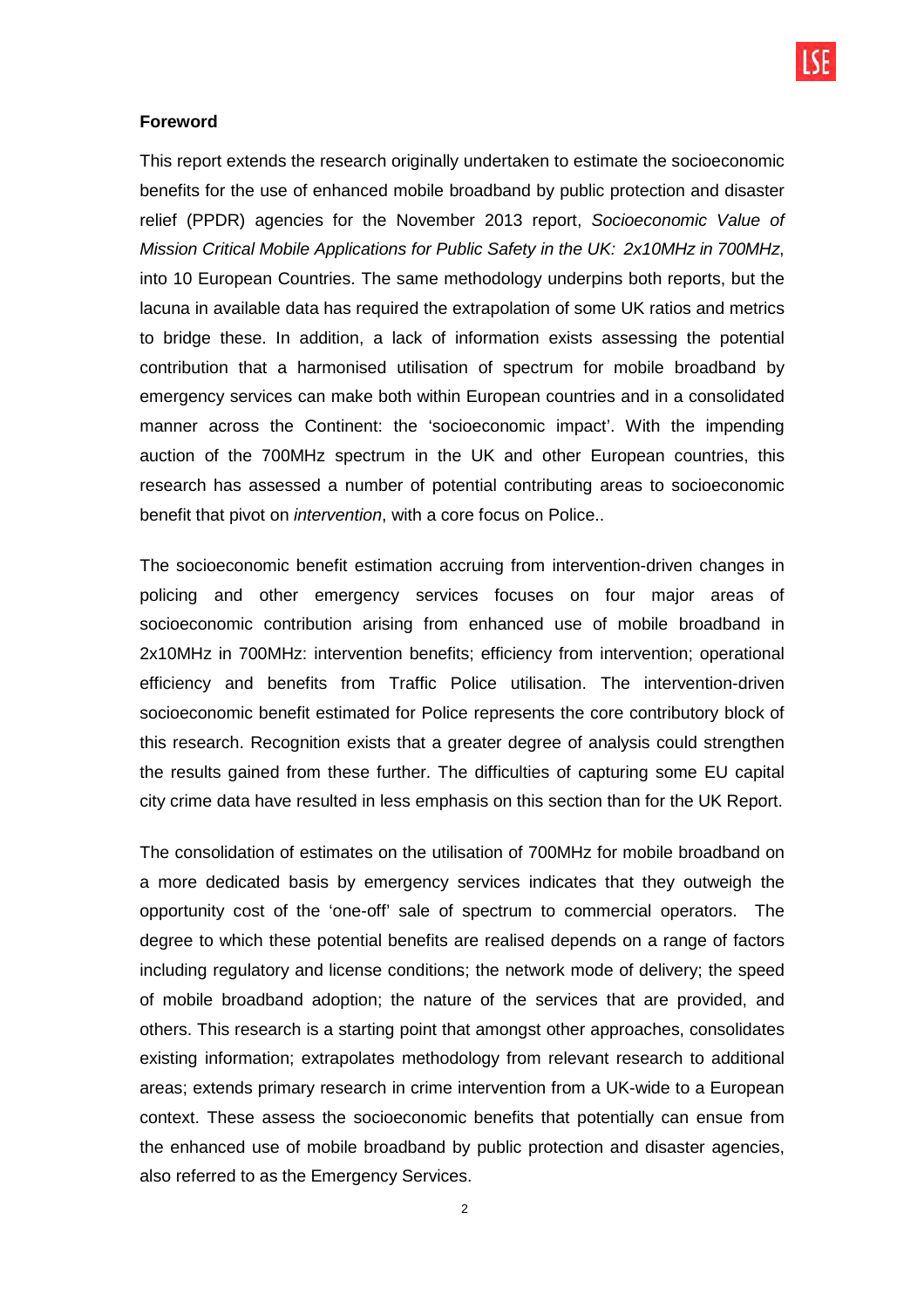

## **Table of Contents**

|    | <b>Foreword</b> |                                                                                                                                                                                                                                                                                                                                                       | $\mathbf{2}$         |
|----|-----------------|-------------------------------------------------------------------------------------------------------------------------------------------------------------------------------------------------------------------------------------------------------------------------------------------------------------------------------------------------------|----------------------|
|    |                 | <b>Executive Summary</b>                                                                                                                                                                                                                                                                                                                              | $\boldsymbol{4}$     |
| 1. |                 | Public Safety and Spectrum in the EU                                                                                                                                                                                                                                                                                                                  | 11                   |
|    | 1.1             | A close 'mission critical' relationship                                                                                                                                                                                                                                                                                                               | 11                   |
|    | 1.2             | A Crossroad in European spectrum management for PPDR                                                                                                                                                                                                                                                                                                  | 14                   |
|    | 1.3             | PPDR characteristics: Common themes across Europe                                                                                                                                                                                                                                                                                                     | 15                   |
|    | 1.4             | Defining an appropriate PPDR model in Europe                                                                                                                                                                                                                                                                                                          | 19                   |
| 2. |                 | <b>Why Broadband?</b>                                                                                                                                                                                                                                                                                                                                 | 23                   |
|    | 2.1             | The evolution of mobile broadband                                                                                                                                                                                                                                                                                                                     | 23                   |
|    | 2.2             | Mobility: Ushering a step-change in European PDDR                                                                                                                                                                                                                                                                                                     | 24                   |
|    |                 | 2.3 Adoption by public safety agencies of mission critical mobile applications:<br>A focus on Police                                                                                                                                                                                                                                                  | 27                   |
| 3. |                 | The Opportunity Cost of 2x10MHz in 700MHz in Europe                                                                                                                                                                                                                                                                                                   | 31                   |
| 4. |                 | Defining the Social Benefits of Mission Critical Mobile Broadband<br><b>Applications by Public Safety Agencies in Europe</b>                                                                                                                                                                                                                          | 34                   |
|    | 4.1             | Establishing the benefits ecosystem across the 10 European countries                                                                                                                                                                                                                                                                                  | 34                   |
|    | 4.2             | Socioeconomic benefits in Europe                                                                                                                                                                                                                                                                                                                      | 37                   |
|    |                 | 4.2.1<br>Safety                                                                                                                                                                                                                                                                                                                                       | 37                   |
|    |                 | 4.2.1.1 Crime Reduction: A focus on police<br>4.2.1.2 Estimating the socioeconomic intervention benefits: European Police 39<br>4.2.1.3 Estimating the socioeconomic benefit of service continuity<br>4.2.1.4 Ambulance enhancement in Europe to reduce mortality rates<br>4.2.1.5 European Traffic Police: mortality and serious injury intervention | 37<br>44<br>45<br>52 |
|    | 4.3             | <b>Efficiency Increases in Safety Interventions</b>                                                                                                                                                                                                                                                                                                   | 54                   |
|    |                 | Enhancing European Police safety interventions through efficiency<br>4.3.1<br>Operational productivity from frontline and back-office applications<br>4.3.2<br>4.3.2<br>Intervention, GDP and Local Community                                                                                                                                         | 54<br>56<br>58       |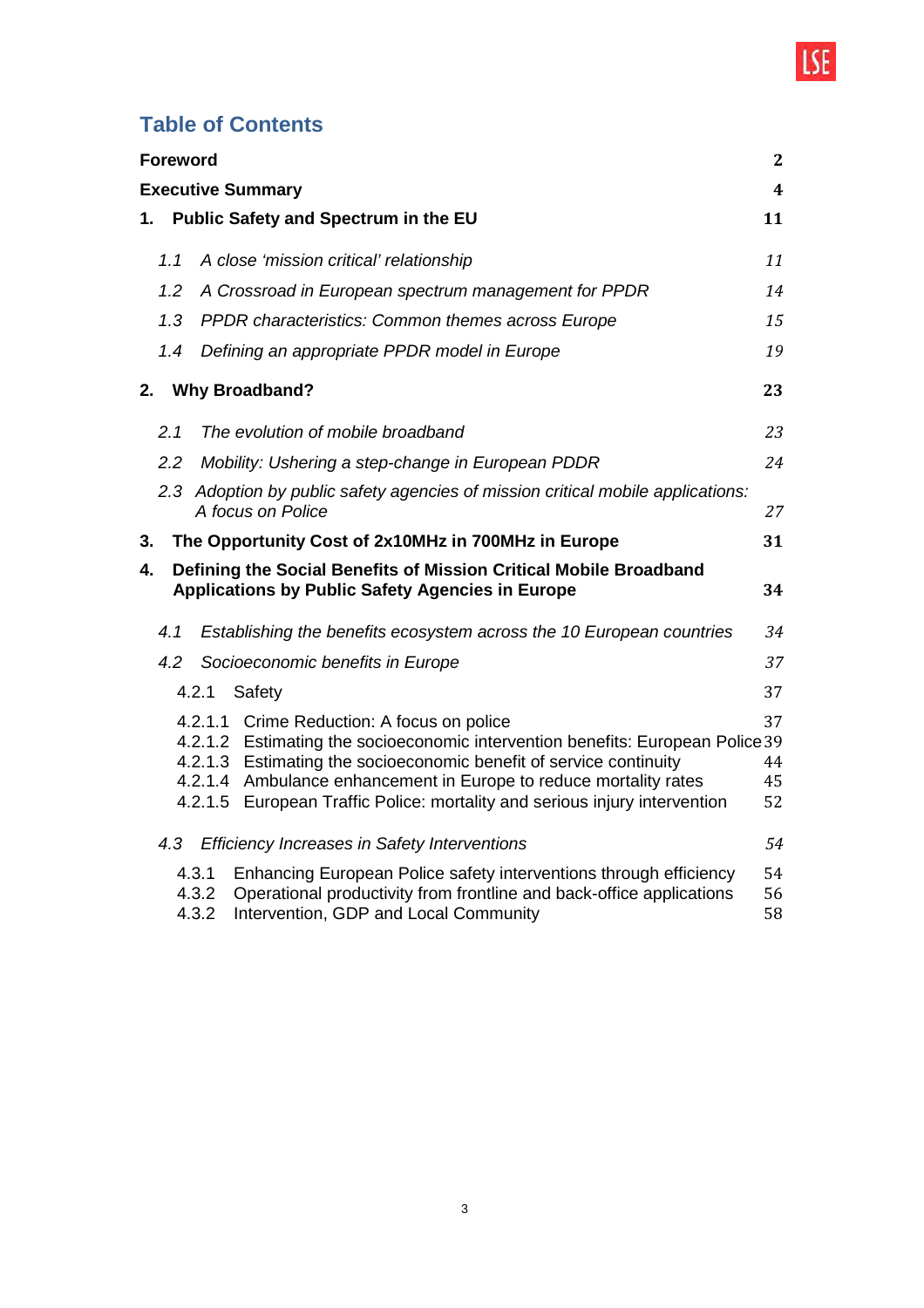

#### **Executive Summary**

European emergency services have to date primarily relied on TETRA for their communication in the field with mobile data utilised to a significantly lower degree.<sup>1</sup> This has seen a step-change recently as austerity overlapped with a changing social and crime milieu to usher in a new operating paradigm for some public safety agencies such as the Police.<sup>2</sup> Concomitant to, or perhaps as a result of these changes, efficiency-enhancing tools such as mobile data have been increasingly used by these agencies to obtain productivity benefits, enhance the performance of fewer resources and potentially confer wider socioeconomic benefits.

A lacuna exists in the quantification of these benefits with a lack of research that adequately peels the organisational and social fabric. The enclosed research attempts to bridge this by assessing the socioeconomic benefits of mission critical mobile broadband in public safety in the five categories of safety, efficiency from enhanced safety, operational efficiency, the use by traffic police, and a reduction of mortality by Ambulance Services in a 2x10MHz portion of the 700MHz spectrum in 10 European countries from three regions: (1) Northern Europe: Denmark, Norway, Finland; (2) Central Europe: UK Germany, France; (3) Southern Europe: Spain, Portugal, Greece. These countries are utilised as a proxy for a wider European region with a four staged process that: (1) estimates the socioeconomic benefits of mission critical mobile broadband in public safety in a 2x10MHz portion of the 700MHz spectrum in Europe across the categories of safety, efficiency, macroeconomic growth, and service disruption; (2) estimates the opportunity cost of the alternative use of this portion of spectrum as defined by its potential auction value; (3) compares the potential auction value with the estimated benefits value; (4) provided the qualitative and quantitative context for PPDR in the Europe that frames the analysis in a topical context. This process estimated an annual consolidated socioeconomic value of around €20.9 billion. The population of these countries is approximately 300 million people, which represents 60 per cent of the EU28 population of around 500 million people. If this benefit was extrapolated across EU28 countries, a value of approximately €34 billion is derived. This approximation does not necessarily reflect the variations that exist between individual countries' mobile networks, license costs, coverage, and other variables.

 1 Stavroulakis, P. (2007). Terrestrial Trunked Radio - Tetra: A Global Security Tool. Springer.

<sup>2</sup> Evans, D (2013) IHS Report: Vertical Insights – Public Safety and Security Mobile Radio – World – 2013'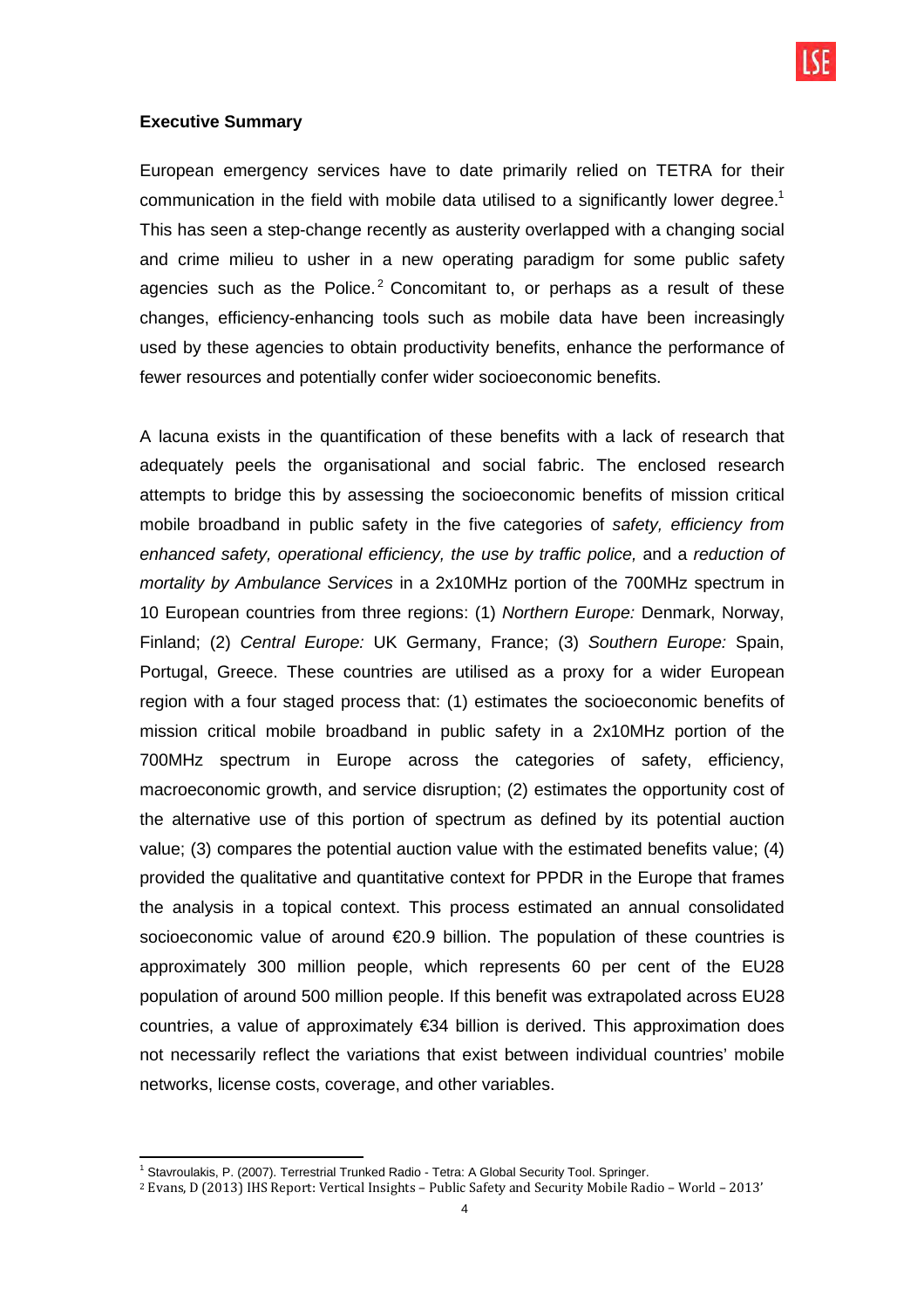

The opportunity cost of the alternative sale of this spectrum at auction could yield a one-off economic gain for the Governments of these countries totaling €3.7 billion based on a per MHz cost per POP benchmarked from international auctions of 700MHz and 800MHz and from UK results. This is lower than the annual estimated socioeconomic benefit, as depicted in Table 1. If this figure was extrapolated across the EU28 countries, it increases to around €6 billion. This remains lower than the estimated extrapolated socioeconomic benefit of €34 billion. Amortised over a 15 year license, the annual socioeconomic benefit of the 10 countries assessed equates to €1.9 billion, versus €246 million for the amortised potential alternative sale of the spectrum at auction. These estimates indicate that the socioeconomic benefits of the use of this portion of spectrum by PPDR agencies exceed the opportunity cost for its alternative sale at auction.



Table 1: Socioeconomic benefit versus cost in Europe from PPDR use of 2x10MHz in 700MHz versus its commercial sale at auction

Maximising the value of this 20MHz block of the 700MHz band requires congruence with an appropriate implementation model in order to fulfill key mission critical broadband and voice requirements for public safety. By aligning a number of these critical parameters, socioeconomic benefits can ensue and continue to be achieved.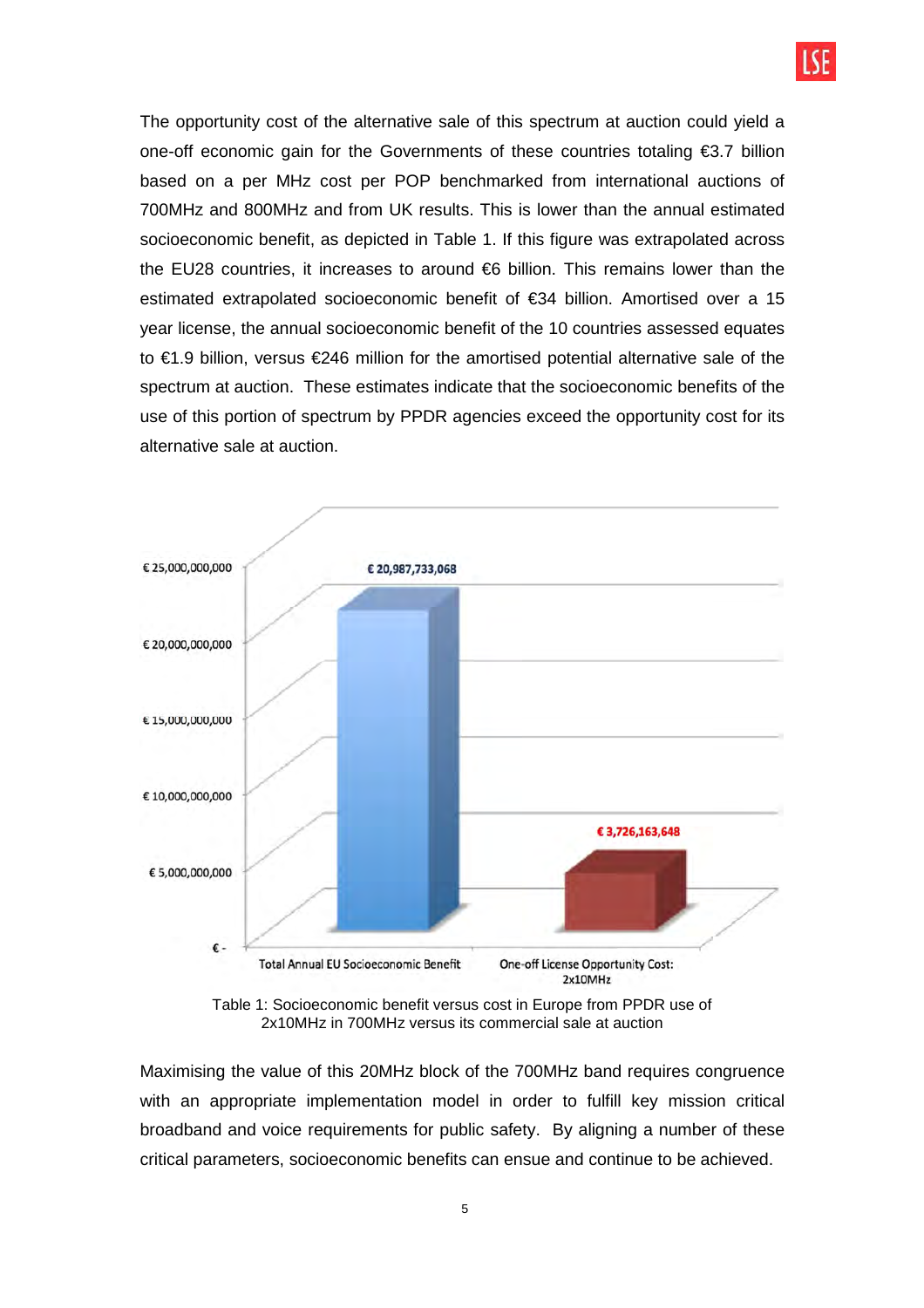

Figure 1: Consolidated socioeconomic benefit in the EU from PPDR use of 2x10MHz in 700MHz

The benefits from Police intervention to reduce crime and its commensurate social costs represent the majority of safety benefits estimated, with the utilisation of technology to assist patrolling police yielding social benefits that are likely to increase over time as adoption of mobile broadband increases. This extends to emergency services, with the potential existing for the Ambulance Service to adopt greater mobile broadband to assist teams reach coronary arrest victims in particular in less than 8 minutes, and save a greater proportion of the 1,000 people a day who die from out of hospital cardiac arrests deaths in Europe<sup>3</sup>, with only a 7 per cent survival rate for the remainder.<sup>4</sup> The collective socioeconomic value generated through the utilisation of mission critical mobile applications by Public Safety Agencies for these and other areas can be juxtaposed against the opportunity cost of alternative commercial use of the 2x10MHz spectrum. The estimated socioeconomic benefits for the utilisation of this spectrum by Public Safety Agencies is estimated to be significantly greater than the commercial value of the sale of this segment of spectrum to commercial operators.

The core potential socioeconomic benefits estimated for Europe in this study are segmented into the following categories:

 $\overline{a}$ <sup>3</sup> http://www.restartaheart.eu

<sup>&</sup>lt;sup>4</sup> European Society of Cardiology (2013, September 1). ScienceDaily. Retrieved November 24, 2013, from http://www.sciencedaily.com- /releases/2013/09/130901154147.htm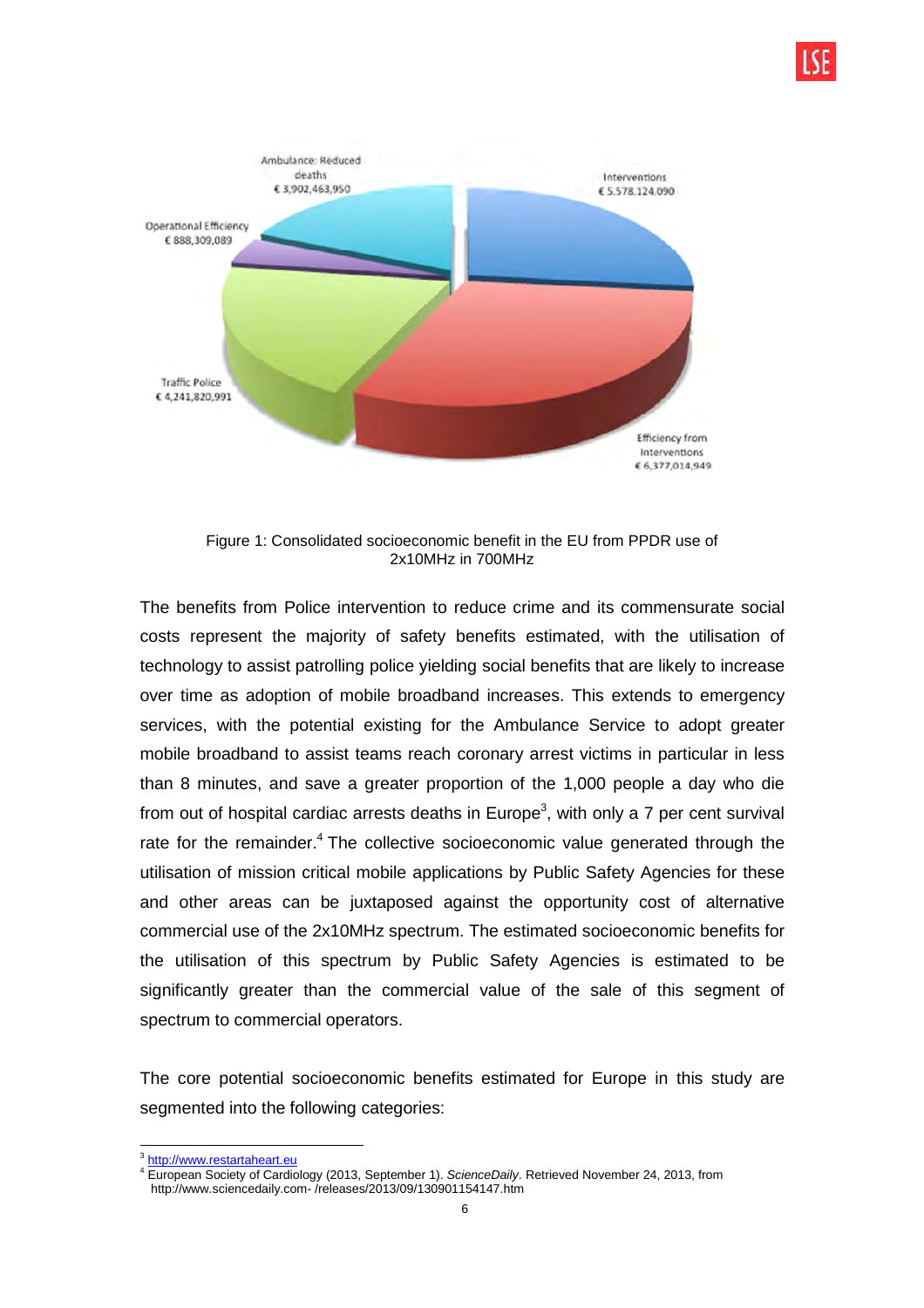Safety:

- €5.57 billion annual socioeconomic benefit could result from an estimated 12 per cent of current homicide, serious wounding and sexual assault crime costs benefitting from mobile broadband to derive a favourable outcome.<sup>5</sup>
- €3.98 billion annual socioeconomic benefit could result from mobile broadband being utilised to assist ambulance crews saving an additional 1,858 out-of-hospital cardiac arrest victims faster $6$ , especially within the 8 minute target that is even more critical for 'Type A' life threatening responses, and for the crews to be better informed.  $7$
- €4.20 billion potential socioeconomic benefit per annum could result if European Traffic Police achieved comparable results as US Highway Patrols in increasing their efficiency by reducing traffic stop times due to the enhanced and integrated use of mobile broadband. <sup>8</sup> The potential socioeconomic benefits are derived from avoiding an estimated total annual 9,800 major serious injuries and some fatalities that could occur otherwise occur if an officer is engaged on an existing stop, instead of maximising the period of mobility due to enhanced operational efficiency in the field.

## Efficiency:

- €6.37 billion socioeconomic benefit could result from a 10 per cent improvement in productivity by Police Forces across Europe, as has already occurred in some Constabularies in the UK and the US from the adoption of mobile data<sup>9</sup> and the efficiency benefits in policing. An improvement in intervention rates could result in an additional 1.6 million interventions per annum occurring if these interventions were distributed in the same ratio as they crimes currently occur.
- €888 million of efficiency savings could result per annum if the current operational efficiency benefits being obtained by some UK Police Forces<sup>10</sup> in

 5 Intervention estimates obtained from: Johur, J. (2013). Evaluating the Benefits of Mission-Critical Mobile Broadband to the UK Police Service. MBA Thesis. Henley Business School. Additional primary and secondary research undertaken.

<sup>6</sup> LSE Research.

<sup>&</sup>lt;sup>7</sup> Price, L. (2006). Treating the clock and not the patient: ambulance response times and risk. Quality and Safety in Health Care; 15: pp127–130.

<sup>&</sup>lt;sup>8</sup> University of Cincinnati Policing Institute. Traffic Stop Data Analysis Study: Year 3 Final Report. November 2009.

<sup>&</sup>lt;sup>9</sup> http://www.straighttalkonline.com/cio-articles/going-mobile-wiltshire

<sup>10</sup> British APCO Journal. January 31, 2012.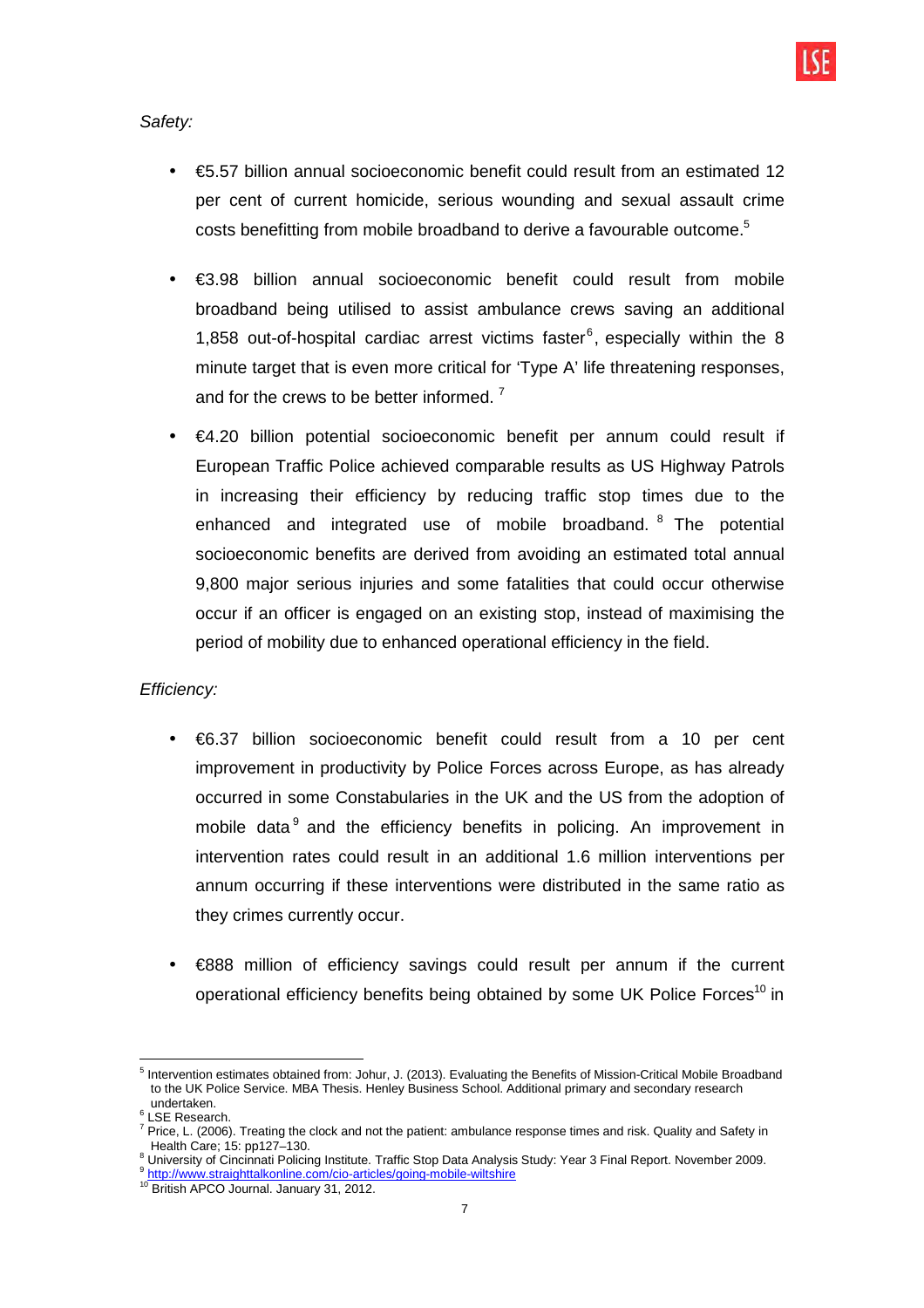

undertaking integrated operational duties between the frontline and backoffice were realised across Europe's Police Forces.

### Dedicated versus sharing spectrum with the general public

A socioeconomic cost of  $\epsilon$ 5.4 billion could result if a 1 per cent reduction in service availability occurred across the 10 sample countries, due to spectrum not being available in a dedicated manner for public safety in times of mission critical dependency, particularly acute for large-scale emergencies.<sup>11</sup> A 5 per cent degradation of service is estimated to potentially result in a socioeconomic cost of over €27 billion. Service outages in individual countries will result in differing figures, with the highest impact estimated to occur from Central European countries of the UK, Germany and France, where a 1 per cent reduction could result in a socio economic cost of  $\epsilon$ 1.3 billion,  $\epsilon$ 1.1 billion and  $\epsilon$ 1 billion respectively.

#### GDP

- Crime has a significant impact on society, with criminal activity facilitating the consumption of illegal goods and services, whilst concomitantly levying costs through stolen and damaged goods, greater insurance premiums, spending on safety, pain suffering, loss of life and other factors.<sup>12</sup> These impact both the private and public sector with total crime cost accounting for 7.7 per cent of GDP in England and Wales (€124 billion), 11.9 per cent in the US<sup>13</sup>, whilst In Colombia, crime is estimated to hinder economic growth by 2 per cent per annum.<sup>14</sup> Inherent difficulties exist in establishing causality between crime and GDP however.
- This research has not factored a socioeconomic benefit for crime reduction due to house price growth that was driven by enhanced crime intervention and reduction. This was due to a lack of available data at a more granular level, combined with the heterogeneous changes in crime across countries. Property related crime such as domestic burglary increased by 62 per cent in some countries such as Greece between 2007-2012, whilst decreasing by

 $\overline{a}$  $11$  Sampling estimates obtained from: Johur, J. (2013). Evaluating the Benefits of Mission-Critical Mobile Broadband to the UK Police Service. MBA Thesis. Henley Business School. Additional primary and secondary research undertaken.

<sup>12</sup> Detotto, C., and Otranto, E. (2010). Does Crime Affect Economic Growth? KYKLOS, Vol. 63. August; No. 3; pp: 330–345.

 $13$  Ibid.

<sup>&</sup>lt;sup>14</sup> Cárdenas, M., and Rozo, S. (2008). Does Crime Lower Growth? Evidence from Colombia. World Bank. Commission on Growth and Development. Working Paper No 30.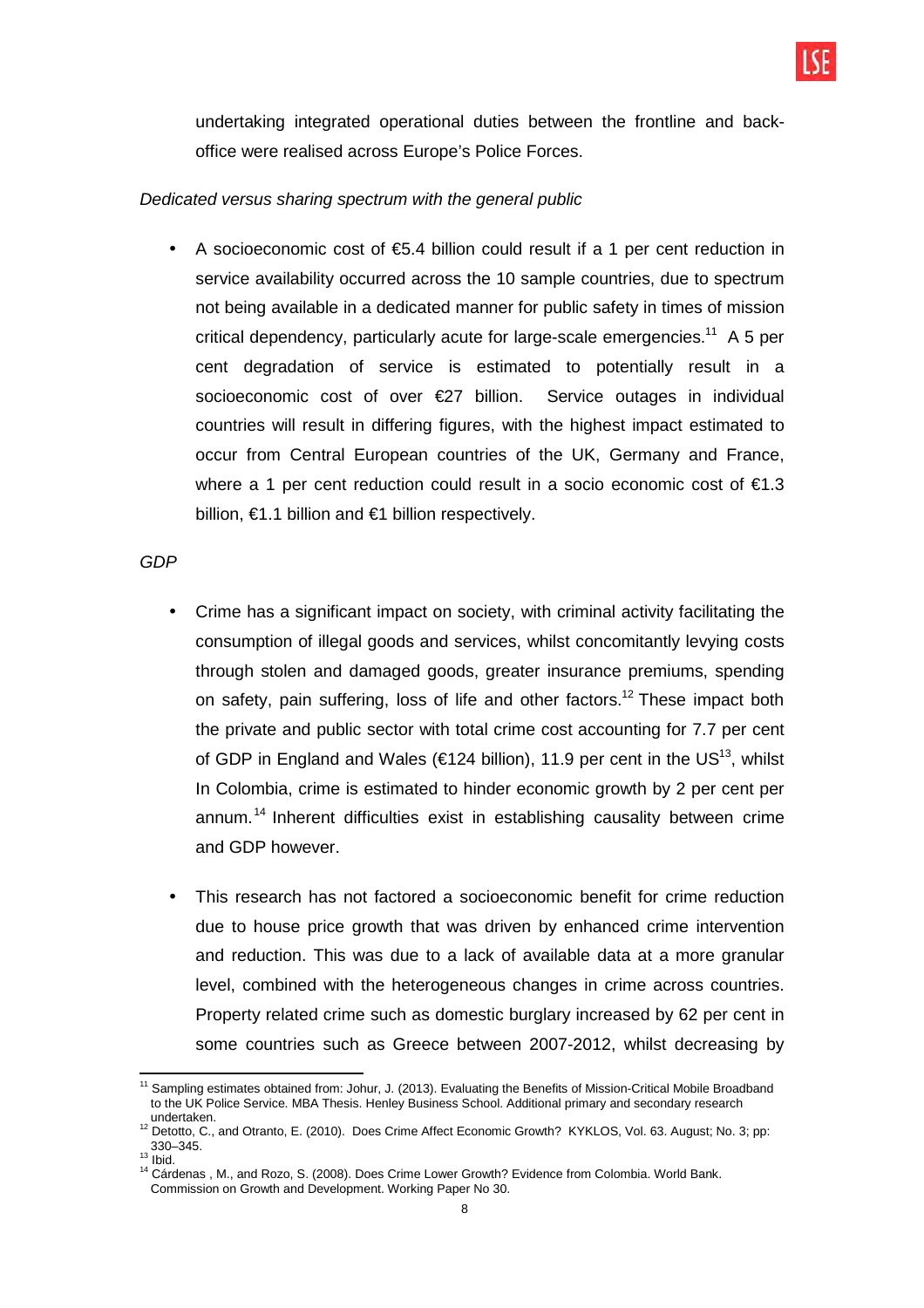20-30 per cent in others such as Austria and Luxembourg.<sup>15</sup> Motor vehicle theft also reduced between 2007-2010 across EU member states by almost 25 per cent. Overall, recorded crime reduced by 10 per cent between 2005 and 2010 in the EU.<sup>16</sup> US research estimates that a 10 and 25 per cent reduction in violent crime could increase housing prices in 8 major US cities by 0.83 and 2.1 per cent respectively in the following year.<sup>17</sup> This would equate to US\$16 billion and US\$41 billion respectively in the case of the major US cities assessed. Although the UK has experienced over a 15 per cent reduction in violent crime between 2007-2012, which could equate to over £1billion in property value increase, many EU countries have not achieved a comparable property-and-person related crime reduction. <sup>18</sup> Although a more granular degree of analysis could occur in this area, such crime reduction could result in a net increase in property values of at least the UK figure. This area represents an opportunity for crime reduction that enhances neighborhoods to be factored into socioeconomic benefits that could be accelerated due to enhanced broadband access and police being retained on their rounds for longer.

If Public Safety Agencies were required to use the spectrum commercial operators have acquired through auctions, a greater degree of risk and operational challenges could ensue through the required fulfillment of communication attributes required including those related to safety; quality of service; network redundancy; security and other areas. Governments and policy makers in some countries are reviewing existing mobile network delivery modes in order to assess the optimal mode for accommodating multiple mobile operators in a  $21<sup>st</sup>$  Century milieu including public safety and commercial operators to optimise investment and social efficiency. The impending 700MHz auction in the UK represents an opportunity for Government to review spectrum allocation and a delivery model for PPDR in this band.

 $\overline{a}$ <sup>15</sup> Eurostat, 2012. Trends in Crime and Criminal Justice: 18/2013.

http://epp.eurostat.ec.europa.eu/cache/ITY\_OFFPUB/KS-SF-13-018/EN/KS-SF-13-018-EN.PDF

 $16 \overline{\text{lbid}}$ .

<sup>&</sup>lt;sup>17</sup> Shapiro, R. J., and Hassett, K. A. (2012). The Economic Benefits of Reducing Violent Crime: A Case Study of 8

American Cities. Centre for American Progress.

<sup>18</sup> Eurostat, 2012. Op cit.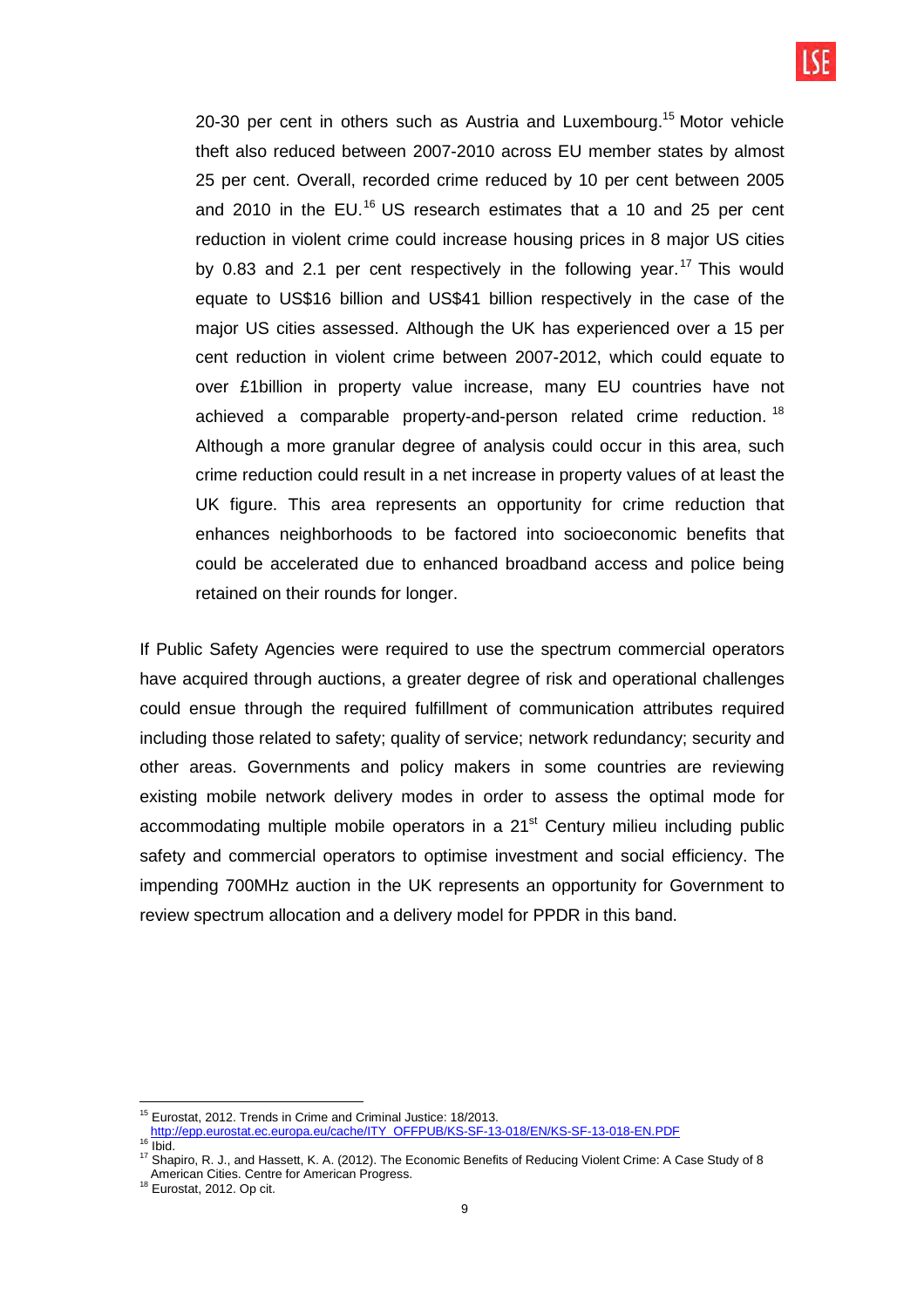

UK Home Office Minister, July 8, 2013.

 <sup>19</sup> Speech given by Home Office Minister Damian Green on the need for police reform  $-8$  July 2013. https://www.gov.uk/government/speeches/damian-green-speech-on-police-reform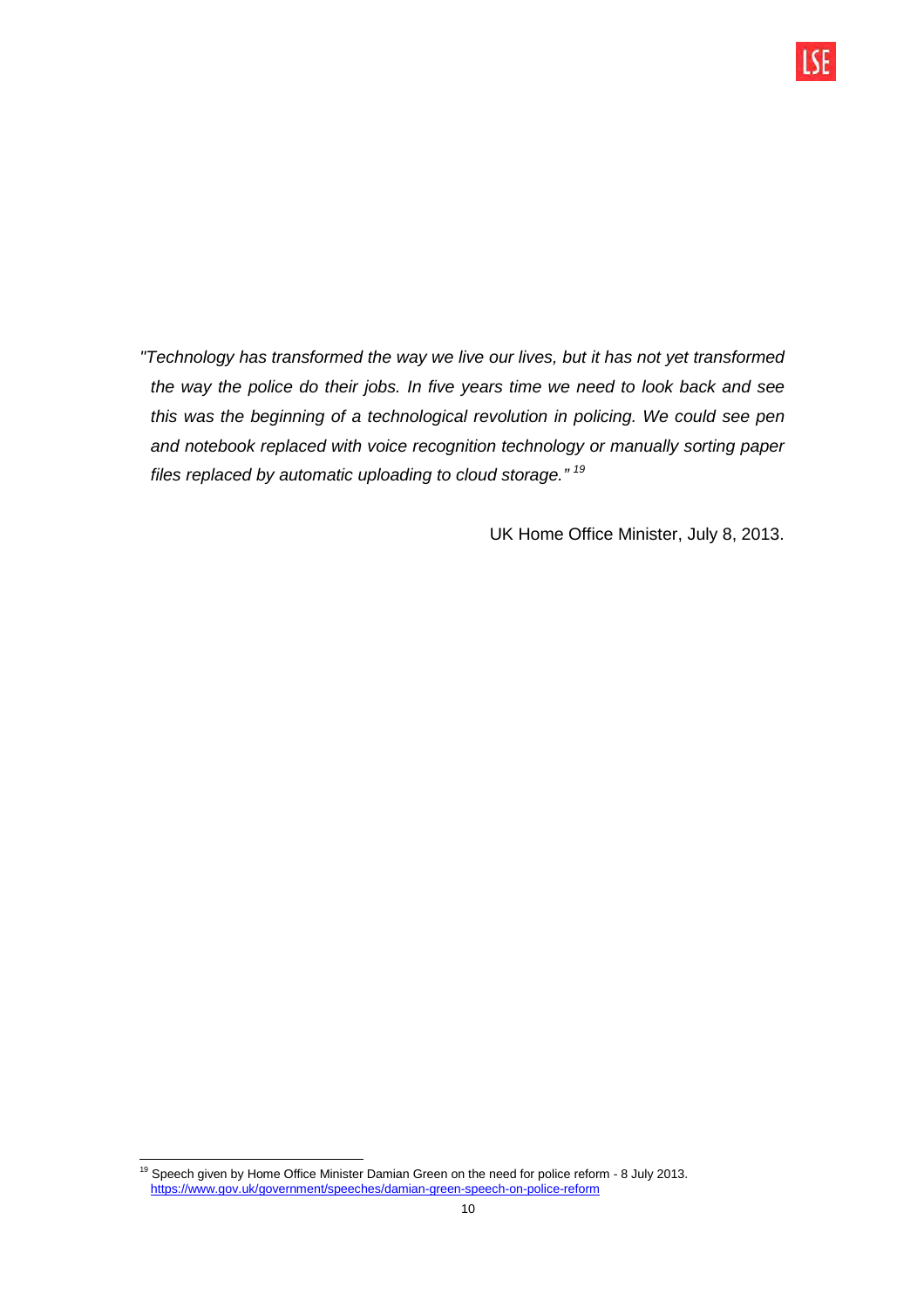## **1. Public Safety and Spectrum in the EU**

#### **1.1 A close 'mission critical' relationship**

"Spectrum is a valuable resource that enables growth and innovation. Without it wireless communications such as mobile phones, or Wi-Fi or satellite TV are not possible. It is also a critical input to enable delivery of essential services provided, and supported, by the public sector."<sup>20</sup>

#### DCMS, March 2011.

Radio networks continue to be recognised as a fundamental component of public safety operation for professional mobile radio (PMR) that includes emergency services.<sup>21</sup> A key distinction between PMR services and commercial consumer-driven communication is the mission-critical nature of public safety. The TETRA and Critical Communications Association (TCCA) defines the term 'mission critical' as: "A function whose failure leads to catastrophic degradation of service that places public order or public safety and security at immediate risk. These systems are paramount to the operation of a nation's public safety and critical infrastructure services and are therefore specified to have particular and adequate inbuilt functionality, availability, security and interoperability." This definition encompasses the wide role of Emergency Services in public protection and disaster relief (PPDR) across a range of activities: protection of the public, property, business, key national infrastructure and government; accident management; crime prevention; natural and man-made disasters, and terrorism.<sup>22</sup> The International Telecommunications Union defines the two terms  $as^{23}$ :

Public protection (PP) radio communication: Radio communications used by responsible agencies and organisations dealing with maintenance of law and order, protection of life and property, and emergency situations.

Disaster relief (DR) radio communication: Radio communications used by agencies and organisations dealing with a serious disruption of the functioning of society, posing a significant, widespread threat to human life, health, property or the environment, whether caused by accident, nature or human activity, and whether developing suddenly or as a result of complex, long-term processes. US public safety

 $\overline{\phantom{a}}$  $^{20}$  Department for Culture Sport and Media (DCMS). March 2011. Enabling UK growth – Releasing public spectrum. Making 500 MHz of spectrum available by 2020; p5.

https://www.gov.uk/government/uploads/system/uploads/attachment\_data/file/77429/Spectrum\_Release.pdf

<sup>21</sup> Parliamentary Joint Committee on Law Enforcement. Spectrum for public safety mobile broadband. July, 2013. <sup>22</sup> TTCA, Public Protection and Disaster Relief (PPDR). TETRA + Critical Communications Association.

www.tandcca.com/assoc/page/12329

 $^{23}$  Report ITU-R M.2033 . Radiocommunication objectives and requirements for public protection and disaster relief: 2003.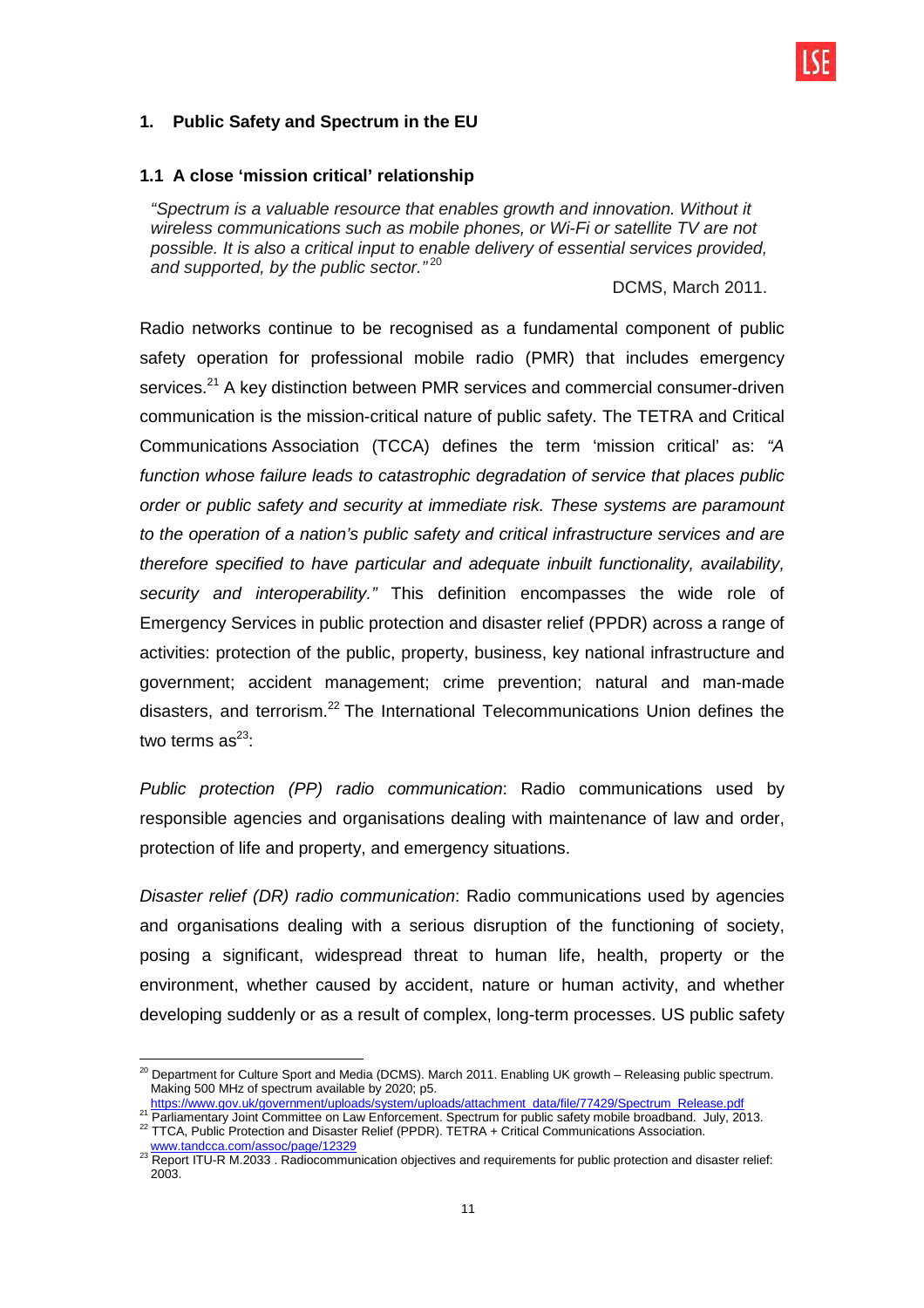

users have four to ten times the spectrum available in Europe, $^{24}$  whilst the former has 31 people per square kilometer versus 114 for the latter. This indicates that EU public safety utilisation of spectrum is either efficient, or under-resourced:<sup>25</sup> additional research posits that spectrum is utilised efficiently by public safety agencies, with the public sector, including defence, transport and public safety, utilising around half of the spectrum between 108MHz and 6GHz, and public safety accounting for 0.2 per cent of this in any member state.<sup>26</sup> This contrasts with a figure of 0.9 per cent from earlier research<sup>27</sup> and indicates that public safety operates in a very small proportion of EU spectrum. In the UK, half of the spectrum is utilised by the public sector, including defence, emergency services and others<sup>28</sup>, with this located below 15 GHz. and with technical characteristics that support a wide variety of applications including mobile communications and increasingly, mobile broadband.<sup>29</sup> Emergency and Safety Services possess 5 per cent of UK spectrum, and account for two per cent of its use. $^{30}$ 

Mobile broadband growth continues to be fuelled by the consumer and commercial markets, with mobile subscriptions now over 800 million in Europe, representing almost 130 per cent penetration. $31$  Around 60 per cent of the European population owns a smartphone with internet access.<sup>32</sup> Globally, over one billion smartphones are in circulation from a total use base of 5 billion mobile phones, with the average data consumption reaching over 500 MB/month.<sup>33</sup> Demand for mobile capacity is estimated to increase by 80 per cent by 2030 in many European countries, with auctions of radio spectrum such as 4G expected to assist in meeting mobile broadband demand.<sup>34</sup> In contrast, the global PMR market has an estimated installed base of around 40 million<sup>35</sup>, and is served by narrowband digital systems that offer limited data capability.  $36$  In contrast, as commercial consumer-led mobility has increasingly permitted greater data capability, the growth in mobile subscribers has had a complementary impact on applications developed ('apps') across a broad spectrum encompassing entertainment, productivity, music, social networking and

 $\overline{\phantom{a}}$ 

 $30$  lbid.

<sup>&</sup>lt;sup>24</sup> http://www.tandcca.com/Library/Documents/Files/Documents/Efficiencyuse.pdf

 $25 \overline{\text{lbid}}$ .  $26$  Ibid.

<sup>&</sup>lt;sup>27</sup> European Commission, 2009. Final RSPG Opinion: 09-258. DG INFSO/B4/RSPG Secretariat. http://rspgspectrum.eu/\_documents/documents/opinions/rspg09\_258\_rspgopinion\_pus\_final.pdf

<sup>28</sup> DCMS, (2011). Op cit.

 $29$  Ibid

<sup>31</sup> http://mobithinking.com/mobile-marketing-tools/latest-mobile-stats/a#subscribers

<sup>32</sup> https://www.gov.uk/government/news/speeding-up-mobile-broadband-roll-out

<sup>33</sup> http://www.go-gulf.com/blog/smartphone/

 $34$   $\overline{libid}$ .

<sup>&</sup>lt;sup>35</sup> Analysis Mason. DMR Market Report. December 2011.

<sup>&</sup>lt;sup>36</sup> TCCA. Critical Communications Broadband Group (CCBG). White Paper. Mission Critical Mobile Broadband: Practical standardisation & roadmap considerations. February 2013.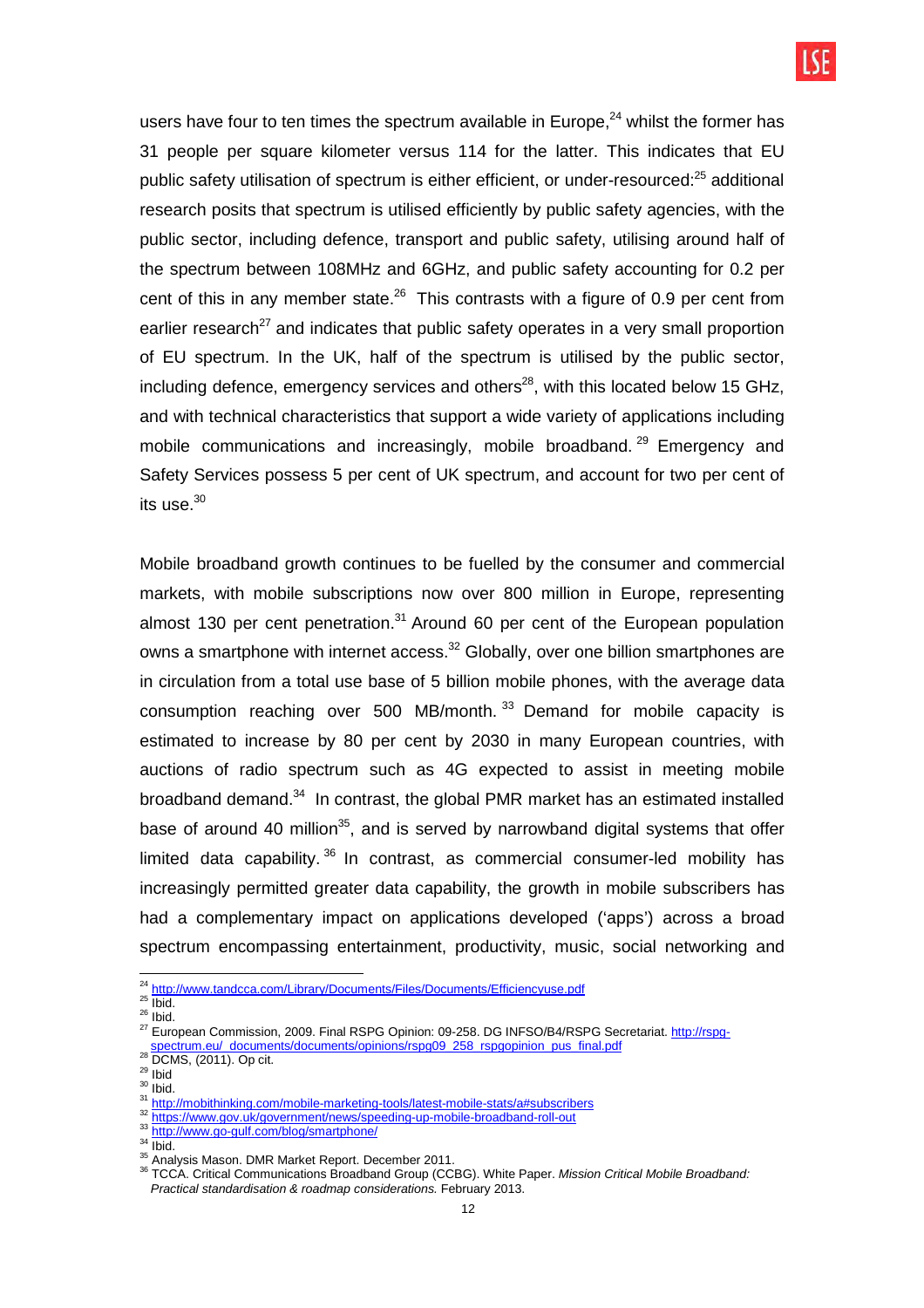others.<sup>37</sup> Over 1.2 billion people were using mobile apps at the end of 2012, with forecasts that by 2017, over 200 billion apps will be downloaded annually globally.<sup>38</sup>

In this increasingly data-centric mobile communication milieu, PPDR organisations are assessing and adopting new technology for data communications from the commercial sector across 2.5G, 3G and 4G, and relying on these mobile network operators for the delivery of those services.<sup>39</sup> The mission critical and safety nature of PPDR often result in a longer and more 'cautious' process occurring before new technology is adopted, and a high degree of confidence that it is 'fit for purpose' and effective in maintaining or improving safety levels.<sup>40</sup>



Figure 2: New Technology Adoption by PPDR Organisations

Figure 2 depicts factors influencing new technology adoption in PPDR. Key activities potentially resulting in a lower degree of innovation than the commercial mobile sector include a lower degree of available applications and entrenched processes required due to safety and mission critical requirements. The recent international auctions of 4G and 700MHz represent a potential step change for PPDR, however, in addition to private voice and narrowband data networks in use, PPDR organisations are increasingly utilising the public mobile telecommunications networks for broadband services to complement their operations. <sup>41</sup> This represents the commencement of a transition by PPDR agencies from narrowband communication to a more data-rich model. For this to continue successfully, key PPDR-specific network management and security issues need to be addressed to ensure that these

 $\overline{\phantom{a}}$ <sup>37</sup> http://venturebeat.com/2013/07/10/state-of-the-apposphere/

<sup>38</sup> http://appscend.com/blog/explosive-growth-in-apps-usage/

 $39$   $\frac{1}{1}$  bid.

<sup>&</sup>lt;sup>40</sup>http://www.tandcca.com/Library/Documents/Broadband/Harmonised\_dedicated\_spectrum\_MCC\_final.pdf<br>11 http://www.talstra.com.cu/businesse.artempie.ideumlead/desumerat/businesse.public.artety.unkiteges.arte

<sup>41</sup> http://www.telstra.com.au/business-enterprise/download/document/business-public-safety-whitepaper-mbb-4g.pdf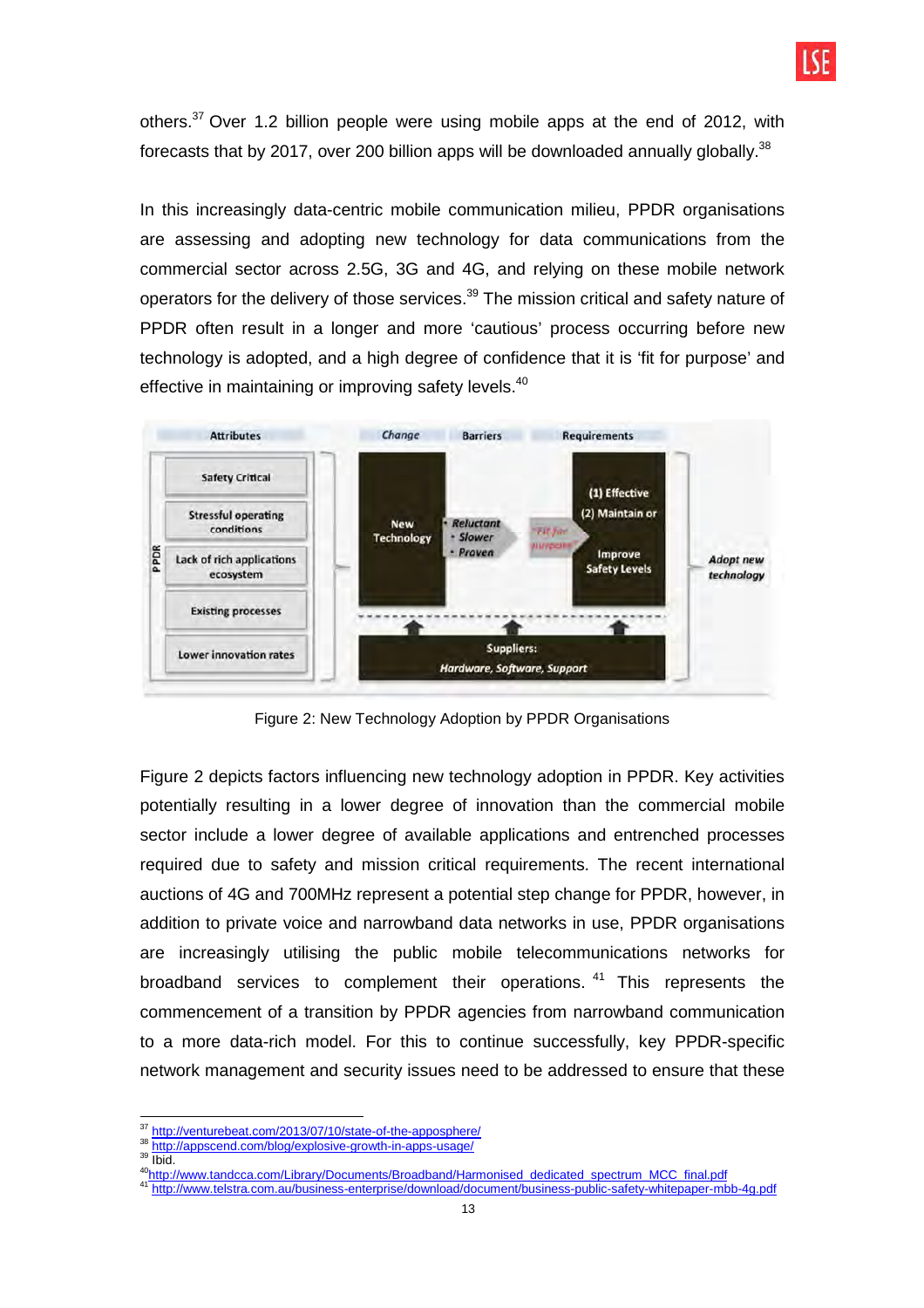are factored by commercial network operators and that mission and safety critical communication can occur on an everyday basis and in the event of major disasters. Socioeconomic value could be maximised when control over the activity chain for public safety communications resides with PPDR agencies and these sector-specific attributes are factored. A closer alignment with commercial network operator requirements can potentially dilute this value if critical requirements are not met.

## **1.2 A Crossroad in European spectrum management for PPDR**

Secure and reliable wireless communication between PPDR resources and their command posts is vital for the successful management of emergency situations.<sup>42</sup> To date, this has primarily been accomplished through a strategy of dedicated, exclusive-use spectrum: this exclusive allocation for public safety provides agencies with full control over this resource.<sup>43</sup> To date, harmonisation across Europe on the required amount of spectrum required for a public safety, its timing and allocation exists. TETRA and Tetrapol technologies operating in the 380 - 400MHz band provide the backbone of public safety dedicated networks offering narrowband mobile communications, with the harmonisation of this spectrum occurring in 1996.<sup>44</sup> A greater focus on mobile data by PPDR agencies has shifted the discussion of spectrum allocation for mission and safety critical communications into a more mainstream environment. This complements ECC Decisions (ECC/DEC/(08)05) and (ECC/DEC/(04)06) that specify recommendations for the harmonisation of additional frequency bands in the 380-470MHz range for both narrowband and wideband<sup>45</sup>, with commercial mobile operators also offering High Speed Packet Access (HSPA) technology that can provide up to 21 Mbps as a further transition to higher data rates. A key difference between the use of TETRA and 3G/4G is coverage: the latter's lower land mass coverage is driven by commercial considerations including the increased number of smaller cells that would be required to offer coverage to the same degree as TETRA. PPDR agencies across Europe are generally harmonised, in requiring coverage; security; stability; quality of service, and other operational factors. An opportunity exists for EU Member States to address the issue of mission critical mobile spectrum for emergency services within 700 MHz for PPDR at the ITU World Radiocommunications Conference in 2015. One key factor for discussion is

 $\overline{a}$  $^{42}$  Ahokas, J et al. (2012). Secure and Redundant Public Safety Communication Network for Public Protection and Disaster Relief (PPDR) Organizations. International Journal of Communications. Issue 3(6); pp:12-127.

<sup>43</sup> ETSI TR 102 970 V1.1.1 (2013-01). Reconfigurable Radio Systems (RRS): Use Cases for spectrum and network usage among Public Safety, Commercial and Military domains; p11.

<sup>44</sup> WIK-Consult. Final Summary Report. PPDR Spectrum Harmonisation in Germany, Europe and Globally. December 2012.

 $45$  Ibid.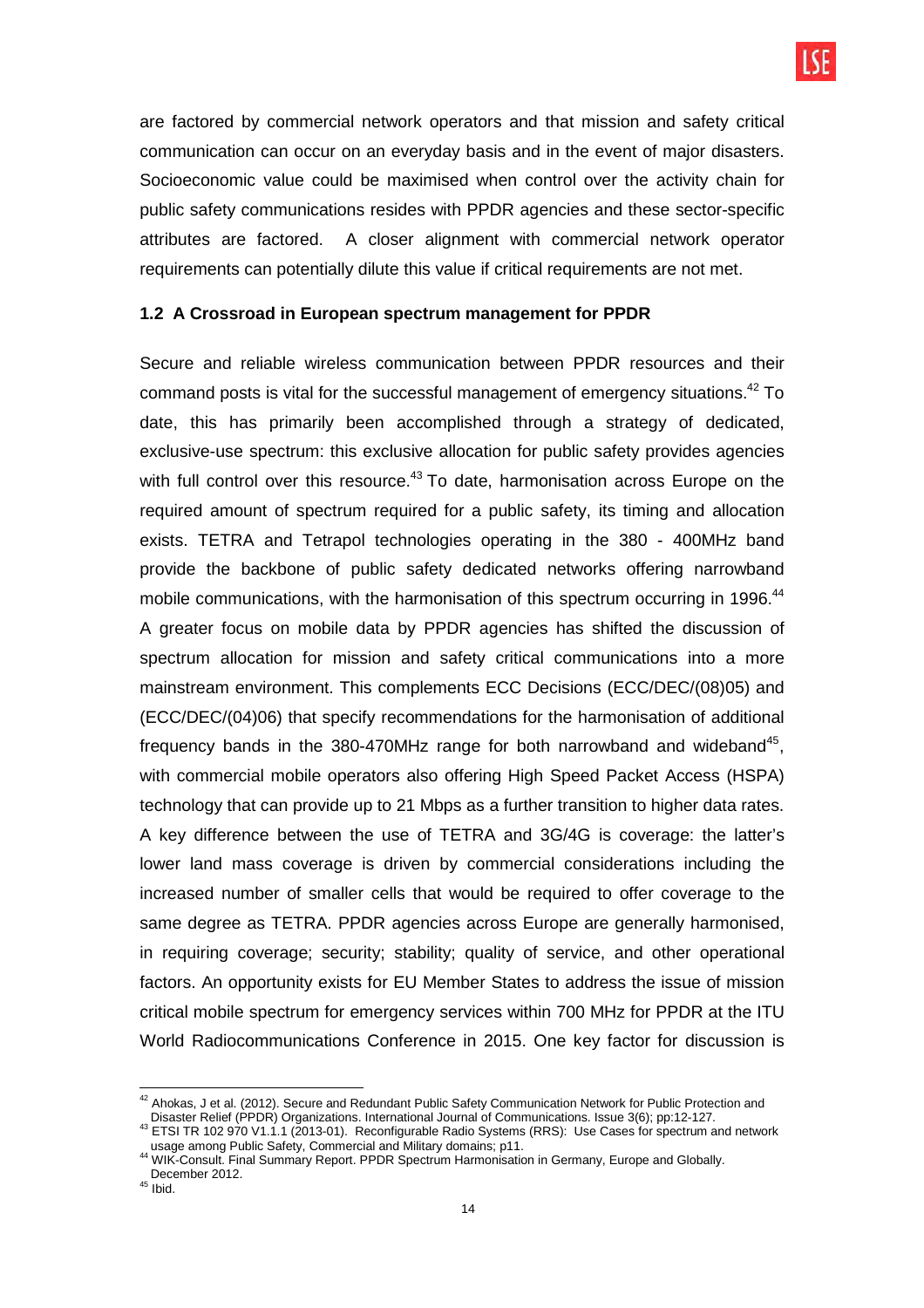the implementation of the provisions of Article 8.31 from the Radio Spectrum Policy Programme (RSPP): "The Commission shall, in cooperation with the Member States seek to ensure that sufficient spectrum is made available under harmonised conditions to support the development of safety services and the free circulation of related devices as well as the development of innovative interoperable solutions for public safety and protection, civil protection and disaster relief." <sup>46</sup> The European Parliament and Council approved this in the first RSPP in 2012, defining a comprehensive roadmap for the creation of an internal market for wireless technologies and services that was consistent with the Europe 2020 initiative and the Digital Agenda for Europe.<sup>47</sup> These initiatives outline general principles and call for actions to occur in order to meet the objectives of EU policies, with harmonisation a recurring theme that is also inclusive of considerations for public safety services.<sup>48</sup> Recognition appears to be occurring by policy makers that harmonisation of PPDR across Europe is a key facilitator for interoperability and the achievement of economies of scale for public safety communications equipment, technical efficiency and customer convenience.<sup>49</sup> The debate poses a challenge for spectrum regulatory authorities and Government: the same frequency under consideration for PPDR utilisation also has an opportunity cost defined by an auction process that permits commercial operators to bid for the spectrum in order to offer television broadcasting, 3G and 4G mobile communications. $^{50}$ 

## **1.3 PPDR characteristics: Common themes across Europe**

A review by the European Electronic Communications Commission (ECC) reported that most national security networks were merging into one common network technology, with a trend for greater integration between public safety communication networks and other security related agencies including defence.<sup>51</sup> A minimum of 2  $\times$ 10MHz has been identified in Europe for broadband PPDR mobile data networks, without the inclusion of voice.<sup>52</sup> European PPDR national agencies have generally invested in dedicated narrowband digital mobile networks for voice and data communications and deployed a wide area network nationally.<sup>53</sup> These organisations require reliable, high availability and secure systems, with the ECC

 $\overline{\phantom{a}}$ <sup>46</sup> 1 Decision No 243/2012/EU of the European Parliament and of the Council of 14 March 2012

<sup>47</sup> http://ec.europa.eu/digital-agenda/en/rspp-roadmap-wireless-europe

<sup>48</sup> Council of the EU. Dec 20111. File No 16226/11. Establishing a multi-annual radio spectrum policy programme. <sup>49</sup> ECO. Spectrum Harmonisation in Europe: Trends and Topics. 12th September 2012.

 $50$  lbid.

<sup>&</sup>lt;sup>51</sup> ECC Report 102. Public Protection and Disaster Relief. 2005.  $52$  Ibid.

 $53$  lbid.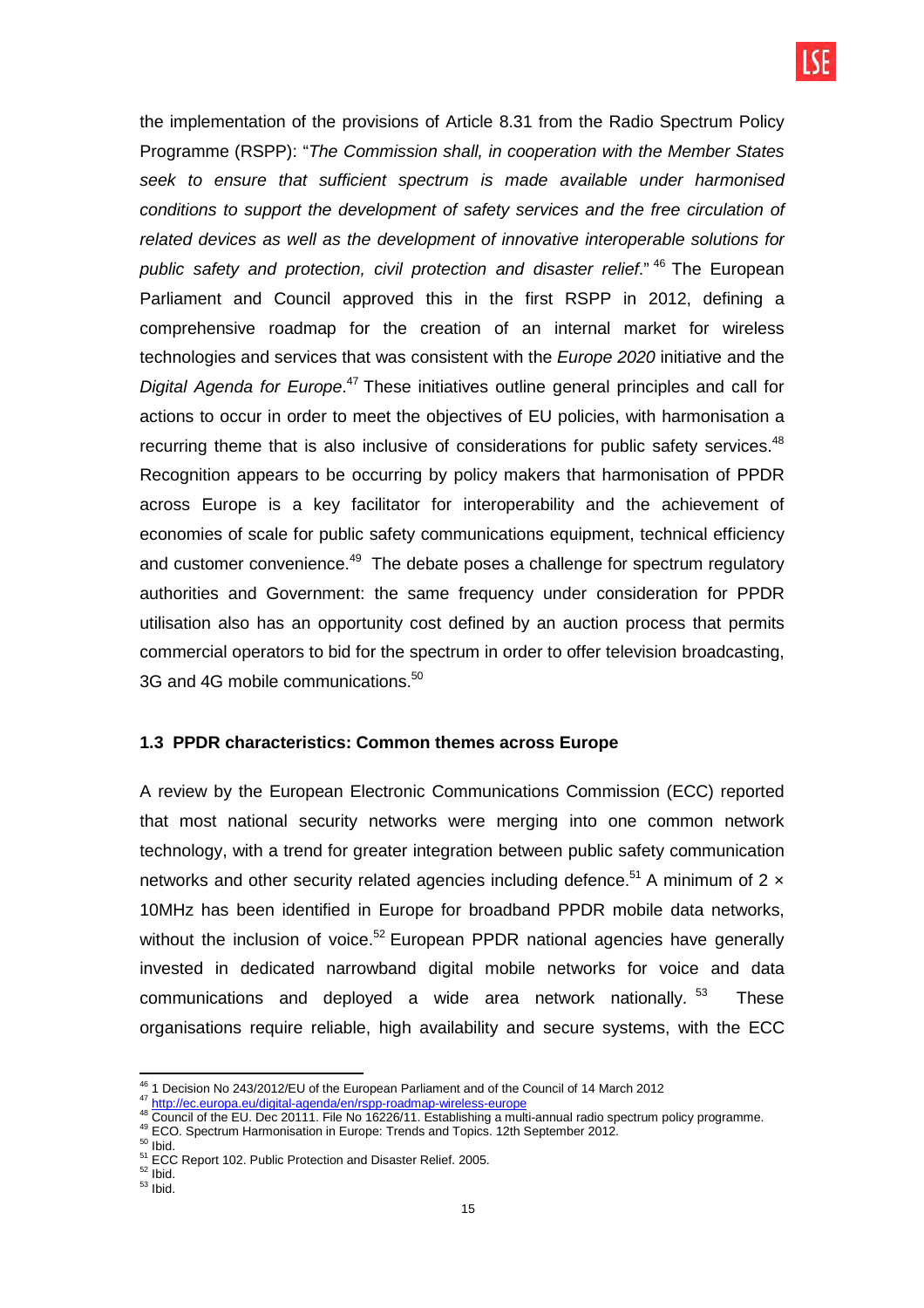

defining a number of essential operational requirements to be fulfilled by Public safety radio communication:

- Resilience: Available all the time.
- Coverage: Available in all locations.
- Grade of service: network access instantly available when required that can include flexibility that is managed by the relevant agency.
- Security and interoperability: secure communications between all parties that need to be involved.
- Radio networks for PPDR should provide high quality end-to-end encryption with key autonomy for each user group.<sup>54</sup>

In contrast, PPDR communication in Europe today is based on narrowband digital dedicated radio networks operated in a harmonised 2 x 5MHz band between 380MHz-400MHz.<sup>55</sup> The capabilities of PPDR agencies in the UK and Europe have been considerably improved as new technologies such as dedicated TETRA networks have been deployed, but major incidents such as the London bombing of 7th July 2005, and the UK floods in 2010 have highlighted the challenges faced. A key difference between commercial systems and dedicated PPDR networks such as TETRA is the latter's requirement for inherent resilience, capacity and security. TETRA networks are designed around these criteria, in contrast to the generally economic considerations faced by commercial network operators.<sup>56</sup> Key variations between PPDR and commercial organisations include:

- Shareholders: Commercial operators are generally owned by private shareholders with the majority of operators publicly listed: ownership is distributed amongst a large number of individual and institutional owners. PPDR agencies are Government owned with a single shareholder.
- Targets: Operators are profit-driven with commercial targets that include, profit, growth and other metrics designed to maximise the return for shareholders. PPDR agencies most often operate to non-profit targets by Government that are predicated around safety and response, although increasingly, additional austerity targets are being established.

 $\overline{a}$  $54$  Ibid.

<sup>&</sup>lt;sub>55</sub> Digital Europe. Digital Europe Position on Broadband Public Relief protection and Disaster Relief. Brussels, April 2, 2012.

<sup>&</sup>lt;sup>56</sup> Europol. Report of the workshop on Interoperable communications for Safety and Security.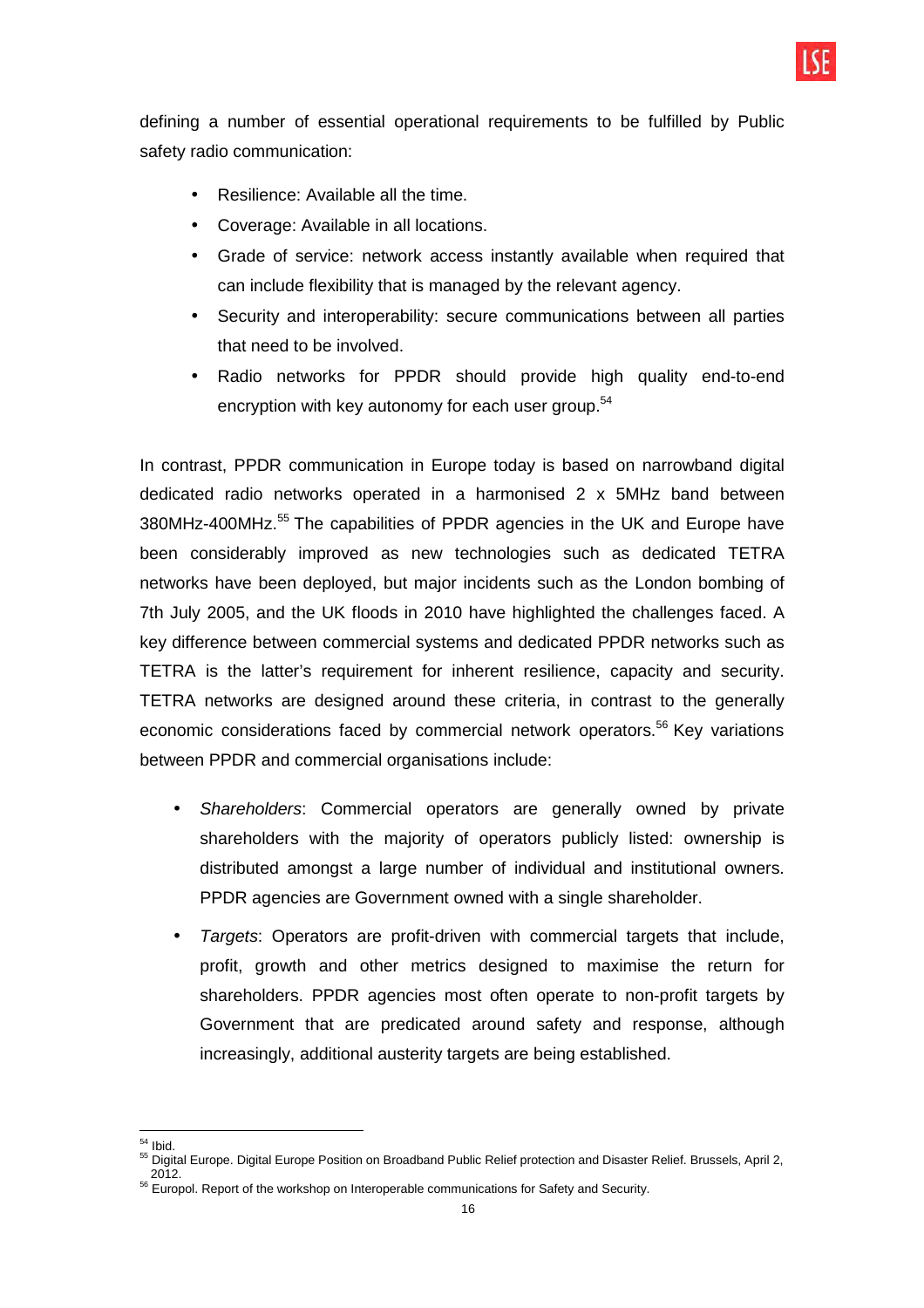- Network availability: Although high network availability is required by both PPDR and commercial operators, it is even higher for PPDR organisations that require ubiquity and 'always available'. The tolerance for outage is low amongst consumer and business customers, but is even lower for PPDR organisations dealing with potential loss of life, injury, disaster or other emergencies.
- Coverage obligation: Commercial operators are required to meet coverage targets as part of their license agreements but some 'black spots' remain. Although this may be commercially justified, it may not be congruent with the utilisation of commercial networks for PPDR purposes where coverage of emergency and police services are required across the entire population.
- Security: In contrast to commercial operators, personnel and data for PPDR often require additional security clearance and protection respectively.

For optimised social benefits to be derived from PPDR activities, a congruent operational delivery mode is required that addresses the unique characteristics of this sector such as the requirement to be 'always available': the inability of safety and mission critical voice traffic to be transmitted due to traffic 'overload' may result in fatal consequences or the impediment of communication at times of emergencies. Equally, as mobile broadband becomes operationalised over time into a more mission critical function, a reduction in service availability can result in the inability of medical, fire, or police teams to utilise situational enhancing information, patient data, intelligence, or other information that can result in loss of life, serious injury, property damage and other negative outcomes, that cause distress and costs to ensue. The socioeconomic cost of a 5 per cent degradation of service availability across the EU sample in times of mission critical dependency could result in a socioeconomic cost of over €27 billion, whilst a one per cent decrease could yield a socioeconomic cost of €2.7 billion.<sup>57</sup> These figures represent a service reduction across the Region and are provided for indicative purposes. Service reduction is more likely to occur within a country if specific conditions exist. A service reduction of 1 and 5 per cent respectively across countries yields the following potential socioeconomic costs: UK: €1.3 billion/€6.8 billion; Sweden: €95 million/€407 million; Greece: €378 million/€1.8 billion. Such a reduction in service could occur in a large-scale emergency where spectrum is not available in a dedicated manner for public safety. Optimised socioeconomic benefits are more likely to occur when PPDR organisations have

 $\overline{a}$  $57$  Sampling estimates obtained from Johur, J. (2013). Op cit.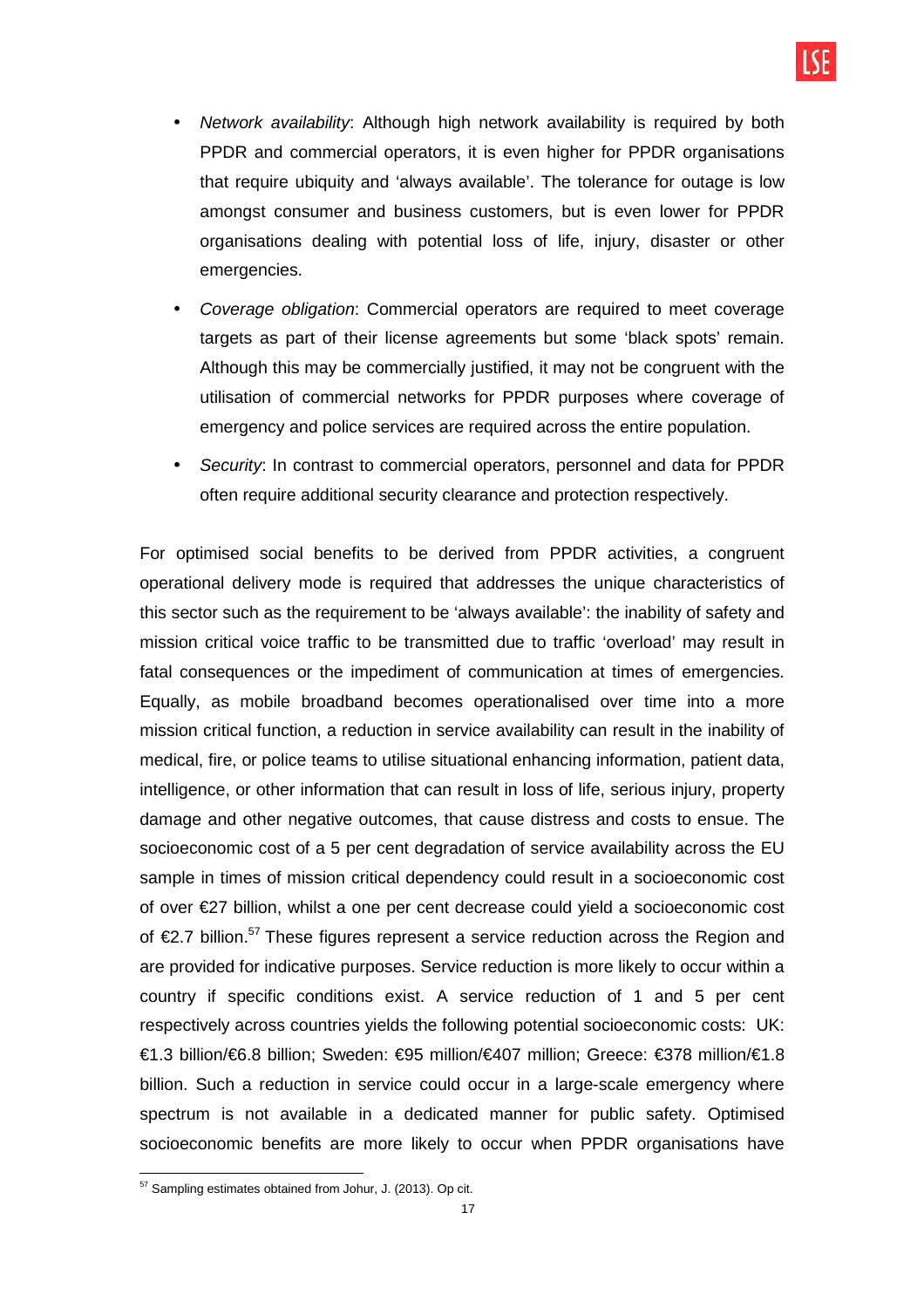greater control over their activity chain and can incorporate and directly manage elements required, such as service availability, security, and other features. Figure 3 depicts four principal network service options in the delivery of PPDR, including a dedicated approach to spectrum allocation that potentially maximises the opportunity to deliver socioeconomic benefits through greater control by providing the highest ability to control activities.

Additional dedicated spectrum options include the use of a carrier's commercial network to provide PPDR. To optimise socioeconomic benefits and ensure service availability, the appropriate hardening and related operational and technical requirements would require implementation. Carriers may be reluctant to undertake this however, as they seek to balance commercial criteria between the consumer and PPDR segments. This could result in a less effective extraction of socioeconomic benefits than a dedicated approach if PPDR-specific attributes are not implemented. An additional approach is a hybrid model utilising both a dedicated PPDR and commercial network: a dedicated PPDR network would target higher-risk and populated areas, whilst a commercial network would be utilised to target rural and low-risk areas. The balancing of services between the two presents some operational challenges, but if implemented successfully, this could result in higher socioeconomic benefits ensuing.



Figure 3: Spectrum implementation options and the maximisation of socioeconomic benefits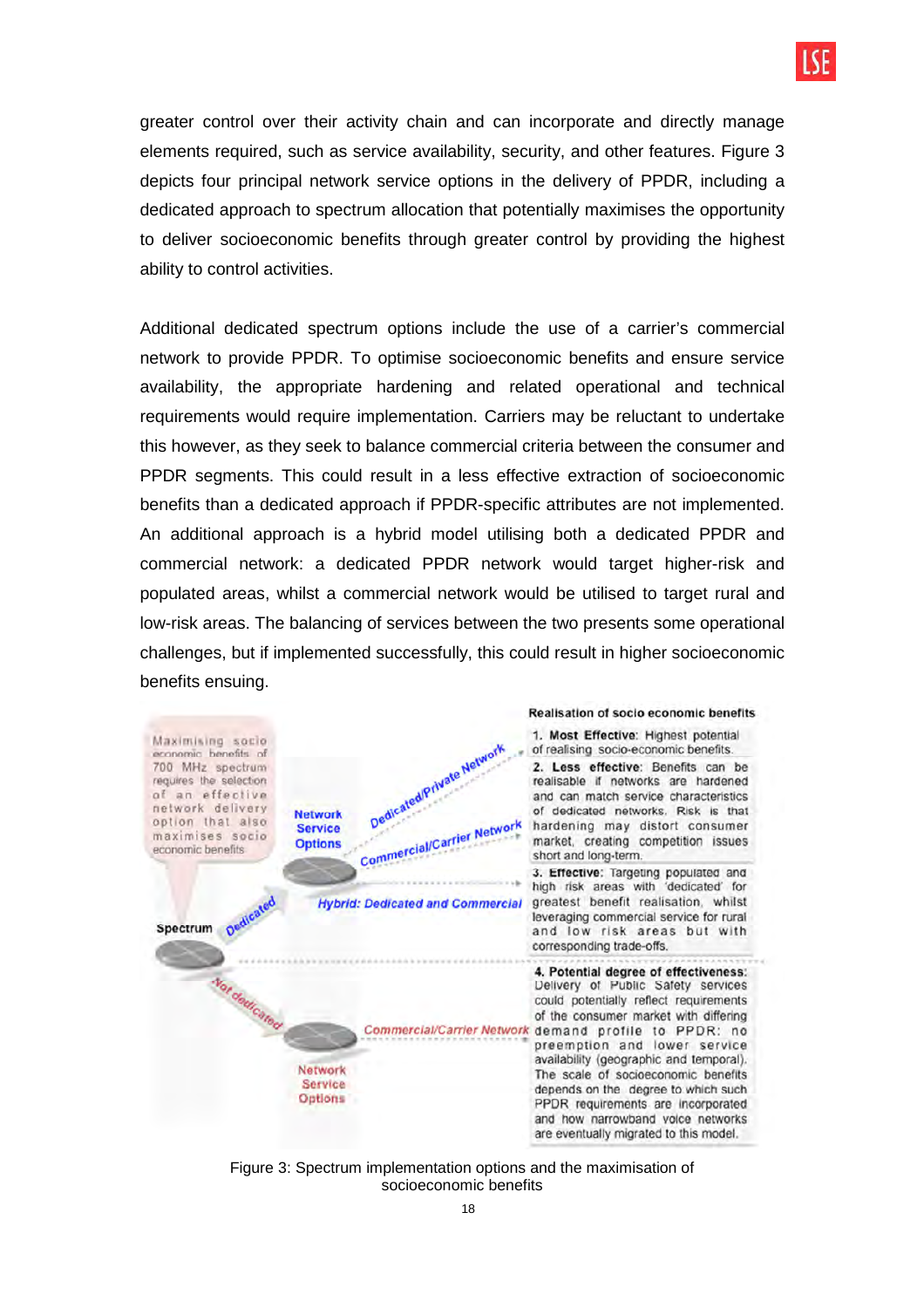

These models utilise dedicated spectrum in a variety of modes. A further option reflects the non-dedicated utilisation of spectrum utilising a carrier's commercial network. This could produce lower socioeconomic benefits, particularly if the commercial network is utilised to provide PPDR including narrowband voice and mission critical broadband, but without the existence of other PPDR attributes such as preemption and service availability. Under this scenario, the demand profile of the non-PPDR market is likely to influence the supply-profile and potentially affect the incorporation of PPDR requirements unless they are mandated or a commercial incentive is provided. These PPDR network service models can be consolidated into three principal options available to Government $58$ :

- (1) Build, operate and manage a network utilising exclusive spectrum allocation.
- (2) Outsource the build and subsequently manage the contract, utilising exclusive spectrum allocation.
- (3) Acquire service from the market on commercial terms utilising spectrum allocated to an operator.

The model implemented will impact its surrounding ecosystem and define the nature of the relationship between PPDR agencies, Government and Commercial Operators.

#### **1.4 Defining an appropriate PPDR model in Europe**

The strategy of PPDR industry associations, policy makers, EU regulators and others involved in this sector appear to be continued efforts to harmonise spectrum.<sup>59</sup> These are supported by the International Telecommunications Union with resolutions defined to promote such an outcome. $60$  The focus has migrated to a review of dedicated versus shared spectrum and the optimal modes by which spectrum can be utilised to achieve both public safety and commercial objectives. Research by the European Union on enhancing PPDR communications concluded that the major challenges faced by PPDR wireless communications systems in emergency and disaster relief scenarios were $61$ :

Lack of broadband.

 $\overline{a}$ <sup>58</sup>http://www.tandcca.com/Library/Documents/Broadband/Harmonised\_dedicated\_spectrum\_MCC\_final.pdf 59 ITU Resolution: ITU-R 54-1

<sup>60</sup> ITU Resolution: ITU-R 54-1

<sup>&</sup>lt;sup>61</sup> EU. FP7 Help Project. The evolution of Public Safety Communications in Europe: the results from the FP7 HELP project. 02/2011-07/2012.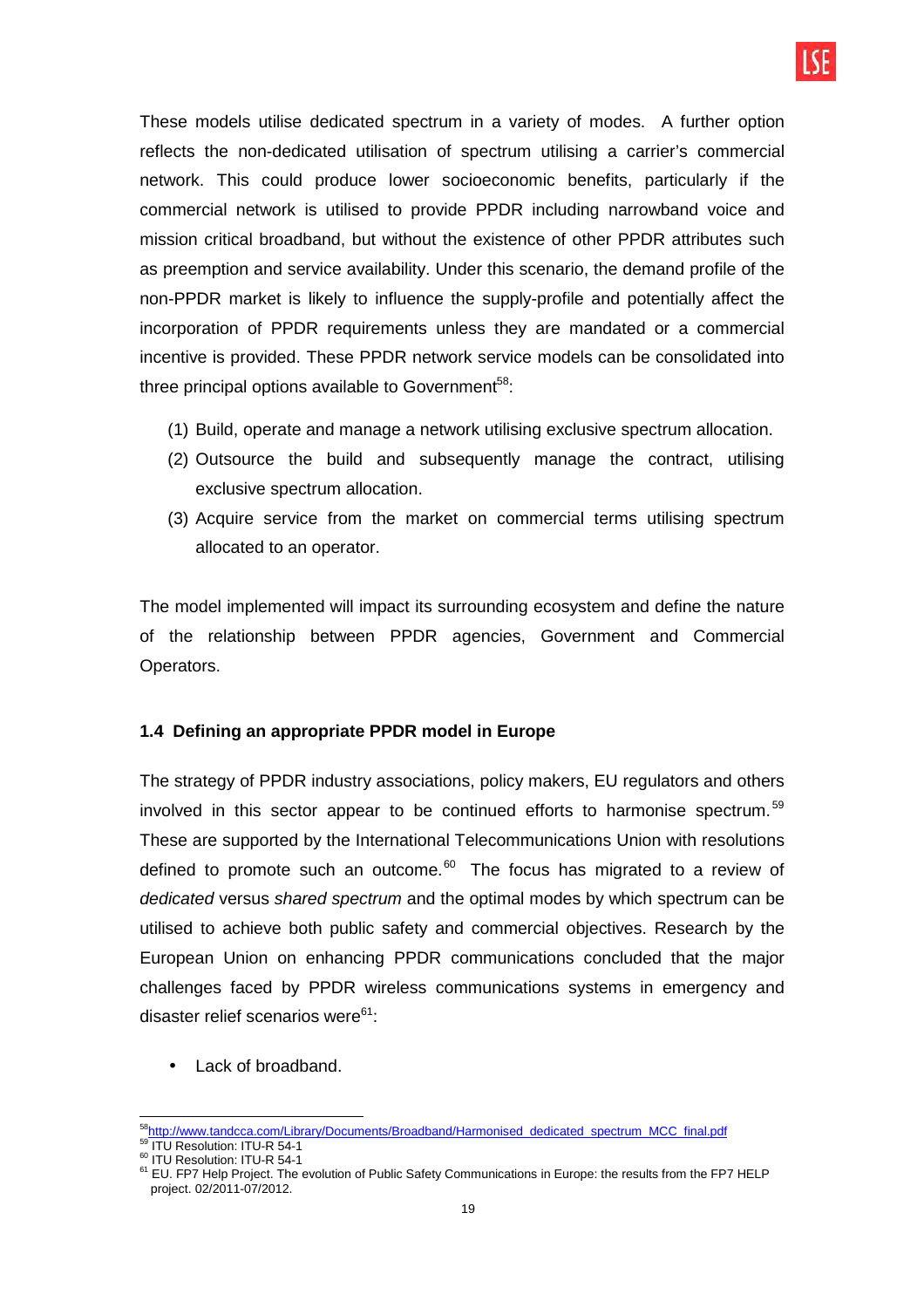- Lack of the appropriate technology (high bit/s/Hz).
- Lack of dense network deployment.
- Lack of sufficient spectrum/more efficient utilisation
- Lack of capacity.

Commercial network operators offer the opportunity to address these issues, but PPDR agencies require the fulfillment of key criteria such as very high network availability. This is a key distinction between commercial and PPDR network utilisation, as depicted in Figure 4 that could act as a deterrent by the participation of commercial operators. Hybrid solutions could leverage commercial mobile broadband network infrastructure to fulfill the requirement from Public Safety users for availability and capacity during routine operation in addition to utilisation during disaster and major events when commercial network could fail due to overloading.<sup>62</sup>



Figure 4: Commercial vs. PPDR network availability

In order to address PPDR challenges, Government can outsource the PPDR network to a third party commercial operator, as has occurred in around one third of European countries.<sup>63</sup> In these scenarios, where control of network design and operations is typically outside of the control of the PPDR agency, the issue of availability becomes more complex. Network operators must also comply with additional stringent provisions with some targeted at the need to maintain quality of service including:<sup>64</sup>

• The absence of 'force majeure': A lack of network availability can have implications for safety and risk lives, with this clause not included.

 $\overline{\phantom{a}}$ <sup>62</sup> ECC Report 199 - ECO DocDB

<sup>&</sup>lt;sup>63</sup>http://www.tandcca.com/Library/Documents/Broadband/Harmonised\_dedicated\_spectrum\_MCC\_final.pdf

 $64$  Ibid.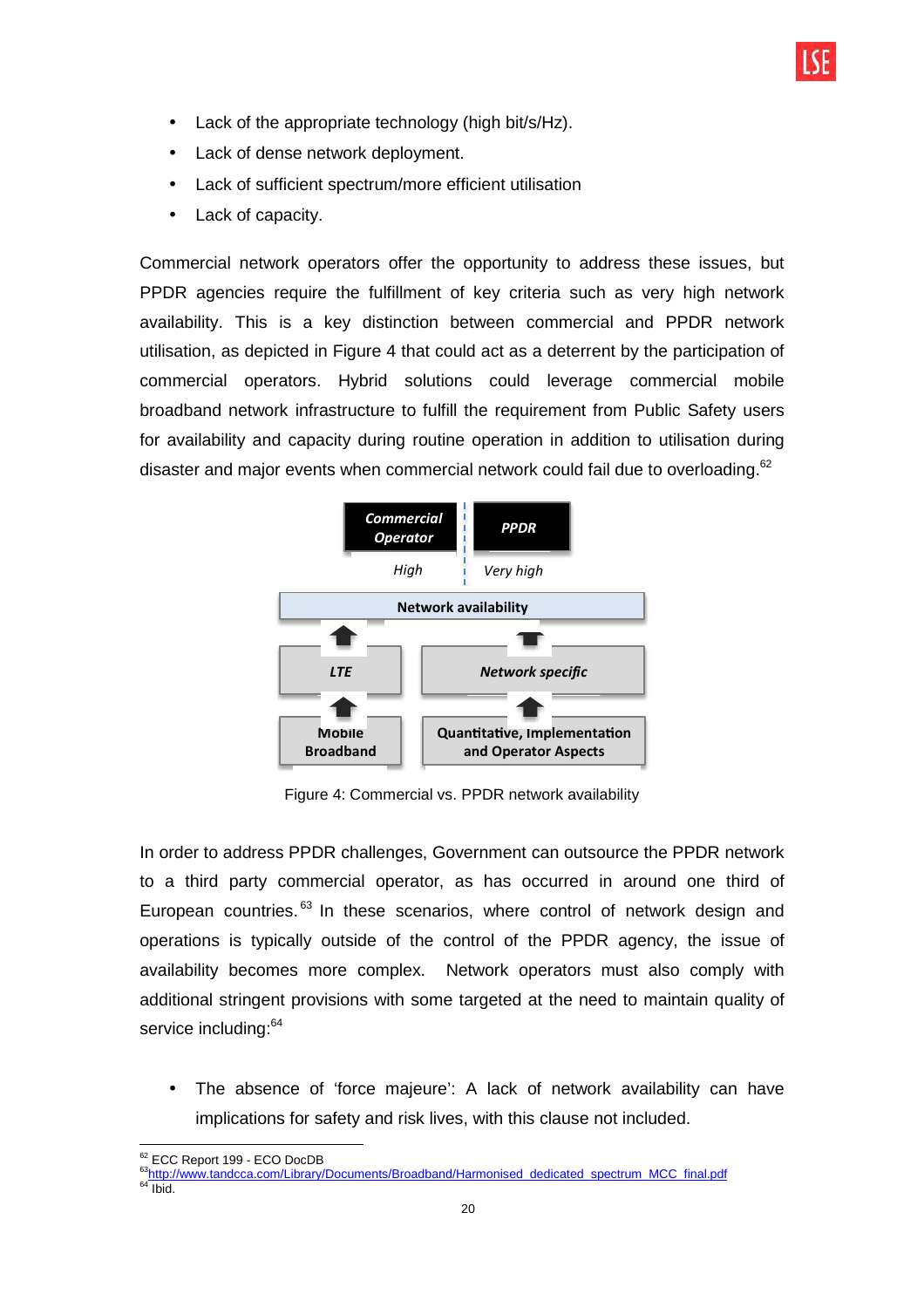- Severe non-performance penalties to ensure high network availability and support.
- Operational staff employment contracts that reflect the requirement for high service availability through the 'no right to strike' provision.
- Contractual conditions requiring approval of ownership changes and permitted activities.
- Financial 'health checks' with Government ability to seize control should noncompliance occur.

These and other conditions designed to obviate reduced service availability have to date resulted in outsourced mission critical service provision being undertaken by dedicated operators experienced in meeting the demands of this segment. In scenarios where commercial networks are 'shared' to provide a PPDR service, a number of factors need to be considered by operators in order to meet stringent PPDR operational provisions, particularly quality of service. A formal definition for 'network sharing' does not exist. The European Telecommunications Standards Institute (ETSI) has defined the term as: "The shared use of a network, or a part of it, by multiple users. Different types of services for different user organizations may be provided through the shared network by one or several network operators that may have a different degree of control over the resources of the shared network".<sup>65</sup> Key factors for consideration include:

- A hardened network with dedicated (segregated) parallel operations across emergency services (700MHz) spectrum and other commercial spectrum providing the ability to partition PPDR and commercial traffic.
- Priority functions, with PPDR-voice prioritised above broadband data and with both of these prioritised above commercial traffic.
- The ability to utilise the PPDR partitioned spectrum to carry commercial traffic if capacity exists and the reciprocal capability for PPDR traffic to be carried across the commercial spectrum if the need arises, as prioritised traffic.
- A seamless, 'instant' and automated capability to prioritise PPDR traffic and 'spike' capacity when required, such as in times of major emergency incidents when PPDR and other traffic surge and quality of service must be maintained for PPDR use.

 $\overline{\phantom{a}}$ <sup>65</sup> ETSI TR 102 970 V1.1.1 (2013-01). Reconfigurable Radio Systems (RRS): Use Cases for spectrum and network usage among Public Safety, Commercial and Military domains; p11.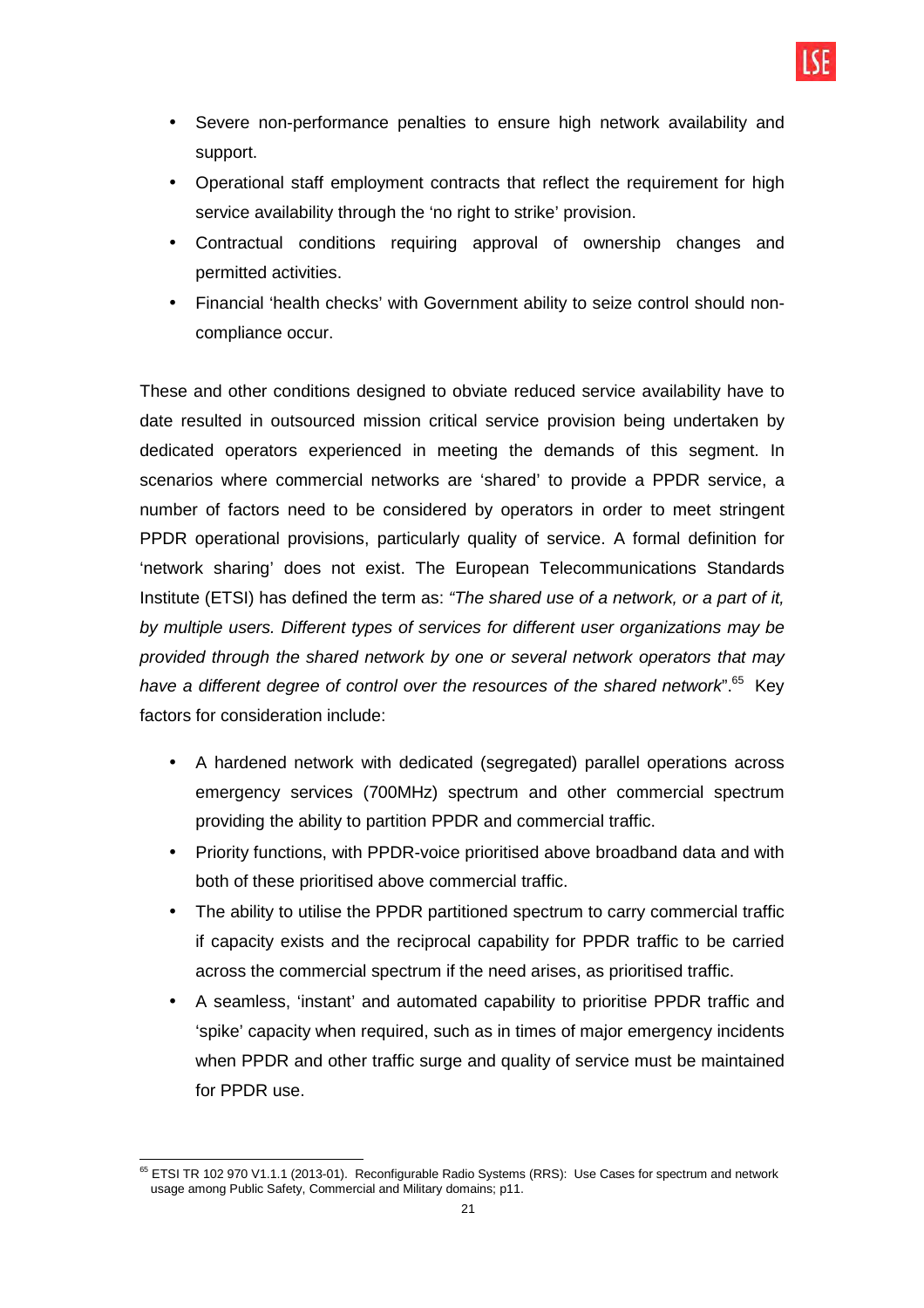Major emergency incidents often exhibit a number of common characteristics: unexpected events with peaks of traffic demand in the first hours after the crisis; impact across a large number of people and assets; concentration in one area; the engagement of multiple public safety organisations; timely communication access requirement.<sup>66</sup> Natural disasters can magnify these both geographically and temporally. Dedicated public safety networks are normally scoped to include a degree of additional capacity to manage demand spikes, but the possibility exists that dedicated network capacity may not be sufficient for such operational scenarios, with additional network or spectrum required. The timely provision of this can present a challenge under more 'rigid structures' where the option of acquiring immediate spectrum is not available.<sup>67</sup>

In addition to existing network hardening and prioritised spectrum options, other sharing options are emerging, such as Licensed Shared Access (LSA) and Authorised Shared Access (ASA). These permit spectrum licensed for international mobile telecommunications to be utilised by more than one entity when the primary licensee is not utilising its designated frequencies. $68$  The ITU defines the sharing of spectrum as: "Spectrum sharing typically involves more than one user sharing the same piece of spectrum for different applications or using different technologies, [and] encompasses several techniques - some administrative, technical and marketbased. Sharing can be accomplished through licensing and/or commercial arrangements involving spectrum leases and spectrum trading. Spectrum can also be shared in several dimensions: time, space and geography".<sup>69</sup> This is an emerging area that will increase in focus as 700MHz auctions continue to occur and the use of commercial service providers for mission critical broadband on a shared basis remains a topical issue however, with a view by some PPDR agencies that such services should not be provided by commercial broadband providers, as iterated by New Zealand Police: "There are serious issues surrounding capacity, redundancy, security and reliability needed for PPDR broadband purposes that result from the different design and provisioning standards that typically apply in commercial networks…There is ample evidence of network congestion being caused by too many call start events for the network to handle, which in turn impacts on the ability of emergency first responders to access the networks in the event that such

 $\overline{\phantom{a}}$ <sup>66</sup> Ibid.

 $67$  Ibid

<sup>68</sup> http://www.gsma.com/spectrum/wp-content/uploads/2013/04/GSMA-Policy-Position-on-LSA-ASA.pdf

<sup>&</sup>lt;sup>69</sup> International Telecommunications Union. Radio Spectrum Management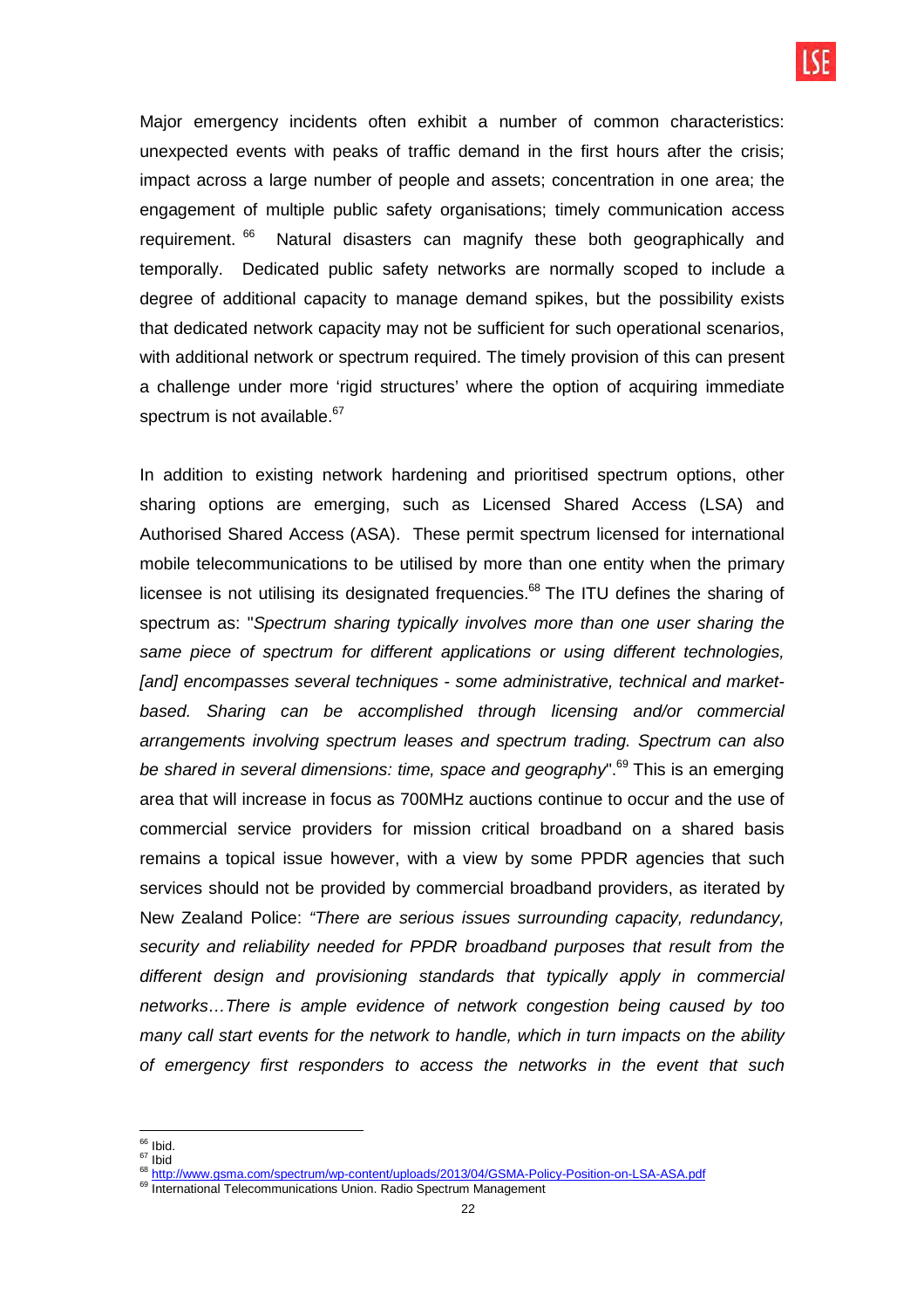

commercial networks are their primary form of communication."  $70$  For the foreseeable future, quality of service, resilience, security, and other features specific to PPDR will continue to drive debate on the optimal mode of spectrum allocation, sharing and use. When these considerations are factored as requirements for PPDR, the acquisition of service from the market on commercial terms utilising spectrum allocated to an operator may offer the lowest opportunity to maximise socioeconomic value and poses a challenge for regulators, Government and both commercial operators and PPDR agencies to successfully address.

#### **2. Why Broadband?**

#### **2.1 The evolution of mobile broadband**

European PPDR radio systems are constructed to provide nationwide mobile coverage, with Terrestrial Trunked Radio (TETRA) the dominant standard, but often with lower indoor and rural handheld coverage, with budget constraints defining the degree and extent of coverage.<sup>71</sup> These systems operate in 380MHz-400MHz band with frequencies harmonised for public safety use and only provide voice and narrowband data services. They have been designed around the key criteria of support for group voice communication, availability and security. Limited bandwidth exists that can only support lower bit rate data services. This limits mobile data to shorter data messages.<sup>72</sup> In addition, the radio network is most often shared among PPDR agencies but this also permits easy and flexible cooperation between agencies in the field. TETRA is an established technology utilised widely internationally for mission critical and business critical organisations. The inherent data capabilities are low however and partly bridged by the wideband data standard, TETRA Enhanced Data Services ('TEDS'), also known as 'TETRA 2', that will increase data throughput tenfold from the existing TETRA standard.<sup>73</sup> Greater data carriage however requires additional spectrum. This is not deployed in a harmonised manner however, and wide bandwidth channels (50 kHz and greater) are not generally available. Over time however, increasing demand has occurred from PPDR agencies for access to mobile broadband data applications.<sup>74</sup>

In Europe and other regions, the utilisation of the Long Term Evolution (LTE) standard for 4G is a key catalyst for the convergence of other standards such as

 $\overline{a}$  $70$  New Zealand Police, 6 October 2011. Digital Dividend Submission; p4.

<sup>71</sup> Digital Europe, 2012. Op cit.

 $72$  Ibid.

<sup>&</sup>lt;sup>73</sup> http://www.tetra-applications.com/item.html&objID=15195

 $^{74}$  Analysis Mason. 'Exploiting the digital dividend- A European Approach': Final Report. August, 2009.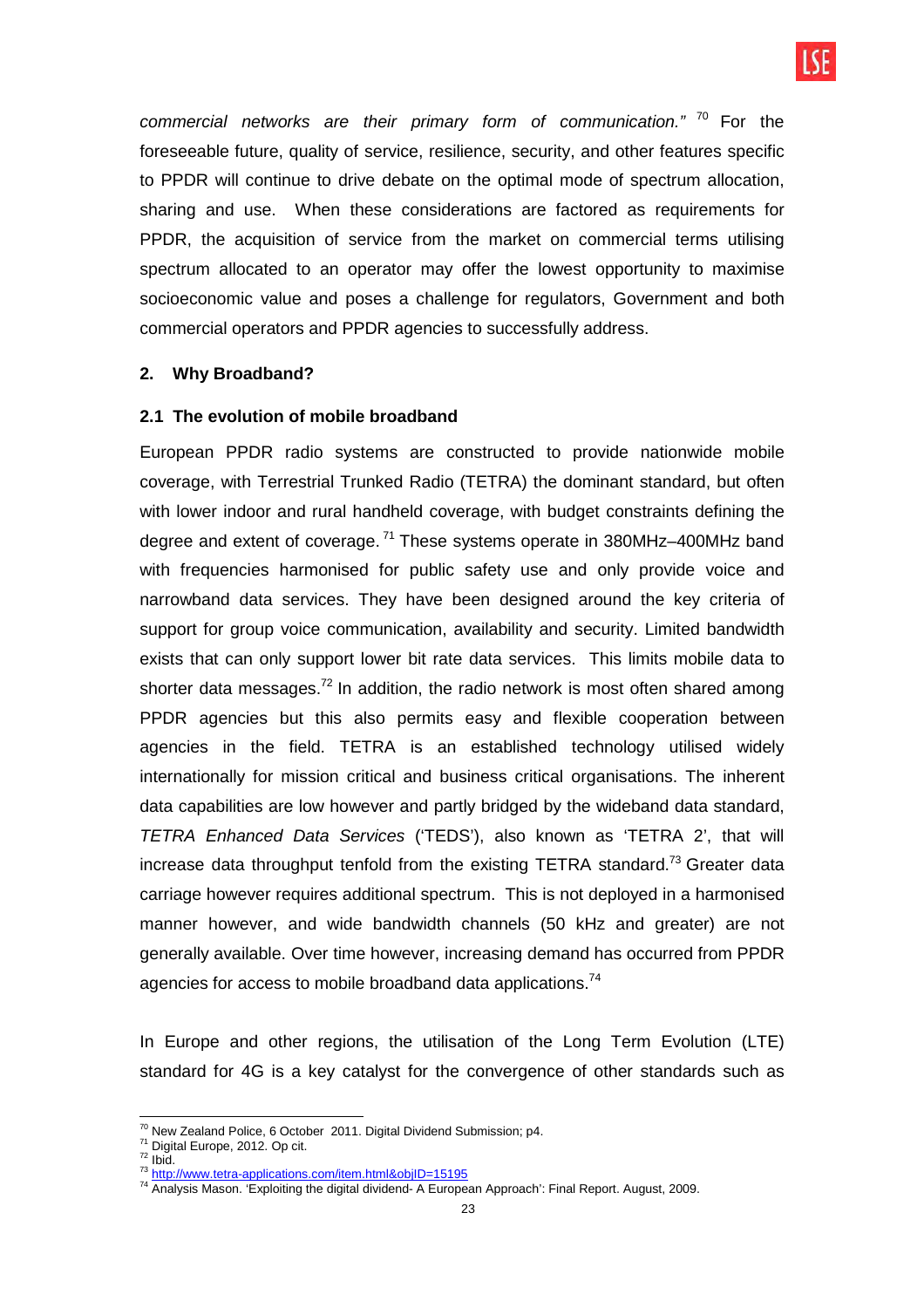TETRA 2, 3G, and WiMAX mobile, with supporting standards such as IEEE 802.16 supporting PPDR through enhanced reliability of resilience, multicast connection based group communications; IP based push-to-talk and nearby direct communications among users.<sup>75</sup> A key requirement of TETRA is to provide interoperable, inter-agency communications during incidents that require a multiagency response. In the US, LTE has been selected as the standard for broadband data services for public safety, with large network rollouts the primary mode of operation.<sup>76</sup> The adoption of mobile broadband in Europe can enhance everyday functions for European PPDR agencies, in addition to ensuring that in an increasingly cyber-driven terrorism environment, law enforcement and emergency agencies do not lag the sophisticated technical capability of many activists and criminals

The radio coverage of European countries' PPDR nationwide networks is very high, and in most cases approaches 100 per cent: in the UK, this exceeds 98 per cent of the landmass.<sup>77</sup> Ubiquitous indoor coverage appears to still be an issue for PPDR agencies<sup>78</sup>, with network operators generally lagging this.<sup>79</sup> An absence of radio coverage may impede the ability of frontline police officers to perform their role, with inadequate communications potentially delaying or preventing their response to an incident. Mission-critical radio networks target national radio coverage with service availability in excess of 99.9 per cent, whilst commercial networks typically provide radio coverage to densely populated areas with service availability significantly lower than this: this factor however, in addition to security hardening and disaster recovery, assist to underpin a mission-critical network.<sup>80</sup>

## **2.2 Mobility: Ushering a step-change in European PDDR**

In 2013, European PPDR agencies are poised at the cusp of change, with increasing demand for PPDR users to access broadband data applications whilst mobile access to patient records for ambulance services; criminal records for police services; real time video images when responding to major emergency incidents, and others. $81$ The bandwidth provided by current wireless PPDR networks is proving to be inadequate in meeting current PPDR demand and forecast future needs. A wireless

 $\overline{a}$ 

<sup>&</sup>lt;sup>75</sup> Chang, S. Broadband Mobile Communication for PPDR Applications - IEEE 802.16 GRIDMAN – 2012.

<sup>76</sup> http://www.etsi.org/plugtests/RCS-VOLTE/pres/PSCR%20-%20ETSI%20MSF%20GSMA%20RCS.pdf

<sup>77</sup> Ofcom. Infrastructure Report, December (2012).

<sup>78</sup> Johur, J. (2013). Op cit.

<sup>79</sup> Ofcom. Infrastructure Report, December (2012).

<sup>80</sup> Johur, J. (2013). Op cit. 81 Analysis Mason, (2009). Op cit.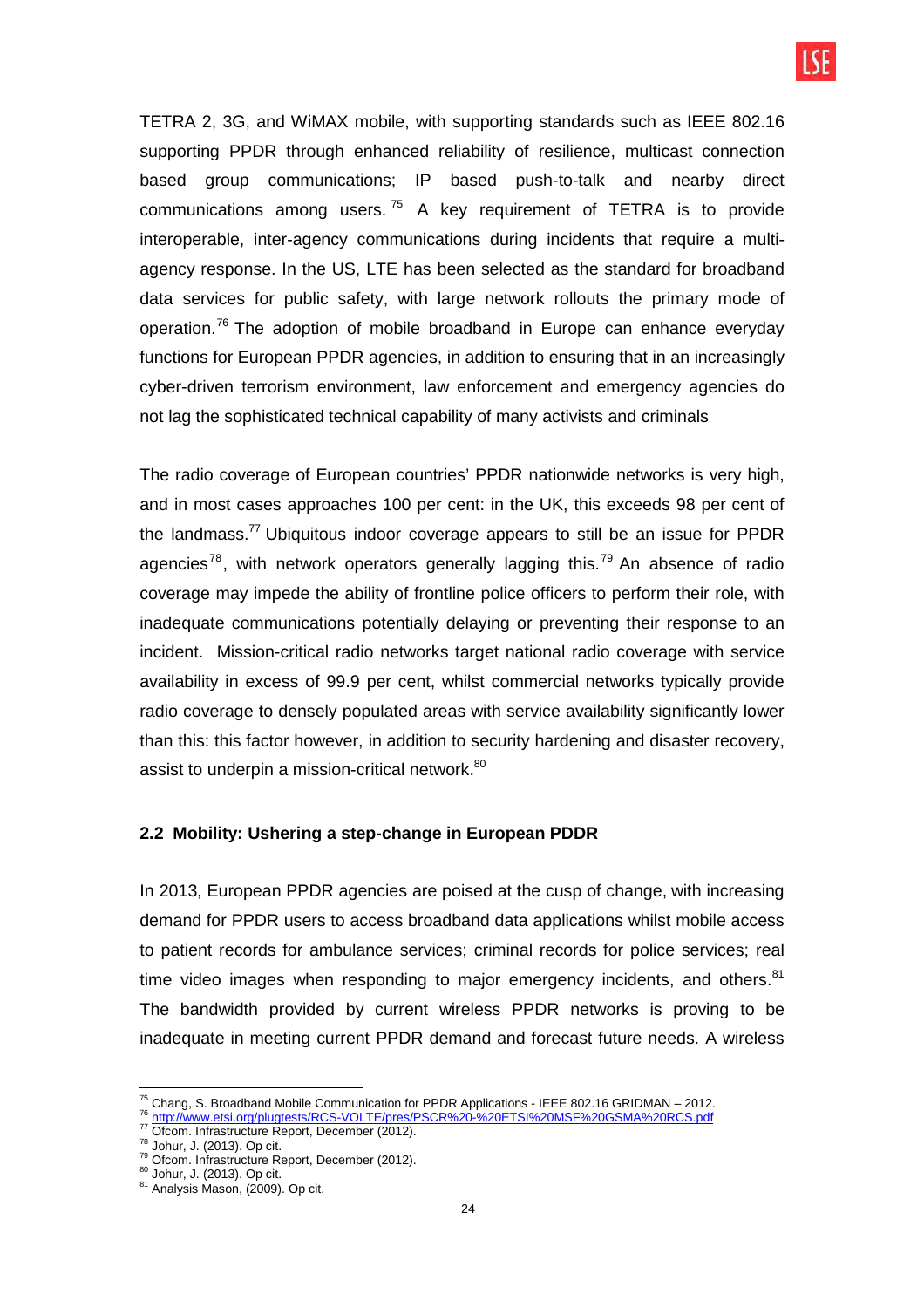broadband network offers a range of benefits that include enhanced efficiency; higher intervention rates for Police; faster response times, and other life-saving and asset protection capabilities. $82$  The evolution of PPDR mobile broadband services can deliver enhanced services that agencies such as Police, Fire and Ambulance can benefit from when responding<sup>83</sup>:

- Wideband access for 'video from the scene': Increased spectrum can provide interactive consultation with specialists from the scene of an incident; reduce collateral damage to property through greater information; provide a video stream for live incidents to other agencies and command posts.
- Creating local LANs at the scene: The dissemination and communication with a wider PPDR team on-site for an incident can yield benefits through expedient information, image and other knowledge transfer and for monitoring.
- Enhancing situational awareness: Utilisation of smart devices for enhanced situation awareness such as en-route mapping of deployed assets, automated incident reporting from the frontline, and others.

The migration to LTE as an optimal mobile broadband model for PPDR can be maximised further when the two key operational features of narrowband public safety networks are factored: group calling and operation outside of the network. Group Call System Enablers (GCSE\_LTE) has been agreed in 3GPP from LTE Release 12, which is planned for freezing in mid-2014. $84$  Figure 5 depicts the role that these two critical narrowband features have in shaping a network strategy. If the narrowband feature of PPDR users being able to call other users in a group is incorporated, along with radio-to-radio functionality to permit out-of-coverage communication, mobile broadband LTE networks offer a more seamless migration to mission critical operations that embody some existing network features. In the absence of this, hybrid solutions may be required that segment the 'alongside operation' of narrowband voice and critical-data networks with broadband data LTE networks. $85$ 

 $\overline{a}$ <sup>82</sup> www.gsma.com/newsroom/gsma-announces-new- global-research-that-highlights-significant-growth-opportunityfor- the-mobile-industry

<sup>83</sup> Spectrum Harmonisation in Europe: Trends and Topics 12th September, 2012.

<sup>84</sup> http://www.3gpp.org/Public-Safety

<sup>85</sup> Source: Drawn from: Analysis Mason, LTE Advances in Public Safety Communication, 03 July, 2012 at http://mason.analysysmason.com/News-and-Events/News/LTE-advances-in-public-safety-communications/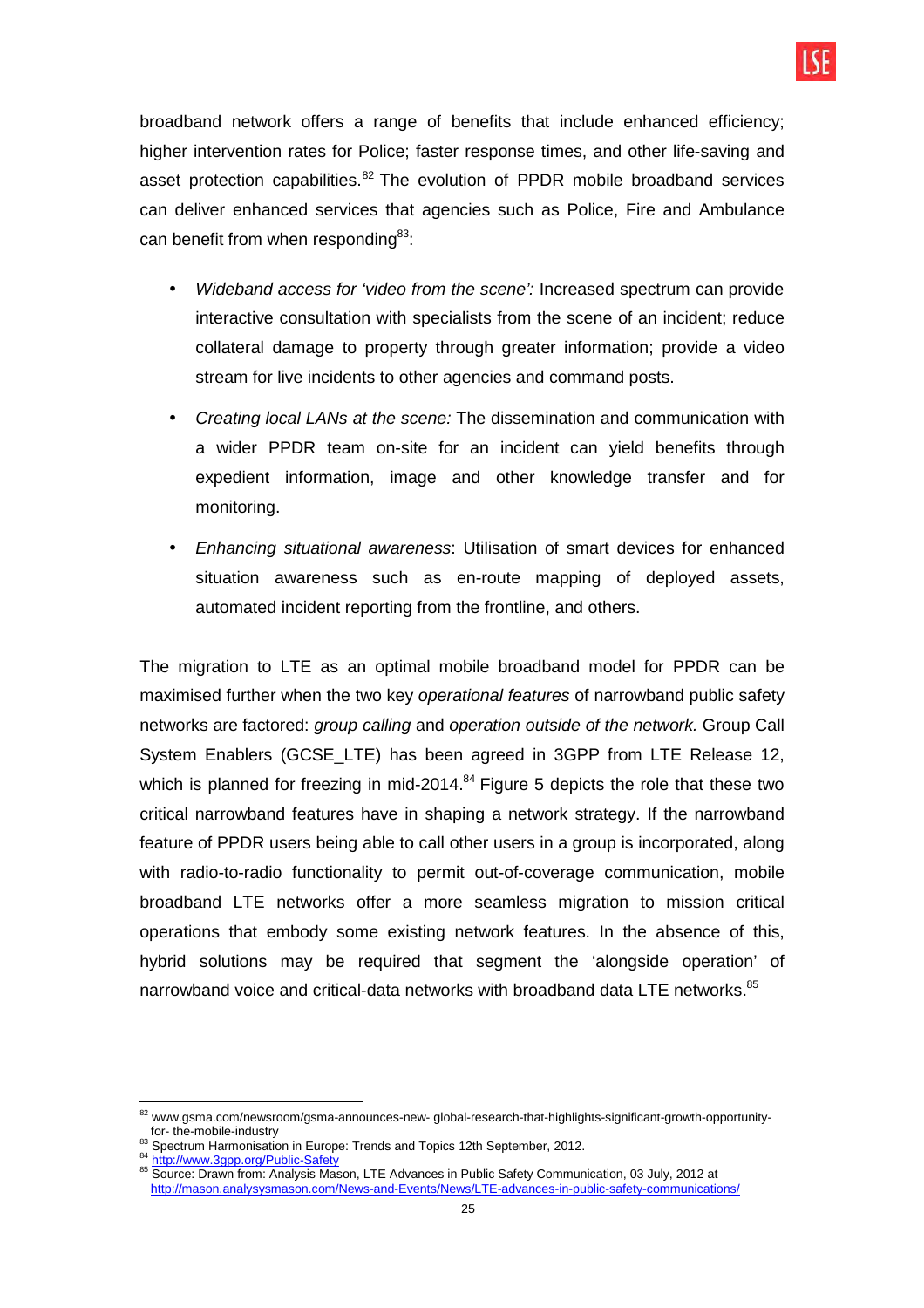



Figure 5: LTE versus narrowband networks and the role of key characteristics

Concomitant to, or perhaps as a result of the success of smartphones in commercial markets, suppliers continue to make billion dollar R&D investments annually to deliver new innovative features and products, as epitomised by leading players such as Apple, Samsung, Google, and others.<sup>86</sup> Today's smartphones possess greater processing power than a 1970s supercomputer<sup>87</sup>, and have spawned a billion dollar applications industry in the process. The emergence of LTE as the global technology standard for mobile broadband has facilitated its increased adoption by government, regulators and the PPDR sector for mission-critical mobile broadband communication services<sup>88</sup> (MCMB). The US Government has recently allocated new radio frequency spectrum and a US\$7 billion investment for the implementation of a national, federal communications data network to augment the existing ASTRO P25 mission-critical voice and narrowband data networks that support the US equivalent of PPDR. In Europe, the TETRA and Critical Communications Association (TCCA) also selected LTE as the technology for future MCMB communications. $89$  This is occurring against a backdrop of austerity with many PPDR agencies being reduced in size and their budgets curtailed<sup>90</sup>, and debate on the appropriate future technology model and standards for PPDR. The TETRA standard is evolving to provide the TETRA Enhanced Data Service (TEDS), which will be an overlay to existing TETRA

90 HMIC (2013). Policing in Austerity: Rising to the Challenge.

 $\overline{\phantom{a}}$ <sup>86</sup> Johur, J. (2013). Op cit.

<sup>87</sup> www.newscientist.com/article/mg21528803.800-harness-unused- smartphone-power-for-a-computing-boost.html

<sup>88</sup> www.fas.org/sgp/crs/homesec/R42543.pdf

<sup>89</sup> TETRA (Terrestrial Trunked Radio) is the accepted digital radio standard for critical communications. TETRA is an open standard where the focus is on meeting the critical communications needs of public safety and security agencies and an increasingly wide range of other market sectors. The technology has been standardised by ETSI (The European Telecommunications Standards Institute), at:

http://www.tandcca.com/Library/Documents/About\_TETRA/TETRA\_Fact\_sheet\_09-12\_Final\_2.pdf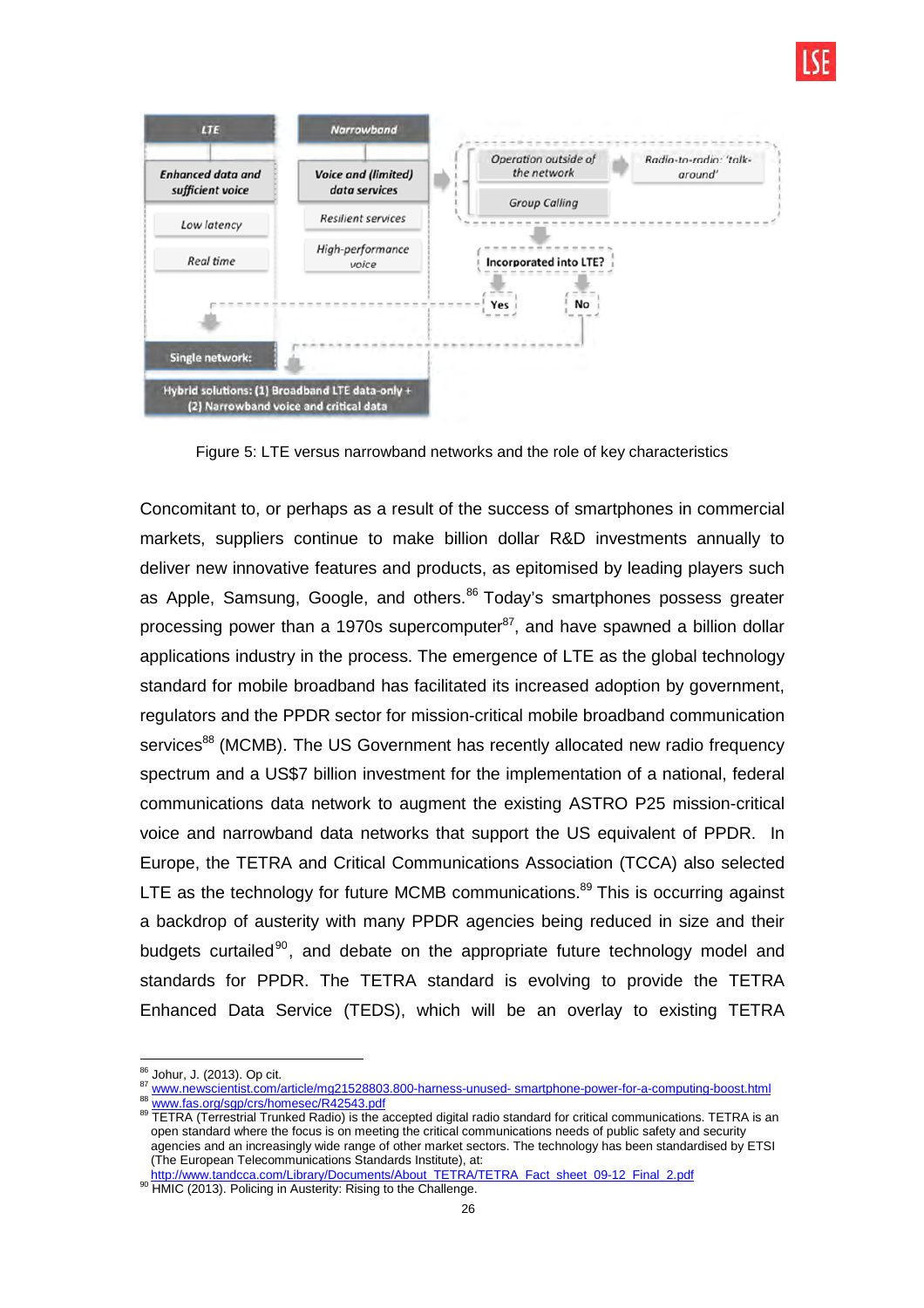systems. Other potential solutions include commercially available technologies such as WiMAX and LTE. These technologies may offer economies of scale and the availability of handsets, whilst dedicated commercial networks are most often optimised to meet consumer demand, price pressure and customer service expectations. These commercial objectives are not necessarily congruent with the objectives of PPDR, with such networks not generally hardened or scoped to cater to the stricter requirements of PPDR agencies.<sup>91</sup>

With increased spectrum, PPDR agencies will continue to evolve from a narrowband focus and utilise efficiency enhancing and lifesaving applications and services that generate socioeconomic benefits. Although these are likely to still lag the plethora of applications and terminal choices available to consumers, the evolution of mobile broadband for PPDR will most likely have shifted from its current position. A key consideration for Government, policymakers, and PPDR agencies is the selection of the optimal operating and delivery mode. This is required to maintain current mission critical functionality, in addition to providing access to mobile broadband that widens existing service offerings. Debate continues on this theme, to assess the use of LTE and TETRA to deliver mission critical wireless broadband and voice in a manner that fulfills the objectives of multiple stakeholders. Wireless broadband networks present a unique opportunity to revolutionise how public safety agencies respond to emergencies, with first responders able to utilise new and significant applications that contrast a previous reliance on narrowband voice.  $92$  The evolution to viable commercial LTE for Public Safety is likely to take the next decade to achieve, with existing solutions utilised during this transition, and an increasingly greater adoption occurring by PPDR organisations as time progresses.<sup>93</sup>

## **2.3 Adoption by public safety agencies of mission critical mobile applications: A focus on Police**

Emergency services generally encompass Fire, Ambulance and Police. All three of these services have a critical reliance on mission critical mobile applications.<sup>94</sup> The overwhelming majority of the European PPDR resources are in Police, with this

 $\overline{a}$ 

Analysis Mason, (2009). Op cit.

 $92$  Peha, J. M. (2007). How America's fragmented approach to public safety wastes money and spectrum. Telecommunications Policy; 31 (10-11); pp:605-618.

<sup>93</sup> Shortland, J. (2013). Broadband PMR/LMR Solutions - World.

<sup>94</sup> Peha, J. M. (2005). How America's fragmented approach to public safety wastes spectrum and funding. Proceedings of the 33rd Telecommunications Policy Research Conference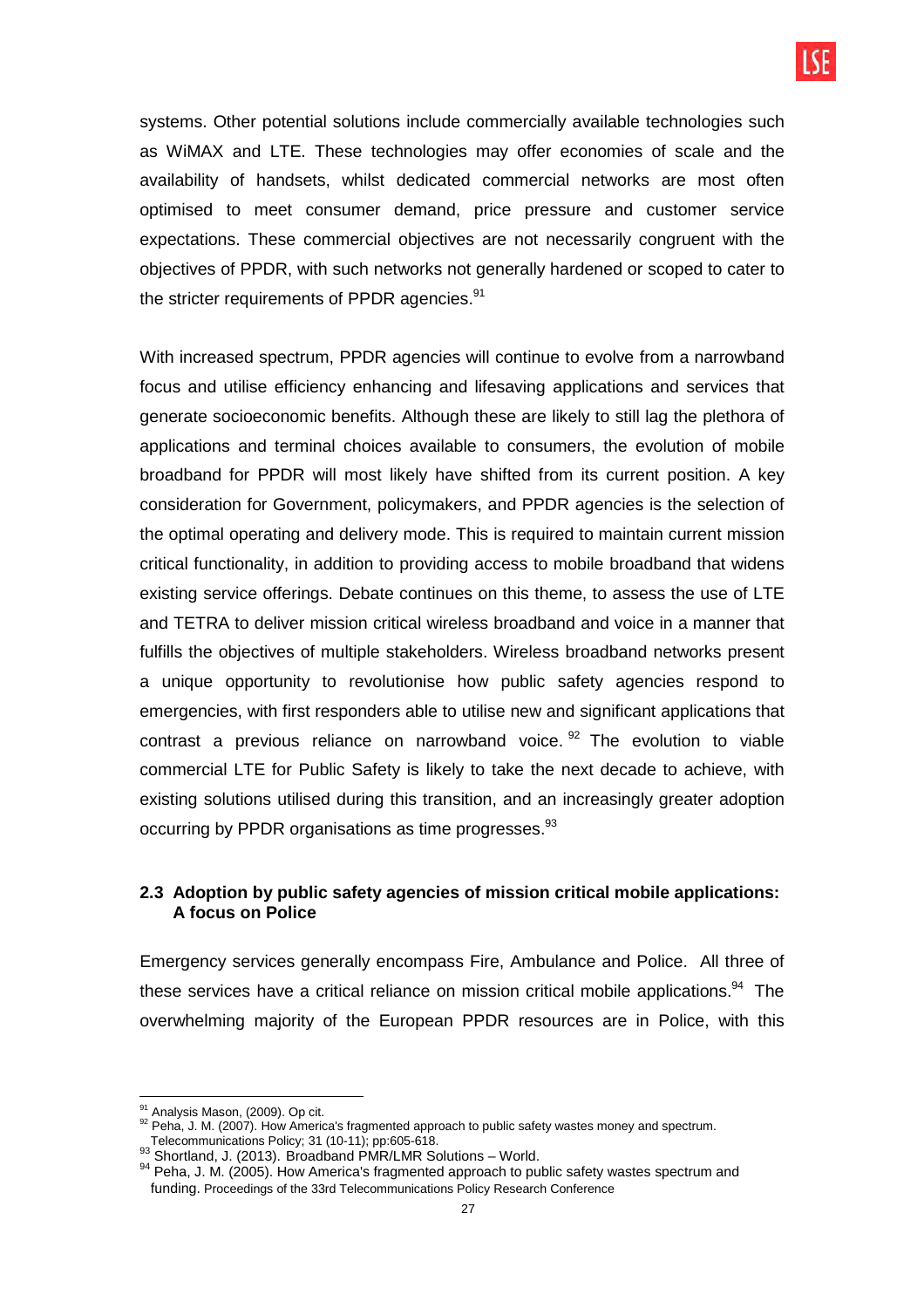segment also arguably representing the most diverse use of mobile communication.<sup>95</sup> Although sharing point-to-point dispatch with the Ambulance Service and the Fire Brigade, day-to-day Police work includes frontline patrolling in the community on foot, car, motorcycle or bike.<sup>9697</sup> Change has been occurring across Europe in policing, reflected by austerity measures that have been in place for a number of years, such as in the UK.<sup>98</sup> These changes are occurring against a backdrop of spending reviews on ICT and strategies for technology change by many forces as they adopt mission critical technology to 'work smarter', with the UK Home Office Minister confirming: "Exciting work is already underway: apps are being developed to allow forms to be filled in automatically on the street, rather than in time-honoured (and timeconsuming) pen and paper fashion at the station. Officers should be able to collect video and picture evidence on the street and download it straight into a digital file."  $99$ In contrast to UK Police reduction,, Police officer numbers have remained relatively stable across the EU between 2004-2010.<sup>100</sup> Italy, Germany and Spain have the largest number of police officers, accounting for almost half of the European total. This has increased from 44 per cent, in 2006.<sup>101</sup> The Greek Government has also stated plans to streamline the Police through the transfer of 4,000 municipal Police officers to the main police force in an effort to comply with its second tranche of funds of €8.1 billion from its Eurozone bailout.<sup>102</sup> Spain has also been reducing its public servants over the past decade to 2011, with 0.88 Spanish Police Officers per 1,000 people, down from 1.05 in 2005. $^{103}$ 

The utilisation of mobile broadband and new applications is likely to occur across Europe in a fragmented and staggered manner as countries implement higher bitrate mobile networks and PPDR agencies commence the process of trialing and adopting mobile broadband.<sup>104</sup> Half of the EU member states have requested a postponement of the 800MHz band for wireless broadband, missing a deadline of January 1 2013. This is likely to affect the timing of a rollout of mobile broadband and the adoption of enhanced mobile broadband services by PPDR agencies. With a

 $\overline{\phantom{a}}$ <sup>95</sup> Johur, J. (2013). Op cit.

<sup>96</sup> Bowers, K., et al. (2011). Do Geographically Focused Police Initiatives Displace Crime or Diffuse Benefits? A Systematic Review. Journal of Experimental Criminology: v7(4); pp:347-374<br><sup>97</sup> Shortland, J. (2013). Broadband PMR/LMR Solutions – World.

<sup>98</sup> HMIC. Adapting to Austerity: A review of police force and authority preparedness for the 2011/12–14/15 CSR <sub>s</sub> period.<br><sup>99</sup> Speech given by Home Office Minister Damian Green on the need for police reform - 8 July 2013.

https://www.gov.uk/government/speeches/damian-green-speech-on-police-reform blues and the Eurostat, 2010. Op cit.

 $\frac{101}{102}$  Eurostat, 200. Op cit. http://www.ekathimerini.com/4dcgi/\_w\_articles\_wsite1\_1\_05/07/2013\_507801

<sup>103</sup> http://www.catalannewsagency.com/politics/item/more-than-half-of-recently-graduated-spanish-police-agents-tobe-sent-to-catalonia

<sup>104</sup> http://www.siliconrepublic.com/comms/item/33572-delay-of-800mhz-band-adopti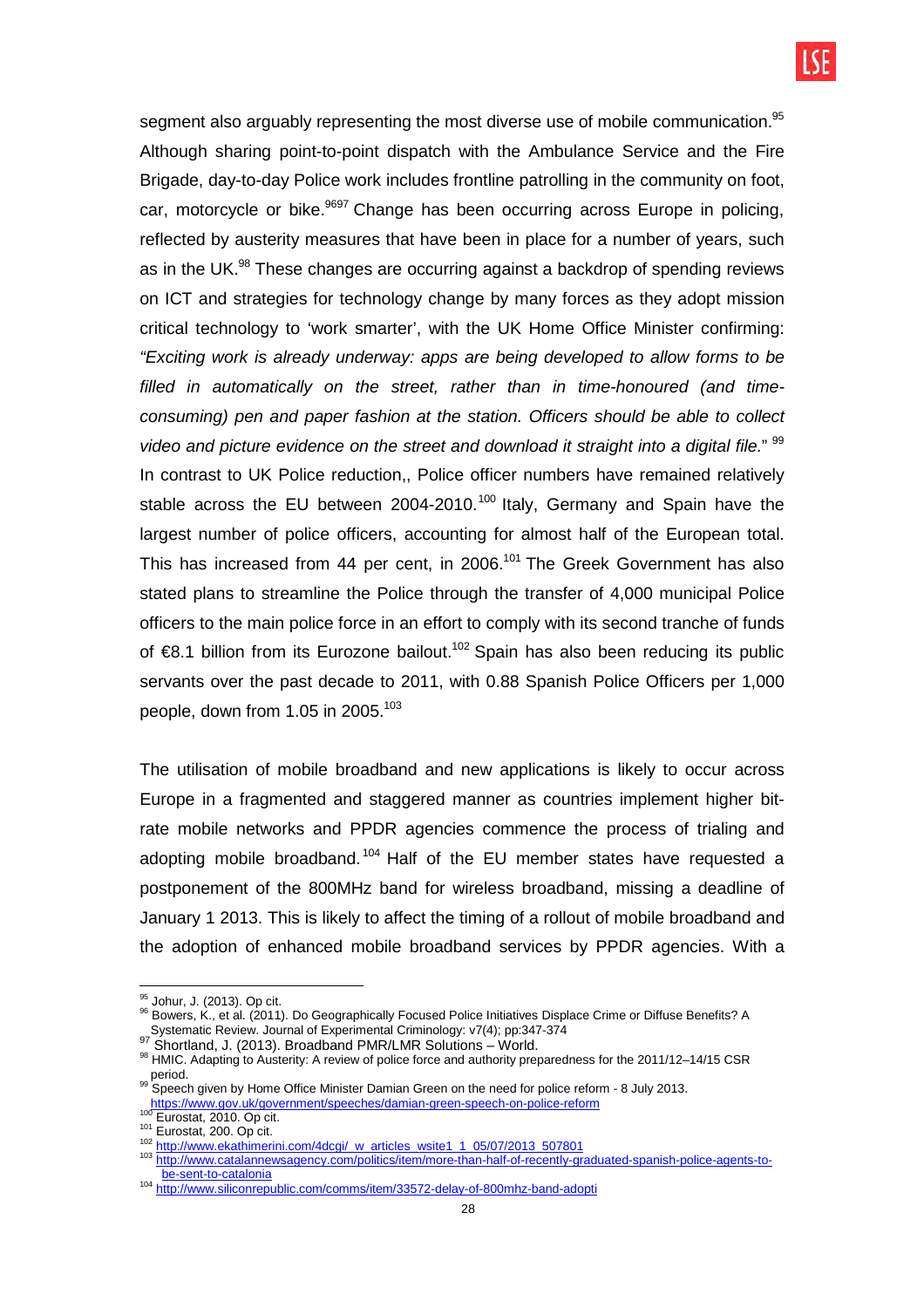longer time-horizon for the adoption of mobile broadband services however that is at least a decade way from today, such delays are believed to be transitory. Countries like the UK and the US offer evidence of the step-change transformation potential occurring in Police, with the Metropolitan Police's ('the Met') Assistant Commissioner confirming that mobile technology would play a key role in policing going forward: 'We know that the resolve of victims in domestic violence can fade away very quickly for a whole range of complicated reasons. If [officers] are able then and there to take a statement, and photograph it [using a mobile device] so your evidence capture at the start is much stronger, your chance then with the offender of pushing through with that is much greater'.<sup>105</sup> Demand from the Police Force, driven in part by austerity, will continue to be an influencing factor in the evolution of mobile data internationally. EU member states in particular are continuing to migrate through fiscal changes that are affecting the structure of their public sector and PPDR agencies, but with increased pressure to utilise resources and assets more efficiently to deliver services.<sup>106</sup> The UK has demonstrated some of the largest gains, with savings of 30 minutes per shift per officer and over €7m per annum saved by some Police Forces using Blackberry devices, with the benefits attributed to these trials including $107$ :

- Extra time spent policing in the community.
- More effective crime fighting such as the ability to perform visual identity checks.
- Photographic and CCTV evidence capture to help secure convictions.

The UK's largest Police Force, the Met, intends to expand its use of mobile technology over the next few years with around 20,000 mobile devices added and a stated intention for officers to 'use their cars as an office' in 2014-15.<sup>108</sup> This is expected to maximise officer visibility, reduce costs and improve community confidence: three key objectives for Police forces.<sup>109</sup> Between 2008-2011. Leicestershire Police utilised enhanced mobile data terminals to streamline its incident report process, yielding an estimated €5.9m saving during this period, increasing visibility by 44 per cent due to greater retention of officers on the front line;

 <sup>105</sup> Assistant Commissioner Mark Rowley, MPS, speaking to the Budget and Performance Committee, 18 June 2013. London Assembly Budget and Performance Committee: Smart policing How the Metropolitan Police Service can make better use of technology. August 2013. <sup>106</sup> Ibid.

<sup>107</sup>http://uk.blackberry.com/content/dam/blackBerry/pdf/a/europeMiddleEastAfrica/english/blackberry-case-studysouthyorkspolice-en.pdf<br><sup>108</sup> London Assembly. Op cit.

<sup>109</sup> Chief Constable Simon Parr, Association of Chief Police Officers, speaking to the Budget and Performance Committee, 5 March 2013.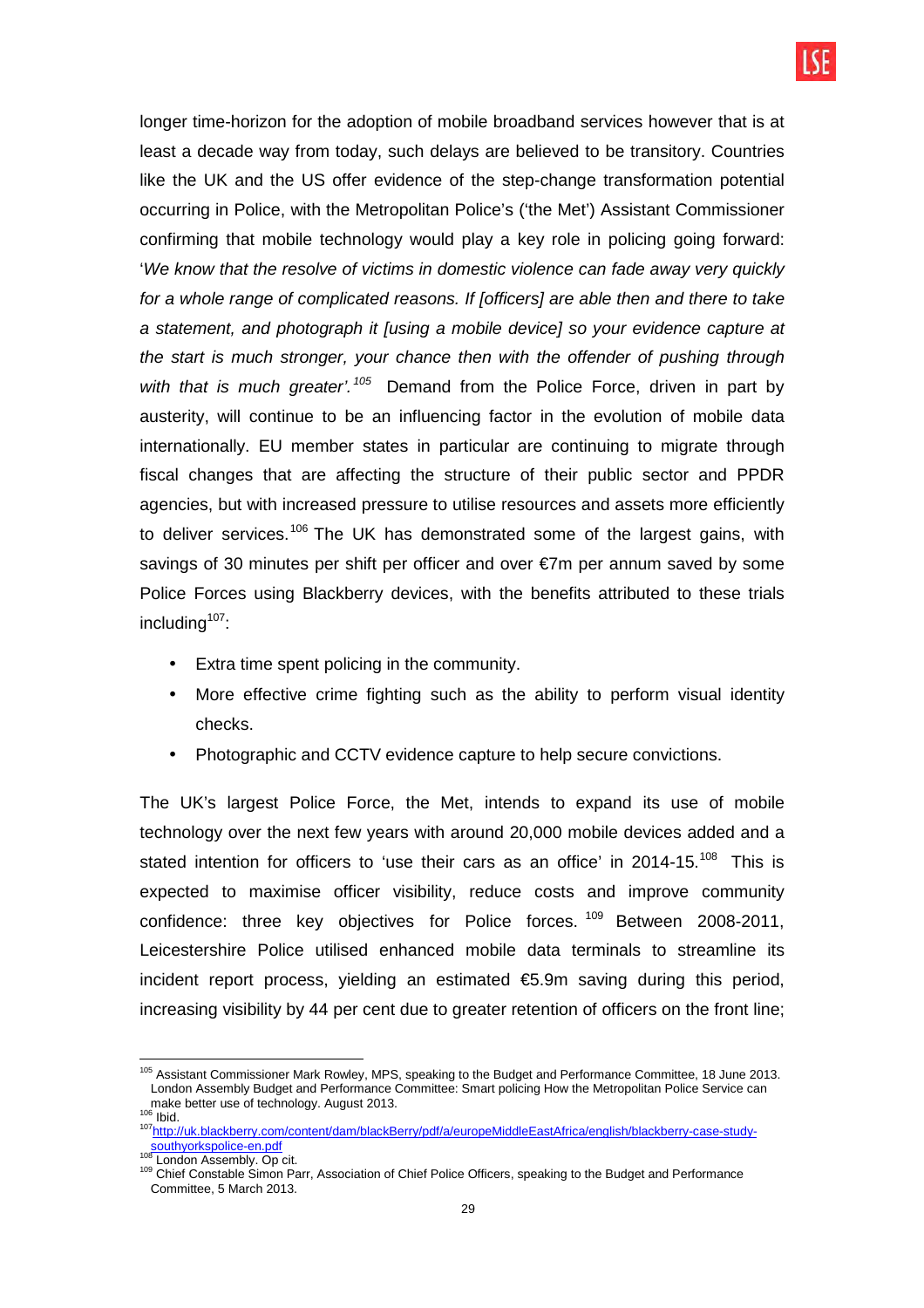reducing crime by 26 per cent and doubling public confidence to 85 per cent.<sup>110</sup> Germany is rolling out mobile broadband to more rural areas following the May 2010 spectrum auctions as well as implementing Europe's largest public safety network using TETRA technology.<sup>111</sup>

In the US, more than 2 million PPDR first responders exist.<sup>112</sup> This encompasses around 630,000 police patrol officers; 300,000 firefighters; other public safety workers and 100,000 Federal Government employees in protective service occupations. Many of these utilise advanced communication infrastructure and devices in their day-to-day functions, including mission critical wireless broadband. Over 60 per cent of all US law enforcement agencies utilised automated incident report transmission in 2007 versus 38 per cent in 2003, with the current figure expected to be higher still.<sup>113</sup> The trend for 'crossover' applications that augment narrowband technology with mobile broadband is reflected by the Queensland Police Service's rollout in Australia in mid-2013 of 400 iPad mini's. These will utilise the Force's intranet and a newly designed in-house app, that will mitigate the need for infield officers to utilise their two-way radio to speak to an operator, with the State's Minister for Police and Community Safety announcing that: "With the mobile system, police officers will have [all that] information at their fingertips, saving officers waiting time, and allowing them to move onto other jobs. It is hoped that by reducing the time it takes to perform searches, this Police app will save each police crew around 30 minutes each shift."<sup>114</sup> A similar strategy to negate radio calls to an operator and empower front-line police with mobile broadband occurred in the Tasmanian Police Force, with 40 3G-capable tablets introduced and the State's Commissioner for Police confirming that: "One of the main benefits of using this more responsive technology is the amount of time it can save our officers working on the front line. For example, officers using these tablets will be able to submit reports live from the field, rather than having to return to the station to complete their paperwork."<sup>115</sup> This theme is increasingly emerging across Police forces, with a growing number of municipalities in the US now leveraging wireless broadband networks to enable officers to access real-time information, upload reports, view video and in the process sever the need to be joined to the dispatch center awaiting instructions.<sup>116</sup>

 $\overline{a}$ 

<sup>&</sup>lt;sup>110</sup> London Assembly. Op cit.

<sup>&</sup>lt;sup>111</sup> http://www.wireless-mag.com/Features/13229/Germany\_rolls\_out\_TETRA\_and\_LTE.aspx

<sup>&</sup>lt;sup>112</sup> The Benefits of Transitioning to a Nationwide Wireless Broadband Network for Public Safety. The White House. June 2011. http://www.whitehouse.gov/sites/default/files/uploads/publicsafetyreport.pdf

<sup>113</sup>http://www.policechiefmagazine.org/magazine/index.cfm?fuseaction=display&issue\_id=12011&category\_ID=4 <sup>114</sup> http://www.zdnet.com/qld-police-to-trial-ipad-mini-police-app-7000018640/  $115$   $\overline{\text{lbid}}$ .

<sup>116</sup> http://www.wi-fiplanet.com/columns/article.php/3499546/Wi-Fi-Policing-Comes-to-Georgia.htm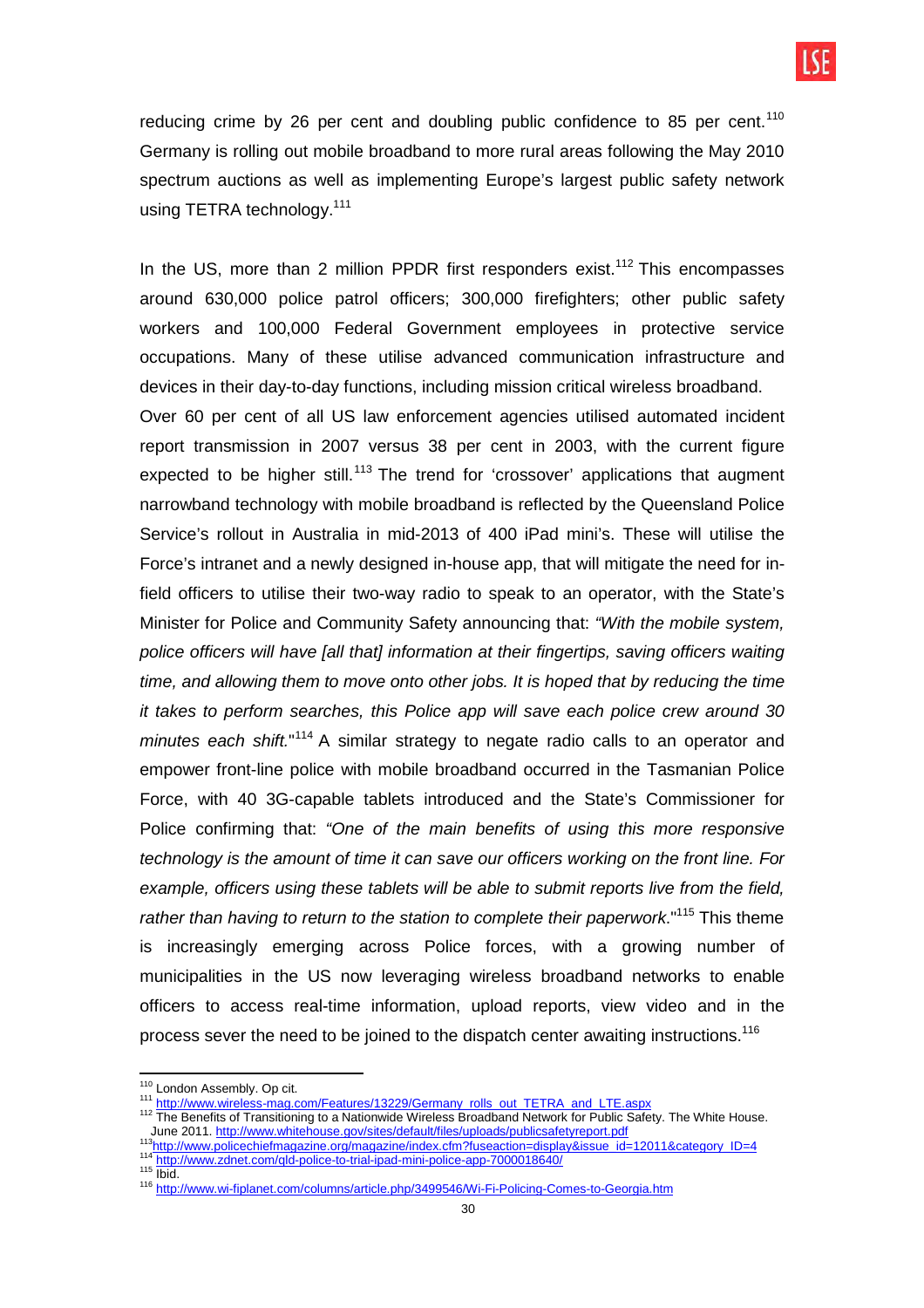Solutions currently being offered to US Public Safety agencies today and over the next 5-10 years will likely support multi-mode operation that can operate across dedicated mission-critical mobile broadband networks, commercial broadband networks and WiFi networks. Multi-mode operation is also expected to be complemented by national roaming agreements with one or more commercial broadband networks. These capabilities will provide frontline police officers with a greater number of sources of radio coverage, increased service availability compared to today's mobile communication solutions, and in the process, address a number of the requirements inherent in the continued use of dedicated narrowband voice networks today.<sup>117</sup> Debate continues at present however on whether data and video applications are mission critical today, or whether this is a future outcome.

The increased utilisation of mission critical mobile broadband presents technical and operational challenges to Government, policy makers and PPDR agencies, but it also offers significant opportunities. In addition to services already defined in this report, enhanced services offered to PPDR resources in the field such as video streaming, body-worn cameras, vehicular cameras, facial recognition, automatic number plate recognition and others, offer the chance to add significant value to the ability of police to operate into the future.<sup>118</sup> The Chief Executive Officer Police Federation of Australia, one of two countries where 700MHz auctions have already occurred, stated: "This is a generational opportunity for policing to get access to such technology."<sup>119</sup>

## **3. The Opportunity Cost of 2x10MHz in 700MHz in Europe**

Analysis of the use of mission critical broadband by emergency services has estimated a socioeconomic benefit for the use of 2x10MHz 700MHz of €20.98 billion p.a., that encompasses 60 per cent of the European population across 10 selected countries representing 3 regions. This figure is higher if it is extrapolated to cover the EU28 figure of 500 million people, yielding a socioeconomic benefit of €34.94 billion p.a. The market, through the auction of capacity, sets the opportunity cost of spectrum. To date, only two auctions have occurred for 700MHz, with spectrum earmarked for the provision of public safety communications. Analysis indicates that

<sup>117</sup> Johur, J. (2013). Op cit.

<sup>&</sup>lt;sup>118</sup> Commonwealth of Australia. Parliamentary Joint Committee on Law Enforcement. Spectrum for public safety mobile broadband. July, 2013. mobile broadband. July, 2013.<br><sup>119</sup> Ibid.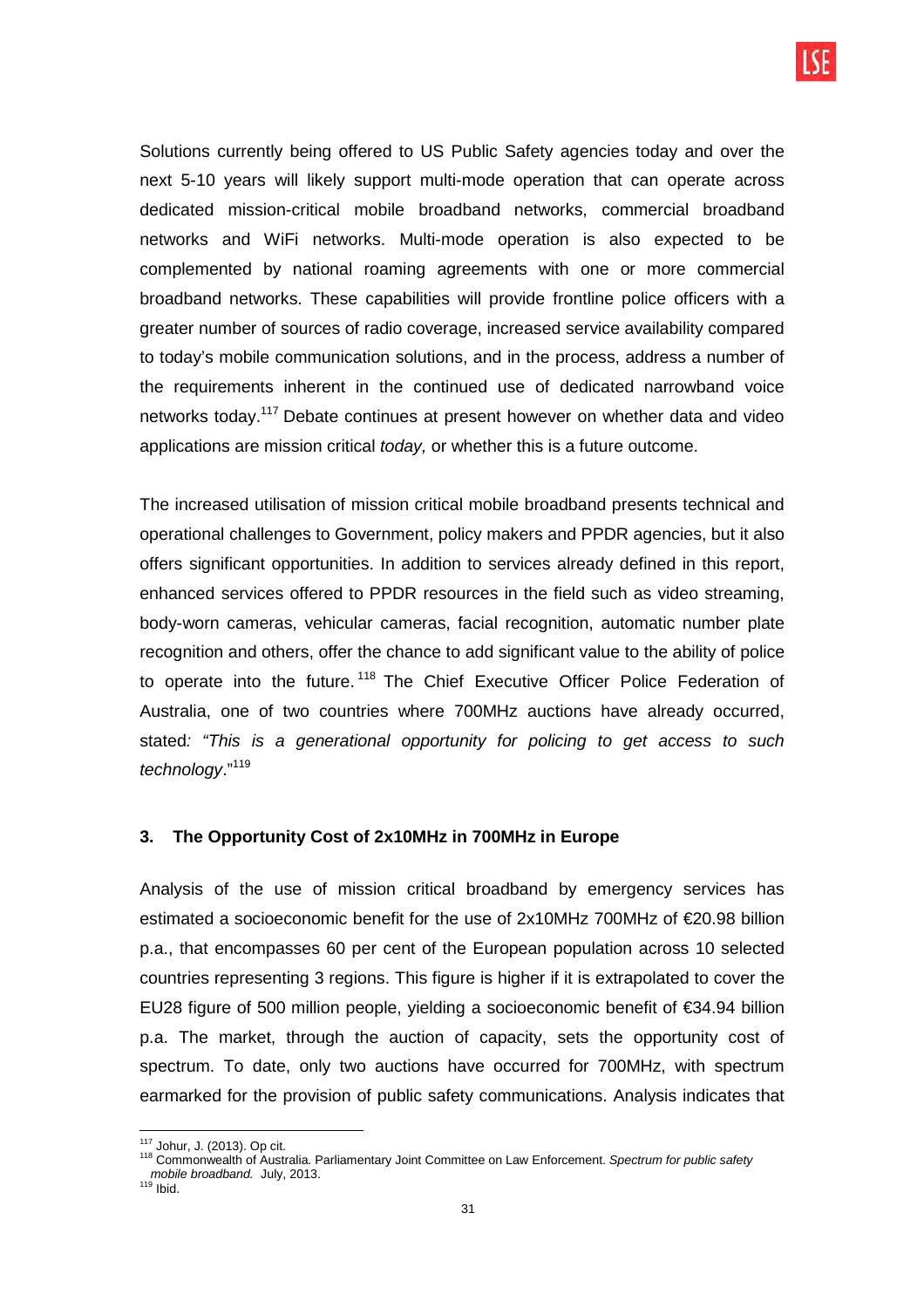the opportunity cost of the alternative one-off sale of this spectrum across the 10 European countries could be  $\epsilon$ 3.72 billion or  $\epsilon$ 3.60 billion reflecting UK high and low figures respectively. Ofcom, the UK Spectrum Regulatory Agency provides an insight into the regulatory drivers for Governments seeking to liberalise this portion of spectrum: "Ofcom's UHF Strategy Implementation work concerns the future of a part of the radio spectrum which we call the 700MHz band (694-790MHz). Implementing our UHF Strategy is a priority for Ofcom and our objective is to secure the best outcome for citizens and consumers. To do this, we are supporting the international and European work that is underway to harmonise the 700MHz band, which would allow it to be used for mobile broadband. At the same time, we are doing work to ensure that the current users of the 700MHz band (mainly digital terrestrial television and programme-making and special events) will be able to continue to provide services in the event of any future change of use of the 700MHz band."<sup>120</sup> Ofcom's objectives with regard to the use of UHF bands IV and VI, which cover the frequency range 470MHz-862MHz, are two-fold and can equally have applicability for other European countries:

- Enable the release of additional low frequency spectrum for mobile broadband use, to help meet the rapidly increasing demand for mobile data capacity; and:
- Secure the ongoing delivery of the benefits provided by Digital Terrestrial Television (DTT).<sup>121</sup>

The 700MHz spectrum was auctioned in the United States in early 2008 across five blocks of frequencies. The fourth block, D Block, included 10MHz for auction to one licensee to provide public safety communications throughout the US. The D Block only received one bid of US\$472 million, but a license was not awarded as this did not meet the US\$1.3 billion reserve price.<sup>122</sup> The Federal Communications Commission (FCC) raised more than US\$19.6 billion for the remaining blocks of the 700MHz spectrum, and awarded 1,090 licenses, with AT&T Mobility and Verizon Wireless securing the majority of these for commercial wireless communications. In early, 2012 US Congress passed a law establishing the First Responder Network Authority (FirstNet), an independent authority within the U.S. Department of Commerce that will provide emergency responders with the US' first high-speed, nationwide network dedicated to public safety. This will utilise the 10MHz D Block spectrum. In Australia in May 2013, the Digital Dividend auction that included the 700MHz and 2.5GHz spectrum occurred and raised AU\$1.96 billion, but that was

 <sup>120</sup> http://stakeholders.ofcom.org.uk/spectrum/uhf700mhz/

<sup>&</sup>lt;sup>121</sup>http://stakeholders.ofcom.org.uk/binaries/consultations/700mhzcfi/summary/UHF\_SI\_call\_for\_inputs.pdf

<sup>&</sup>lt;sup>122</sup> http://wireless.fcc.gov/auctions/default.htm?job=auction\_factsheet&id=73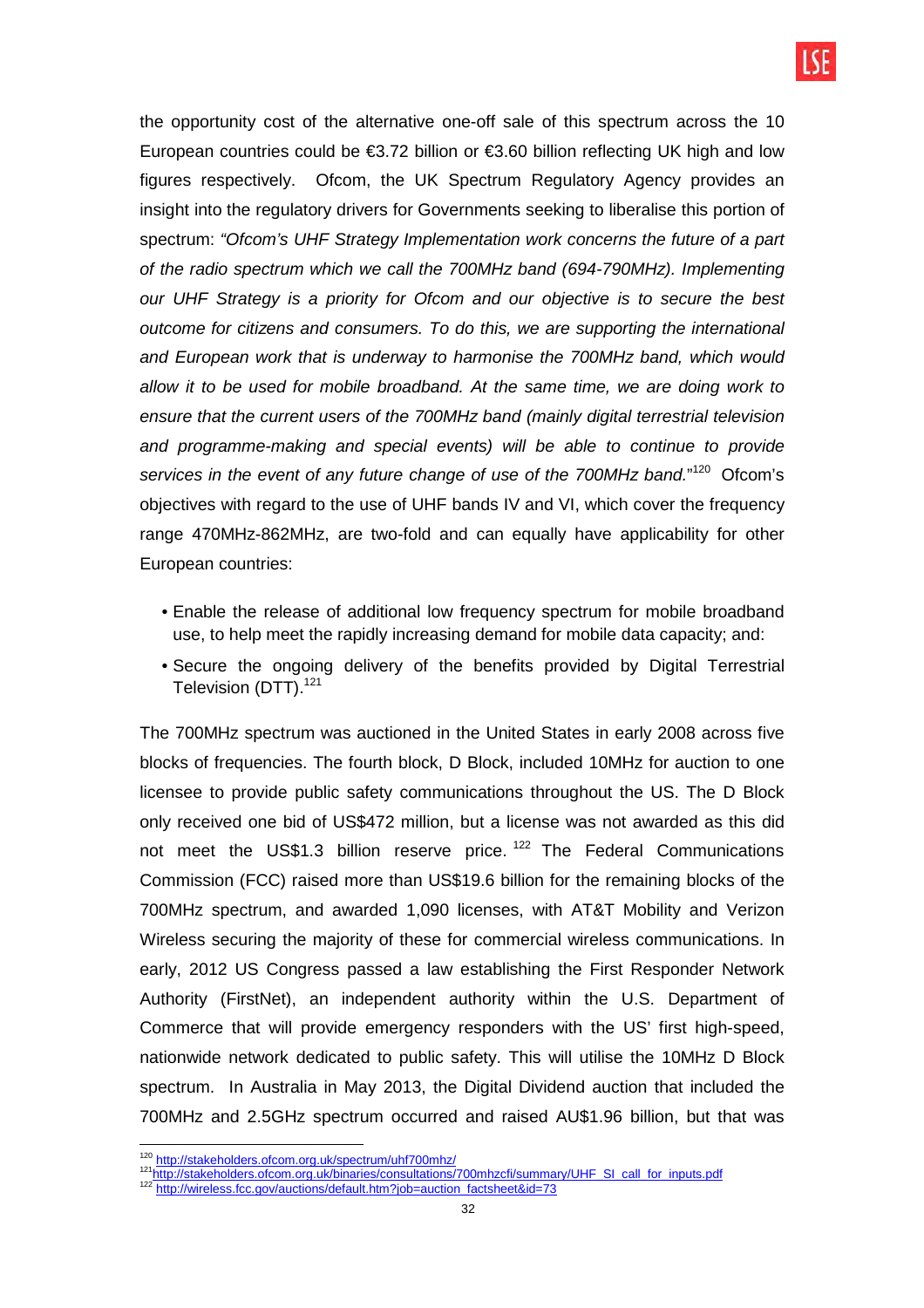

below the government's expectations. One-third of the spectrum, with a reserve of AU\$1 billion did not sell.<sup>123</sup> The 700MHz auction lasted only one round, with the spectrum selling for its reserve price.

A key consideration in the assessment by Government of the sale of 700MHz spectrum commercially is the alternative socioeconomic benefits that can accrue to the UK from the dedicated utilisation of this by public safety and disaster recovery agencies. Any socioeconomic benefits derived are recurring and can yield increasing returns over time as public safety resources benefit from the experience of utilising enhanced mobile broadband for mission critical activities. Utilising the common measure for spectrum pricing, per MHz/pop data from 700MHz and 800MHz auctions indicate that the opportunity cost of the commercial sale of 2x10MHz in 700MHz is €3.66 billion, as depicted in Chart 1, reflecting the UK high and lower figures for 2x10MHz in 800MHz of €529 million and €646million.



Chart 1: Opportunity cost of the commercial sale of 2x10MHz 700MHz Spectrum in the UK

The commercial auction of this spectrum represents 'one off' income for Government, until the expiration of the license period. Chart 2 depicts the estimation

 $\overline{a}$ 

<sup>&</sup>lt;sup>123</sup> http://engage.acma.gov.au/digitaldividend/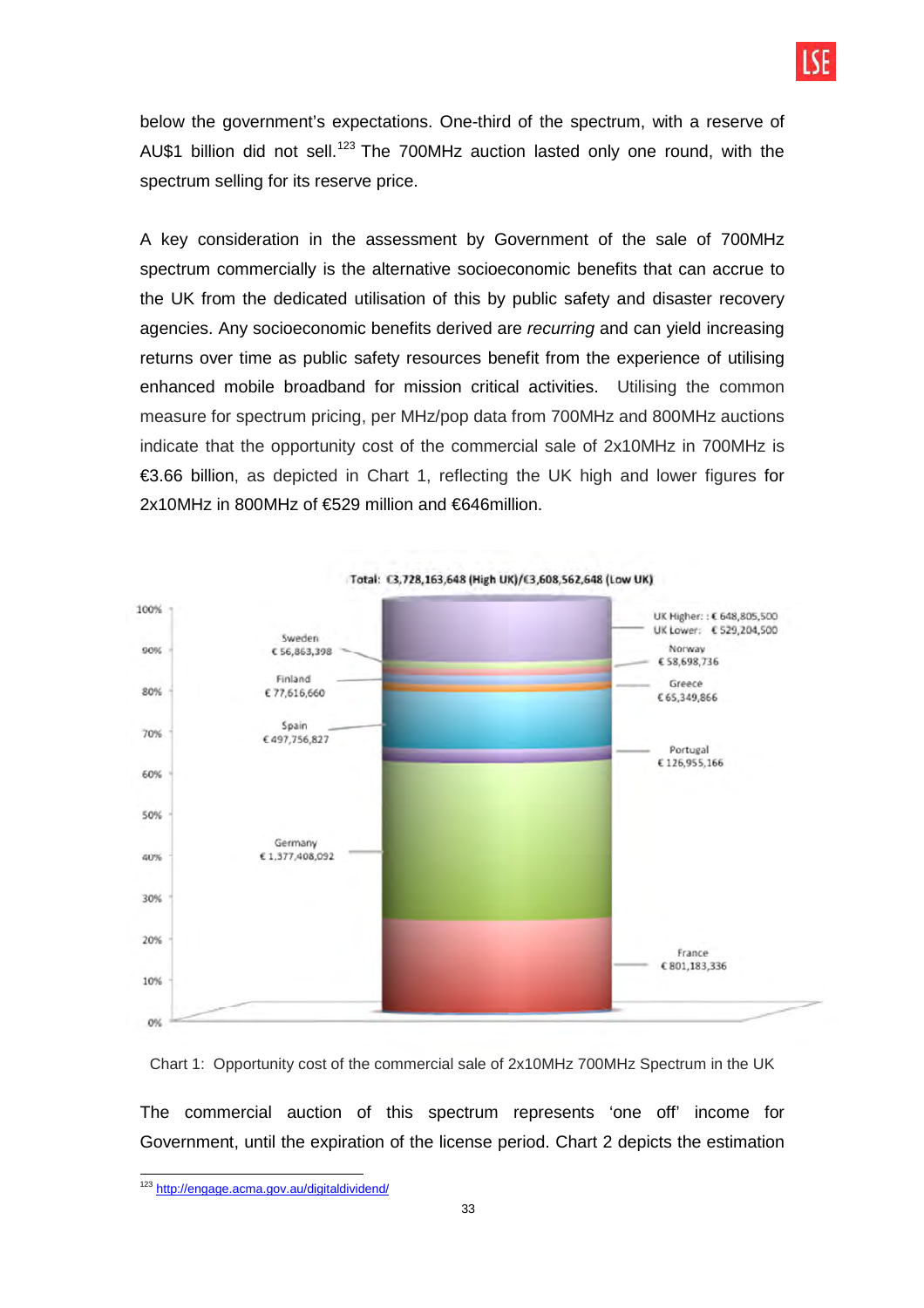

of the opportunity cost of for the auction of the 2x10 MHz spectrum utilising per MHz per POP data. Even the highest estimated one-off opportunity cost of €3.72 billion for the alternative sale of the 2x10MHz component of the spectrum is significantly lower than the estimated annual socioeconomic benefit of €20.98 billion generated by the utilisation of the spectrum by PPDR agencies.



Chart 2: Opportunity cost of the commercial sale of 2x10MHz 700MHz Spectrum in the UK using cost  $(\epsilon)$  per MHz/pop from auction results

The existing operational mode for emergency communication and data access is likely to continue over the next 5-10years, augmented by the utilisation of 2x10MHz in 700MHz spectrum. As the plethora of new services offered become operationalised in public safety agencies, their return to shareholders ('the Public') should increase. The opportunity cost of seeding this must be considered today: any 700MHz spectrum decision at WRC-15 will be in effect for the next 20 years.

### **4. Defining the Social Benefits of Mission Critical Mobile Broadband Applications by Public Safety Agencies in Europe**

#### **4.1 Establishing the benefits ecosystem across the 10 European countries**

A cadre of cost-benefit analysis exists on crime and the value of life.<sup>124</sup> A lacuna exists however on the socioeconomic benefits that mission critical communication

 $\overline{a}$ <sup>124</sup> Brandon, C. et al (2001). Costs and Benefits of Preventing Crime. Westview Press. U.S.;, M. R., (2013); A Note on the Role of Basic Theory in Thinking About Crime Prevention. European Journal on Criminal Policy and Research. V(19)2; pp 91-97; Hall, R. E., and Jones, C.I., (2007) The Value of Life and the Rise in Health Spending. The Quarterly Journal of Economics. V(122)1: pp: 39-72.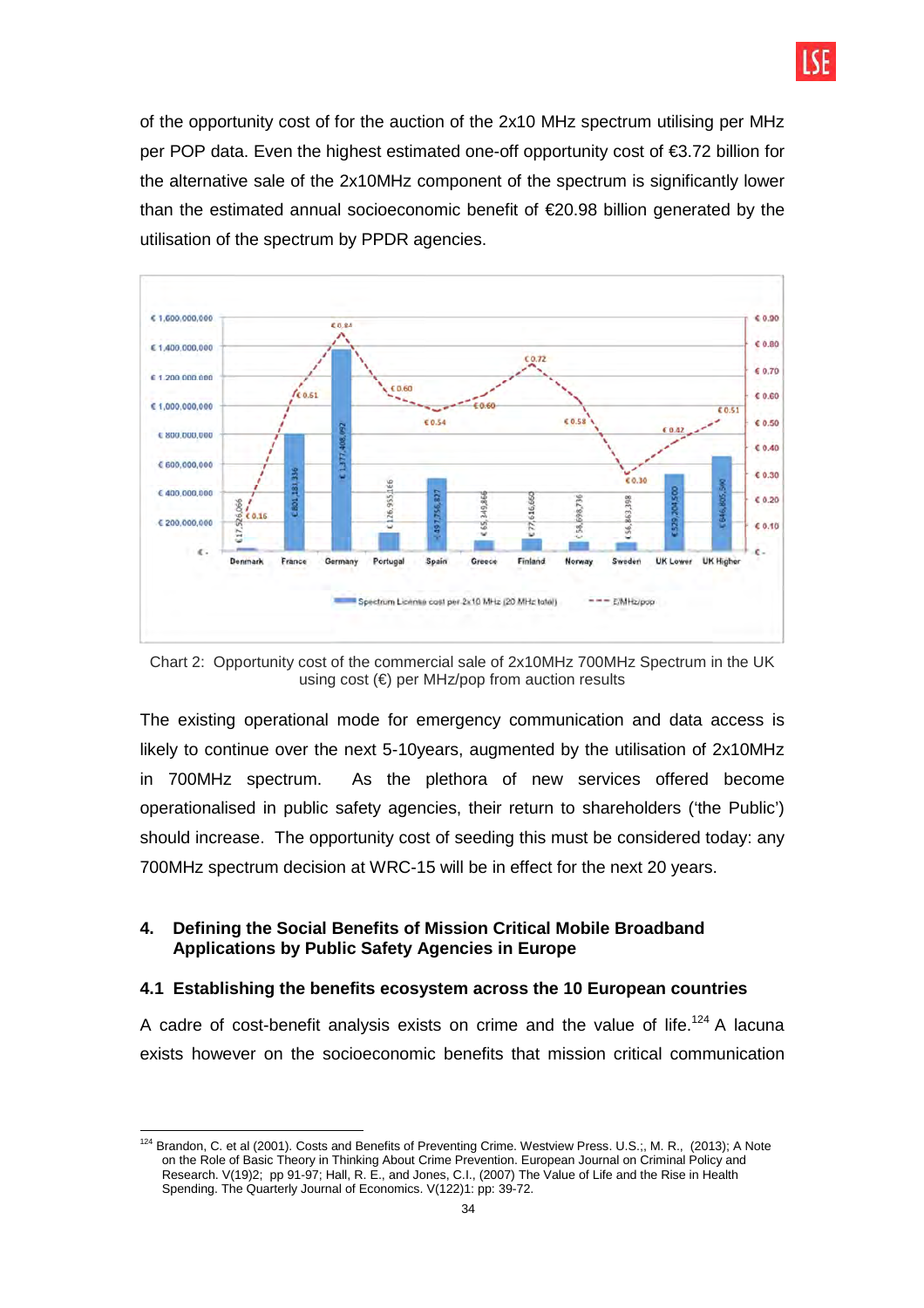

can precipitate for public safety.<sup>125</sup> In order to bridge this, an ecosystem of activities has been defined and the socioeconomic benefits estimated and consolidated. It is recognised that this is not inclusive of all relevant applications and services, and that this is an evolving area. It should be viewed as a starting point for further discussion on the potential socioeconomic value that can be assigned to spectrum and compared to the opportunity cost of the commercial sale of this scarce resource.<sup>126</sup> An estimation of the socioeconomic benefits of mobile broadband for PPDR has been undertaken across four areas: Safety; Efficiency; Dedicated versus sharing spectrum (quality of service) and GDP:

**Safety:** This represents the major area of investigation, focusing principally on Police to assess the use of mobile broadband for crime intervention, reduced mortality for the Ambulance Service, and reduced mortality through the Traffic Police. Some elements of assessment are also applicable in 'Efficiency', but are presented in this section due to their utilisation for intervention.

**Efficiency:** This section focuses on efficiency benefits accruing by Police in the main across two areas: (i) an improvement in efficiency that results in greater interventions occurring across the spectrum of crime, and (ii) enhanced operational efficiency based on results being achieved by a number of UK and US Police Forces facilitated by learning that can re-engineer some processes. $127$ 

**Service Availability:** An estimate is provided of the possible socioeconomic impact of service outage at a consolidated European level and at an individual country level.

**GDP:** Significant difficulties exist in attempting to assign causality to an estimated impact on GDP from a reduction in crime or efficiency, with recent research highlighting the cost of crime as a proportion of GDP. A summary is presented of relevant research highlighting benefits that can accrue from reduced crime.

The Efficiency and Safety components of the analysis comprise the base estimation for socioeconomic value as depicted in Figure 6. The additional components are reviewed briefly but do not form the foundation of the socioeconomic value due to the inherent difficulties in their estimation across a heterogeneous Europe with respect to crime data. More granular analysis could occur, but such effort is outside of the scope of this research.

 <sup>125</sup> Johur, J. (2013). Op cit.

<sup>&</sup>lt;sup>126</sup> http://media.ofcom.org.uk/2013/02/20/ofcom-announces-winners-of-the-4g-mobile-auction/

<sup>127</sup> http://www.straighttalkonline.com/cio-articles/going-mobile-wiltshire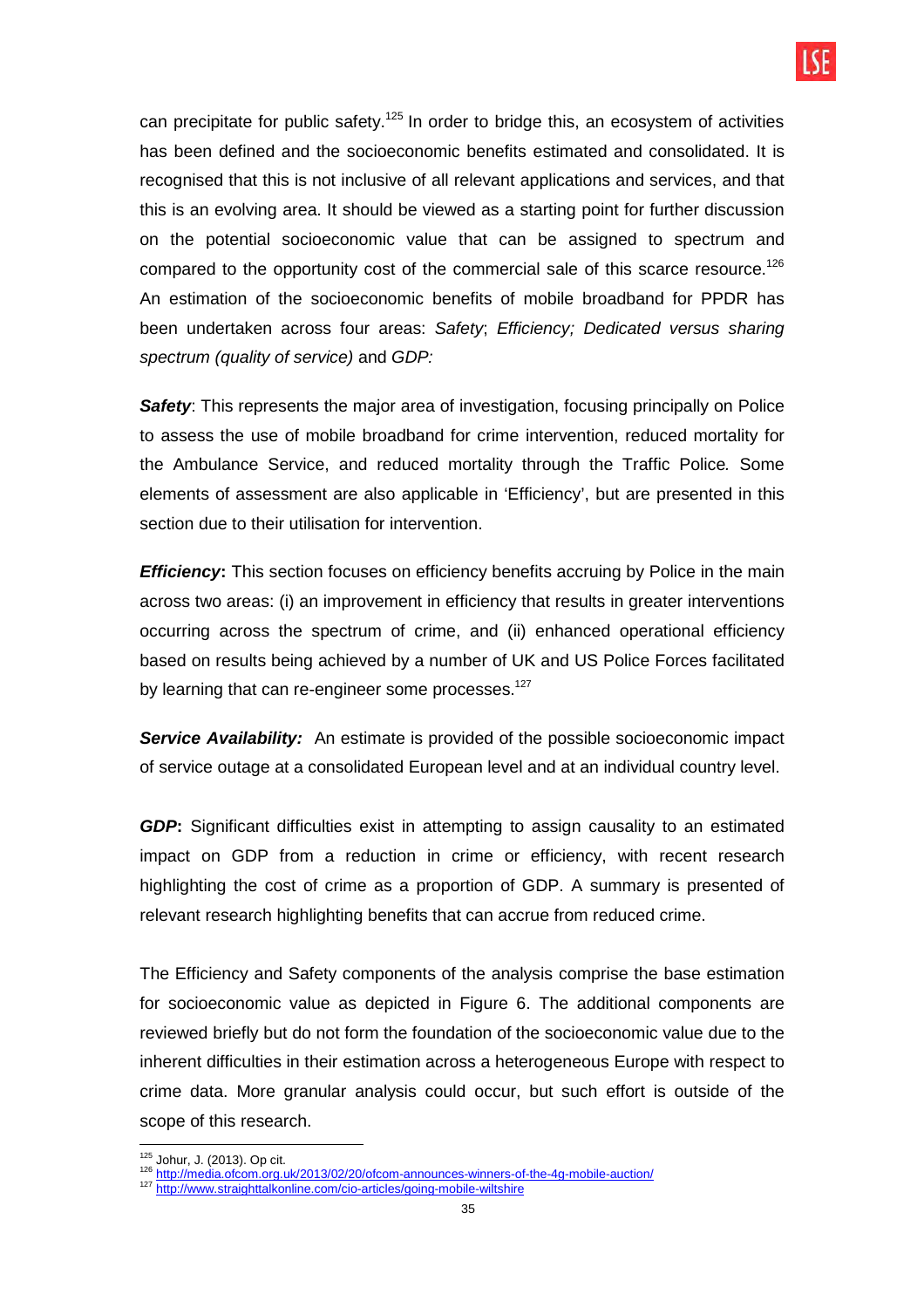

Figure 6: The layering of assessed socioeconomic value

Through interventions, Police and Ambulance provide the largest consolidation of forecast socioeconomic benefits, with a focus on safety.



Chart 3: Consolidated socioeconomic benefit in Europe from PPDR use of 2x10MHz in 700MHz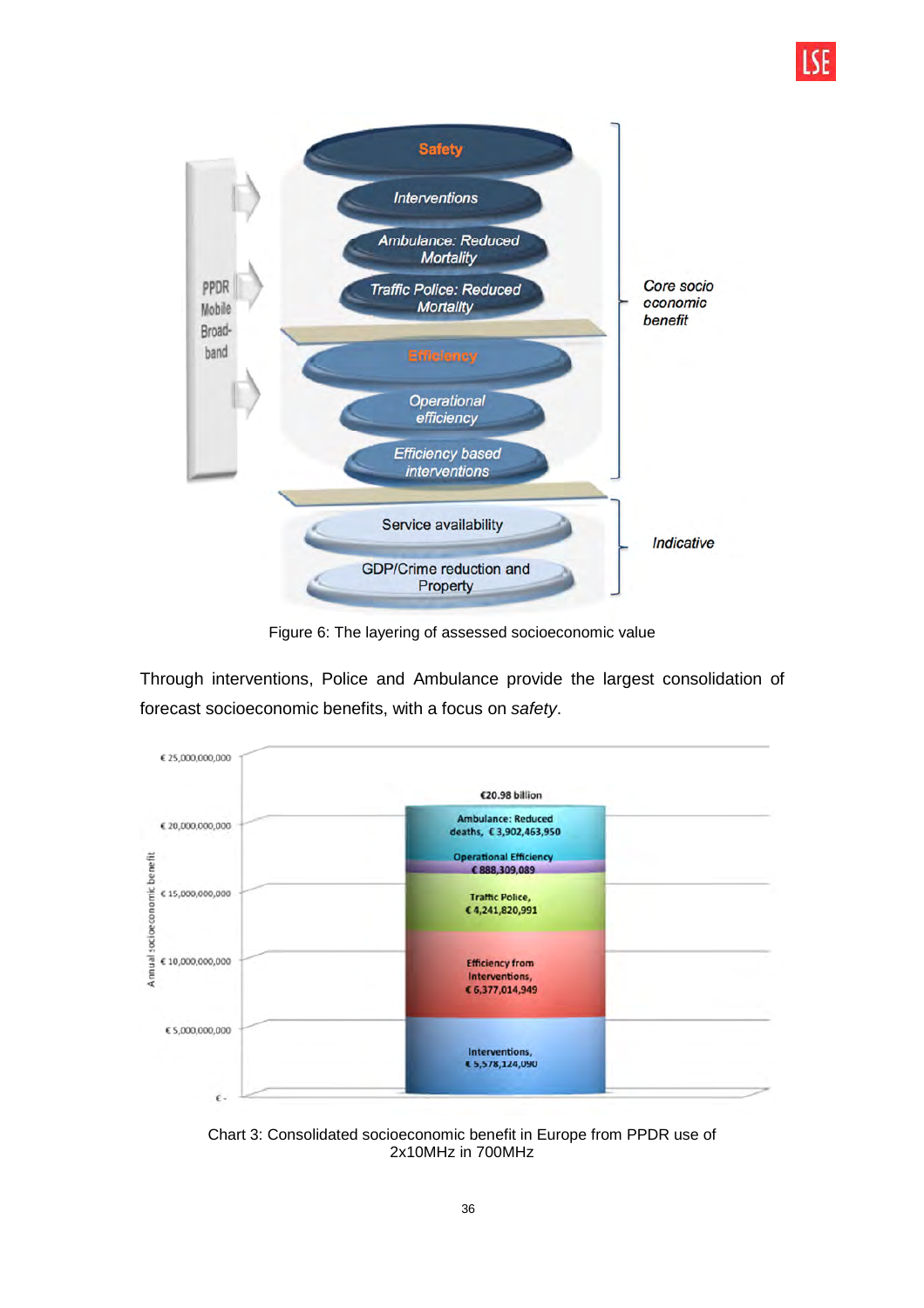

This focus on safety within Police concomitantly provides insight into the PPDR market as a whole, including Fire and Ambulance. This is further complemented by the utilisation of mobile broadband to gain efficiencies on the beat, both on-foot and by Traffic Police.

### **4.2 Socioeconomic benefits in Europe**

### **4.2.1 Safety**

Three areas were reviewed to forecast safety related socioeconomic value driven by PPDR mobile broadband utilisation: (i) crime reduction through interventions; (ii) mortality reduction due to reduced ambulance response times, and, (iii) mortality and serious accident reduction through enhanced greater visibility and time spent on the road by Traffic Police.

## **4.2.1.1 Crime Reduction: A focus on police**

The economic impact of violent crime in the UK alone is estimated to be €124 billion in 2012, or 7.7 per cent of GDP.<sup>128</sup> Comparable data for some European countries are difficult to obtain, but an approximation based on a proportion of GDP spend can be made. In 2012, the EU generated a GDP of around  $\epsilon$ 12.9 trillion.<sup>129</sup> If the cost of crime was congruent with the UK proportion, this would yield a figure of €998 billion. A lower figure of 5 per cent would yield €648 billion. This includes expenditure by government for police, justice, prisons, asset damage and destruction. It also includes direct personal lost productivity from crime such as injury and lost earnings, and wider lost productivity in other parts of the economy.<sup>130</sup> The opportunity to assess the nature of any socioeconomic benefits from the utilisation of mission critical broadband is arguably most evident in policing, with around 1 million Police Officers employed in the 10 sample countries<sup>131</sup> in total across frontline and backoffice functions.<sup>132</sup> The three countries of the UK, France and Germany account for over 50 per cent of this figure. With austerity measures impacting European Police Forces in varying manners, these large service-based organisations could be impacted further through headcount reductions as this accounts for the majority of staff cost for Police. The key attributes that contribute to the suitability of Police to adopt enhanced mobile broadband include:<sup>133</sup>

 $\overline{a}$ <sup>128</sup> Institute for Economics and Peace. (2013). UK Peace Index.

<sup>129</sup> http://epp.eurostat.ec.europa.eu/

<sup>130</sup> Institute for Economics and Peace. Op cit.

<sup>131</sup> Evans, D. (2013) IHS Research. Vertical Insights – Public Safety and Security Mobile Radio – World – 2013.

<sup>132</sup> http://appsso.eurostat.ec.europa.eu/nui/show.do?dataset=crim\_plce&lang=en

<sup>133</sup> Institute for Economics and Peace. Op cit..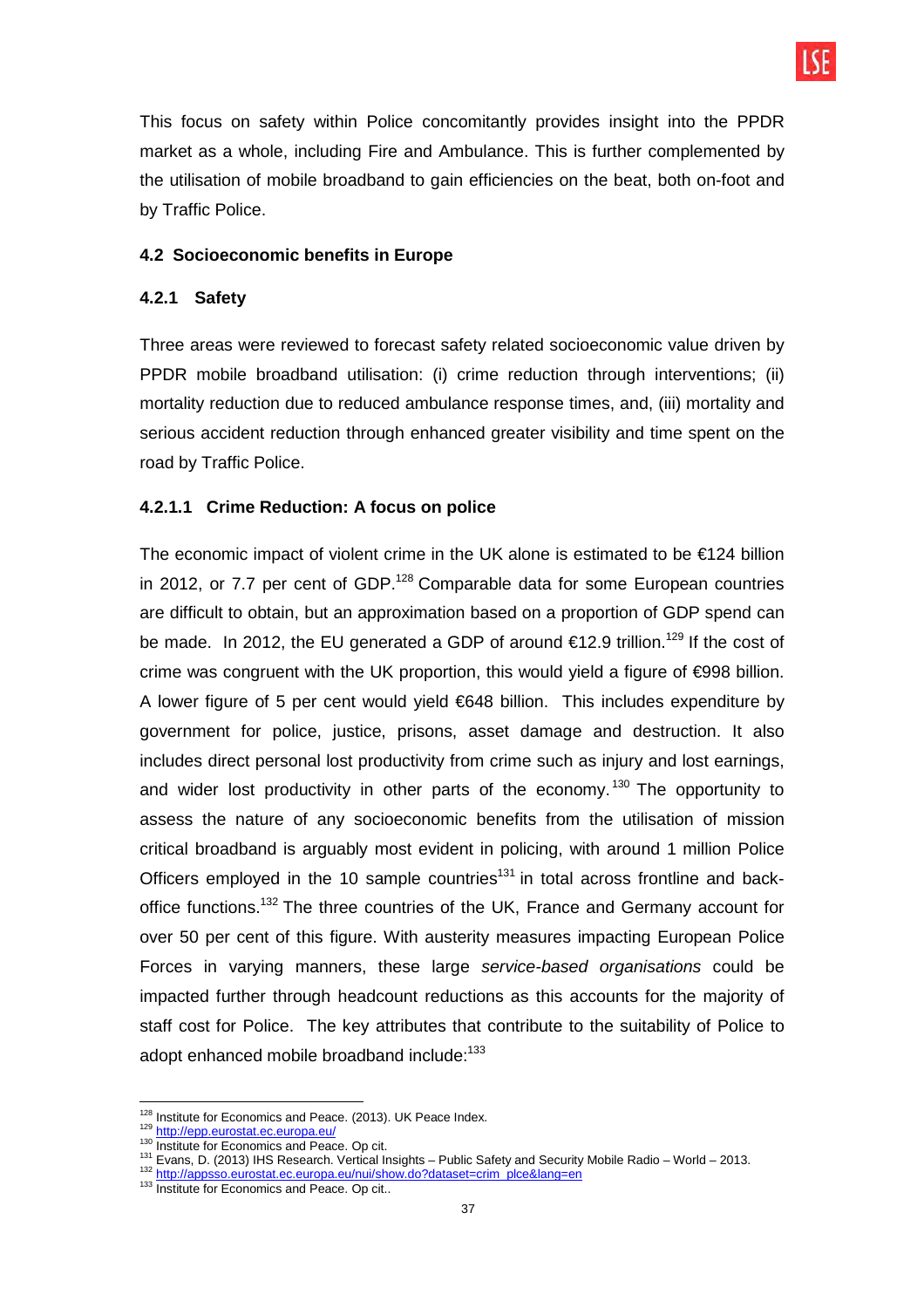

- A reduction in the Police budgets due to austerity pressure to reduce the size of the public sector.<sup>134</sup>
- A reduction in some frontline Police.<sup>135</sup>
- A reduction in the number of officers in the back office.<sup>136 137</sup>
- A reduction in police stations, front counters, and shared locations.<sup>138</sup>

The reduction in some back office staff roles across European Police is designed to comply with cost saving targets and to concurrently 'protect' frontline police officers with the UK Police Minister stating: "This is the way policing will go. It is the next big stage of reform – to make sure police come into the 21st century and the digital world fully...Whether that is using tablets so officers can stay on patrol and not go back to the police station to file reports, or using body-worn cameras so if any incidents happen they can record them."<sup>139</sup>

Benefits to the end-user drive the estimation of the wider socioeconomic benefits from PPDR adoption of mobile broadband. In the context of policing, the desirable user benefit is *intervention* before harm can occur to the individual.<sup>140</sup> This tenet is at the core of the methodology utilised to assess the socioeconomic benefit of mobile broadband utilisation, having previously been defined and utilised in primary research with the UK Police Service.<sup>141</sup> A distinction can be made between *mission* critical and safety critical decisions. The term 'safety-critical decision' can be defined as: "A decision that results in either lives being saved or serious injury being avoided."<sup>142</sup> 'Mission critical' has already been defined earlier in this paper, and relates to a function whose failure leads to catastrophic degradation of service that places public order or public safety and security at immediate risk.<sup>143</sup> The principal mode by which intervention occurs is through the dispatch of frontline police, or the engagement of frontline officers already at or near an incident. Visible frontline policing is recognised as a key factor in reducing the fear of crime and certain types of crime such as anti-social behaviour, street crime and property<sup>144</sup>, with the mission and measure of Police efficiency defined by the Association of Chief Police Officers

<sup>136</sup> http://www.accenture.com/SiteCollectionDocuments/PDF/Preparing-Police-Services-Future.pdf

<sup>143</sup> TCCA, 2013. Op cit.

 <sup>134</sup> http://www.ilo.org/global/about-the-ilo/newsroom/comment-analysis/WCMS\_211430/lang--en/index.htm

<sup>135</sup> http://www.spiegel.de/international/europe/greek-parliament-agrees-on-more-public-sector-austerity-and-job-cutsa-911795.html

<sup>137</sup> http://www.accenture.com/SiteCollectionDocuments/PDF/Accenture-Streamlining-Security.pdf#zoom=50

<sup>138</sup> Ibid; Interpol, Annual Report, 2011.

 $139$  Ibid.

<sup>140</sup> Johur, J. (2013). Op cit.  $141$  Ibid.

<sup>142</sup> Johur, J. (2013). Op cit; additional primary research undertaken to define the term.

<sup>144</sup> Machin, S., and Marie, O. (2005). Crime and Police Resources: the Street Crime Initiative. CEP Discussion Paper No 680. London School of Economics.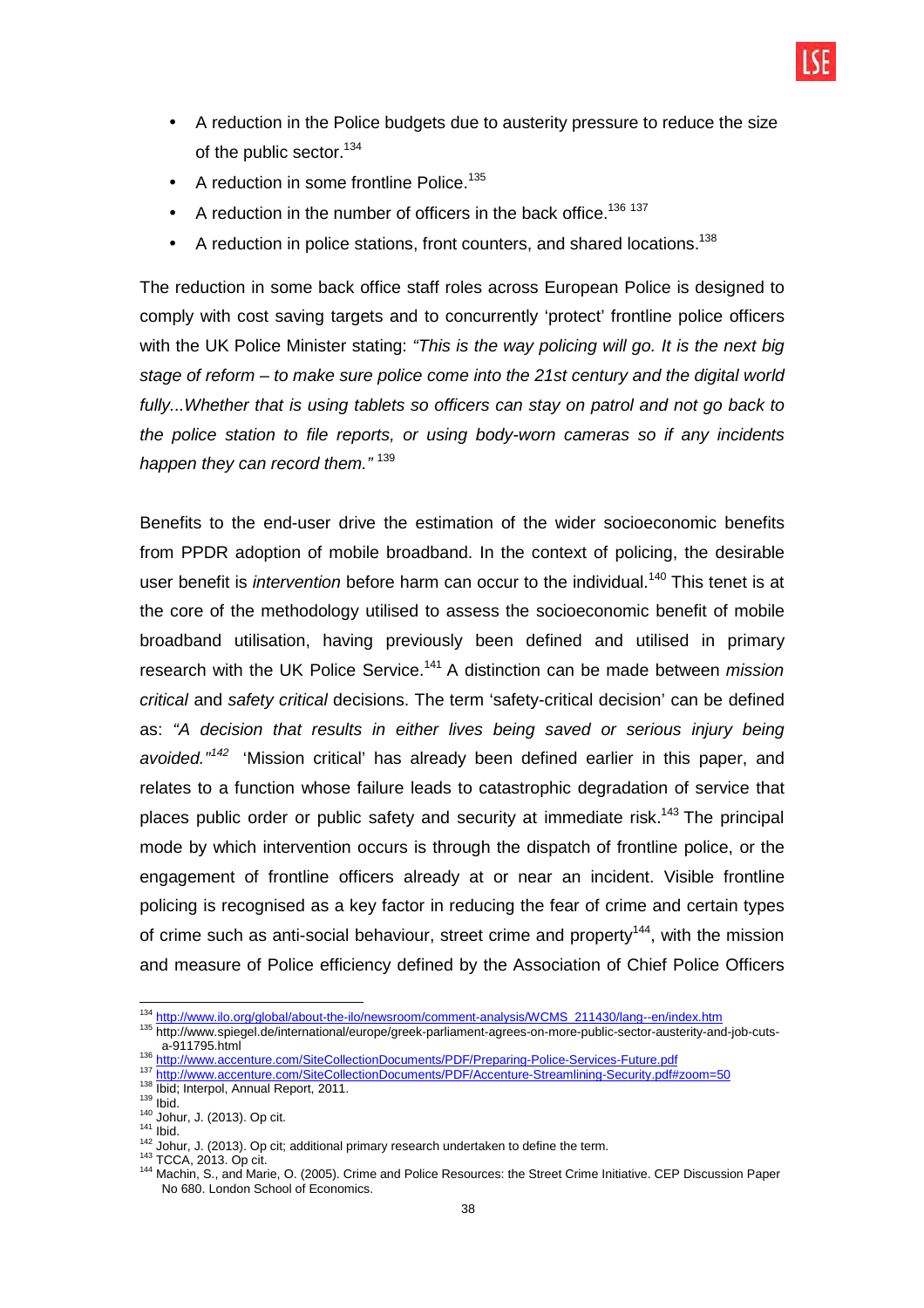

('ACPO') as "the absence of crime and disorder".<sup>145</sup> Any reduction in crime can have significant socioeconomic benefits: a marginal reduction in the European estimated cost of crime approaching €1 trillion annually can have a significant impact. In the UK for example, a street crime reduction initiative in early 2000 in England and Wales was estimated to have delivered a net socio-economic benefit of €107million- €130million with incremental policing costs of €24.1million: a return of 4.5-5.4 times the investment.<sup>146</sup> Few studies exist that quantify such activities. Primary research has indicated that a number of the activities undertaken between frontline police and an operator can be undertaken with a mobile broadband device, including: accessing information; obtaining evidence; collaborating with other officers, and others.<sup>147</sup>

### **4.2.1.2 Estimating the socioeconomic intervention benefits: European Police**

The use of mobile broadband by Police can provide better information to frontline police officers in real time, and result in higher quality outcomes and improvements efficiency and effectiveness.<sup>148</sup> In the near term, over the next 5 to 10 years, mission critical voice communication will remain the primary mode of communication for safety critical decisions. Mobile data is currently less likely to be utilised for safety critical decisions, but over time, it is anticipated that mobile broadband will be utilised for safety and mission critical scenarios, as depicted in Figure 7.



Figure 7: Safety-critical decision making and future mobile broadband evolution

An assessment of reported crime categories indicates that the greatest socioeconomic impact is from 'Violence against the Person'. This is comprised of

 <sup>145</sup> www.acpo.police.uk/documents/reports/2012/201210Policinginthe UKFinal.pdf

<sup>146</sup> **Machin, S., and Marie, O. (2005). Op Cit.** 

<sup>147</sup> Johur, J. (2013). Op cit.

<sup>148</sup> Kleijnen, J., P., C. (1982). Quantifying the benefits of information systems. Department of Business and Economics. Tilburg University (Katholieke Hogeschool Tilburg). 5000 LE Tilburg, Netherlands.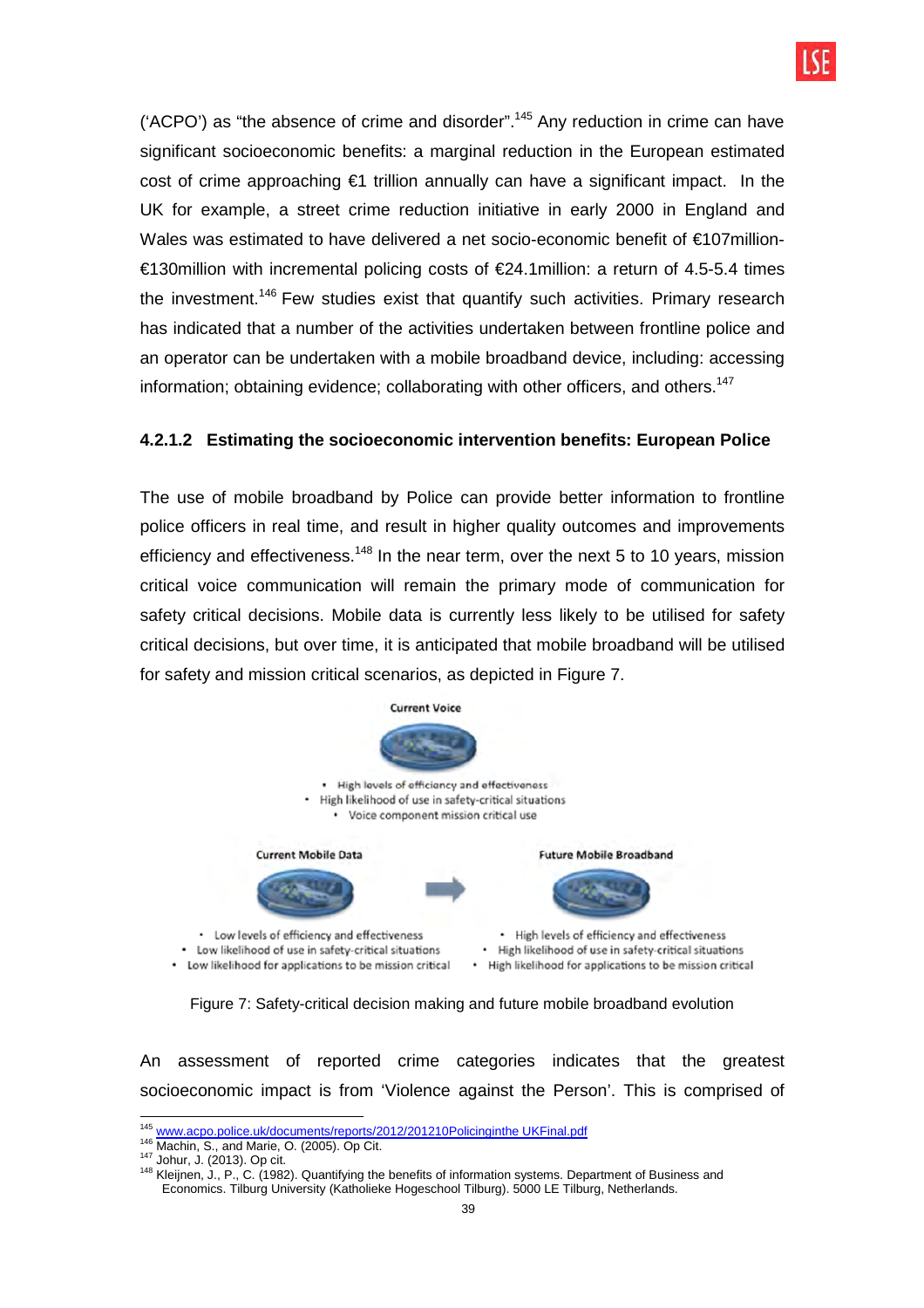

'Homicide' and 'Wounding' ('Serious' and 'Other') <sup>149</sup> utilising UK and EU crime reporting categories, and 'Sexual Offences'. Data exist on the socioeconomic costs of these crimes, with an intervention offering the potential to save a life or avoid serious injury before a crime has occurred, and result in a benefit to the individual and society. The approach to define European socioeconomic benefit draws on the approach utilised for the assessment of the socioeconomic benefits for the UK: primary research undertaken within the UK Police Service is utilised to define the frequency of the use of mobile communications by frontline police officers making safety critical decisions that can save lives or avoid serious injury. Juxtaposing this on data that define the cost of each crime category and the frequency of each, it is possible to provide an indicative estimate of the socio-economic benefits that mission critical mobile communications can deliver via frontline police. For the purpose of this assessment, a simplified comparative process will occur as depicted in Figure 8:



Figure 8: Net socioeconomic position of 2x10 700MHz spectrum

The socioeconomic value generated by the use of the 2x10MHz spectrum for public safety can be compared against the potential value from the commercial auction of the spectrum. The net result is either the socioeconomic benefit or cost, as determined by the greater value.

Initial primary and secondary research undertaken during early  $2013^{150}$  in the UK was extended to encompass European countries in order to estimate socioeconomic value. This is comprised of a staged approach:

 $\overline{a}$ <sup>149</sup> Home Office Online Report 30/05. The economic and social costs of crime against individuals and households 2003/04.

<sup>150</sup> Johur, J. (2013). Op cit; additional LSE research.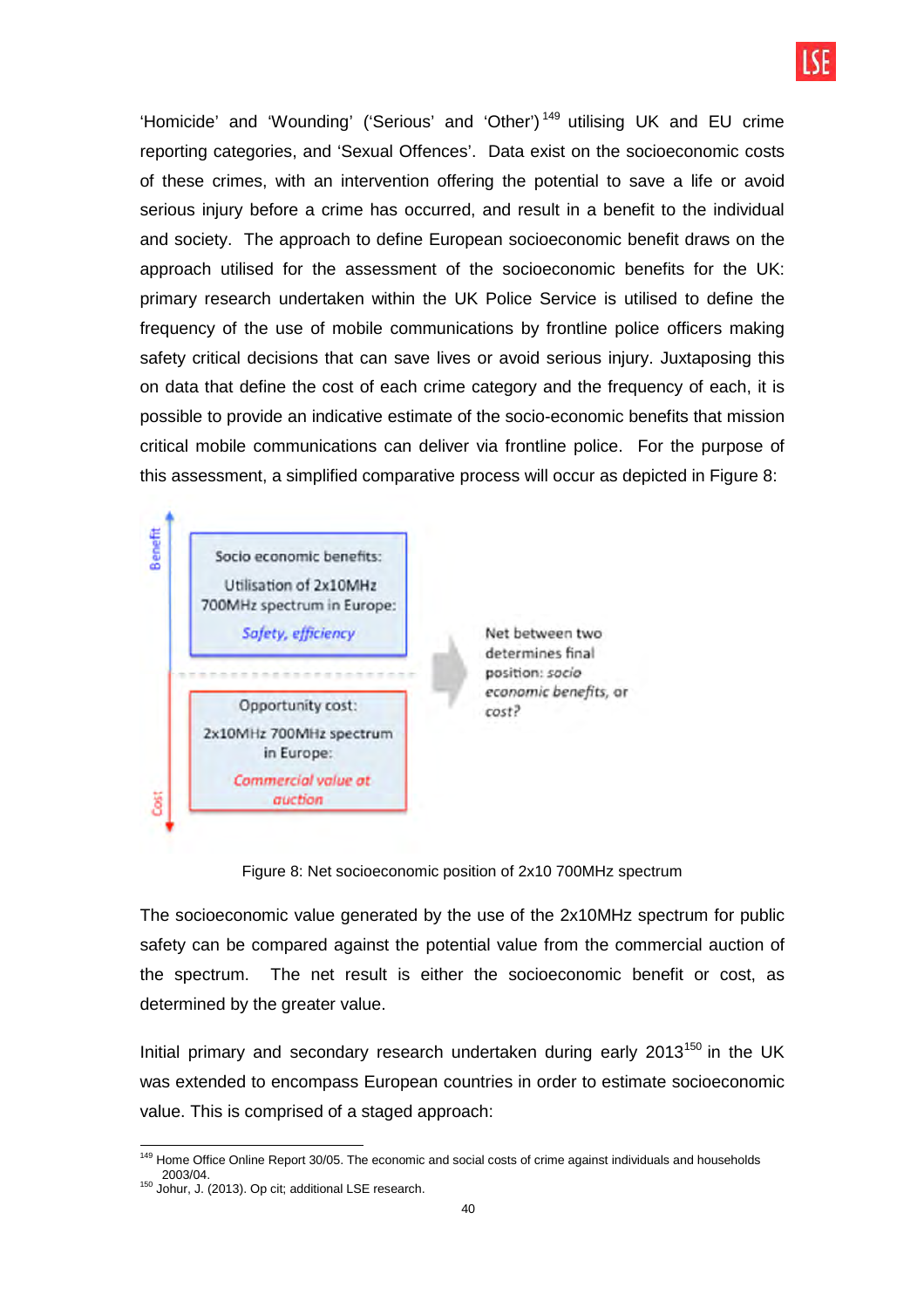

- i. Define the relevant crimes, their economic cost and frequency per annum.
- ii. Define the safety-critical intervention frequency per annum for frontline officers where lives are saved or serious injury or sexual assault avoided.
- iii. Define the proportion of safety critical interventions likely to benefit from mobile broadband.
- iv. Apply the mobile broadband proportion to interventions.
- v. Define socioeconomic value.

The majority of European crime data provide detail on the type of crime and the number of relevant incidents in a given year. In attempting to standardise statistics across the EU, gaps in some crime categories have in been bridged through the utilisation of ratios from known categories in the UK or other countries where detail exists and the data have a historical base. Underpinning this is the definition of an intervention methodology drawn from primary work in UK Police that defines the number of interventions and the relevant crime categories that they are applicable to. This is subsequently applied to European crime figures to define estimates in the ten selected countries. In contrast to the majority of research that focuses on the impact of crime after the event, this approach assesses the benefits that can accrue from the prevention of crime before it can occur. The three major categories of crime utilised for safety-critical interventions are Homicide, Serious Crime (assault), and Sexual Offences. These are summarised in Table 1.

| <b>Northern Europe</b> | Population  | <b>Serious Crime:</b><br>Homicide | <b>Serious Crime: Assault</b> | <b>Sexual Assault</b> |
|------------------------|-------------|-----------------------------------|-------------------------------|-----------------------|
| Sweden                 | 9,555,893   | 91                                | 87,854                        | 17,167                |
| Denmark                | 5,602,628   | 47                                | 10,573                        | 2,642                 |
| Norway                 | 5,051,275   | 29                                | 2,925                         | 2,448                 |
| Finland                | 5,426,674   | 118                               | 33,063                        | 2,417                 |
| Total                  | 25,636,470  | 285                               | 134,415                       | 24,674                |
| Central Europe         |             |                                   |                               |                       |
| <b>UK</b>              | 63,256,141  | 1,000                             | 76,000                        | 269,000               |
| Germany                | 82,020,688  | 690                               | 515,853                       | 46,869                |
| France                 | 65,633,194  | 682                               | 193,405                       | 23,253                |
| Total                  | 210,910,023 | 2,372                             | 785,258                       | 339,122               |
| <b>Southern Europe</b> |             |                                   |                               |                       |
| Spain                  | 46,006,414  | 390                               | 80,910                        | 9,958                 |
| Portugal               | 10,542,398  | 124                               | 30,816                        | 2,206                 |
| Greece                 | 11,290,067  | 176                               | 7,869                         | 713                   |
| Total                  | 67,838,879  | 690                               | 119,595                       | 12,877                |
| <b>TOTAL</b>           | 304,385,372 |                                   |                               |                       |

Table 1: European serious crime frequency for intervention analysis $151,152,153$ 

 $\overline{a}$ 

<sup>&</sup>lt;sup>151</sup> UNODC, 2011. Global Study on Homicide.

<sup>152</sup> Home Office, UK. Online Report 30/05.

<sup>153</sup> UNODC, 2013: International Homicide Statistics; Assault Statistics; Sexual Violence Statistics; Robbery Statistics; Theft Statistics; Burglary Statistics.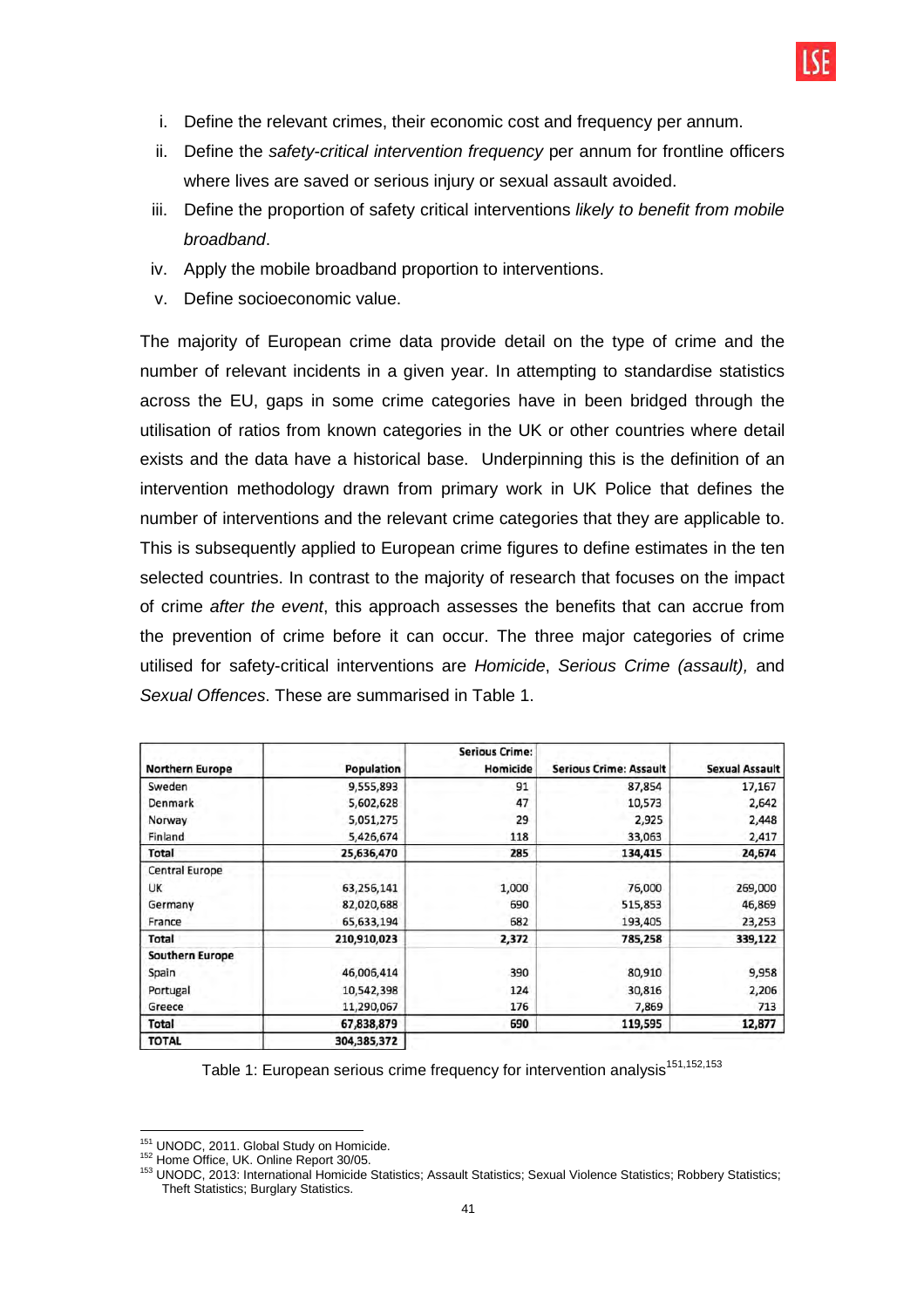

This regional cost of crime has utilised available crime cost data in conjunction with UK data where this has not been available, adjusted with a purchasing power parity filter to normalise the utilisation of this as much as possible. This yields a total cost of crime of £73 billion p.a. and a total cost for the three categories denoting harm to the individual of £22 billion p.a.<sup>154</sup> These are defined in Table 2 and Chart 4. These costs are narrow however and include this utilised to define immediate costs: they do not include wide costs that spill into the economy for the judicial system, the Prison Service, and others. The cost of these three categories equals 30 per cent of the total cost of the crimes.

|                        | Cost                                              |                |                                                                  |                |  |
|------------------------|---------------------------------------------------|----------------|------------------------------------------------------------------|----------------|--|
| <b>Total by Region</b> | <b>Total Crime: Individuals</b><br>and Households |                | <b>Total Homicide, Serious</b><br><b>Wounding, Sexual Assaut</b> |                |  |
| <b>Northern Europe</b> |                                                   | 4,422,663,867  | €                                                                | 1,473,563,676  |  |
| <b>Central Europe</b>  |                                                   | 63,495,015,649 | €                                                                | 18,450,883,404 |  |
| <b>Southern Europe</b> |                                                   | 5,236,303,296  | €                                                                | 2,309,991,031  |  |
| Total                  |                                                   | 73,153,982,813 | €                                                                | 22,234,438,110 |  |



Table 2: Total cost of offences and for major crimes against the individual.

Chart 4: Total cost of offences and for major crimes against the individual.<sup>155</sup>

 $\overline{a}$ <sup>154</sup> UNODC, 2013: International Homicide Statistics; Assault Statistics; Sexual Violence Statistics; Robbery Statistics; Theft Statistics; Burglary Statistics.

<sup>&</sup>lt;sup>155</sup> Source: Ibid.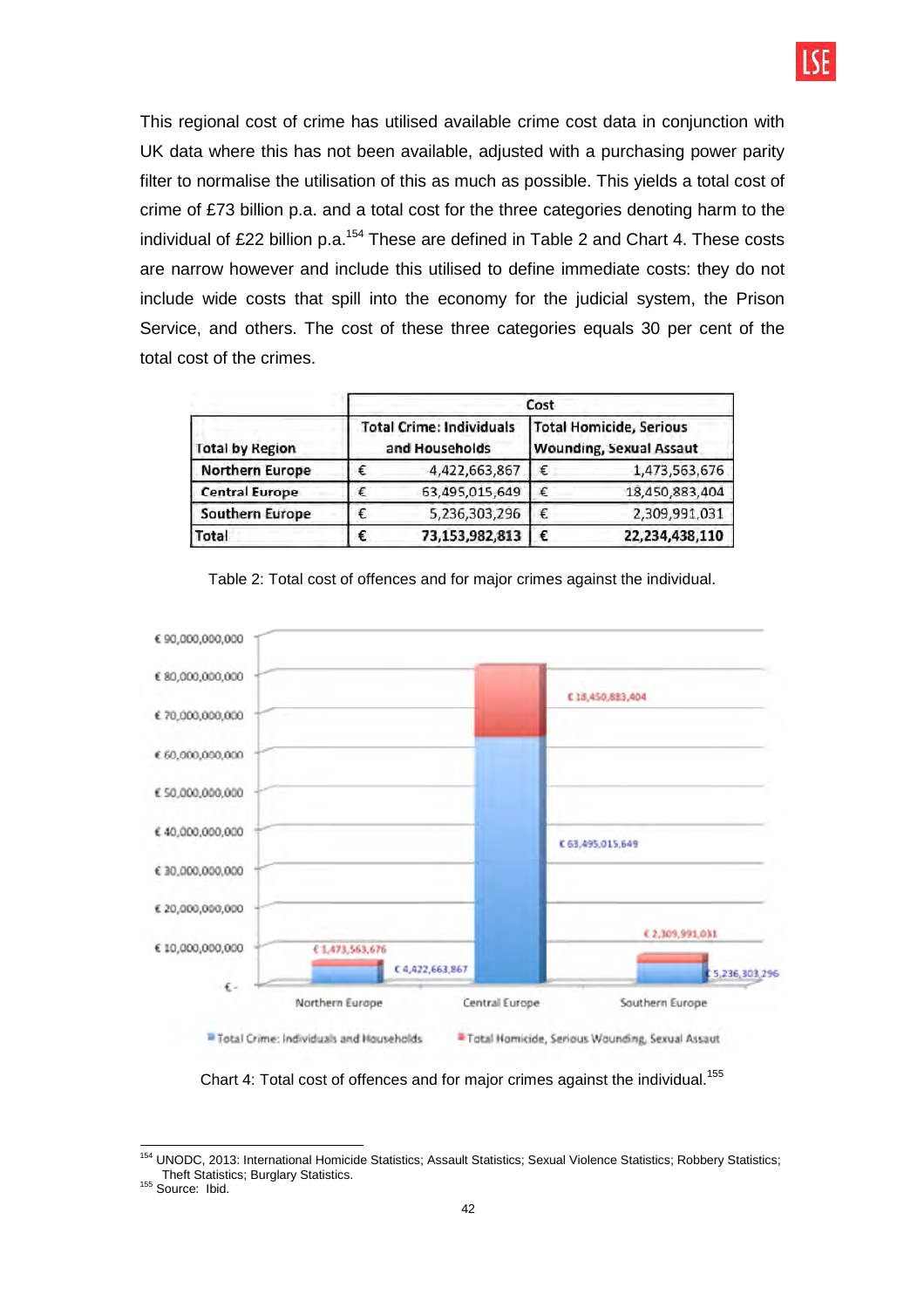

Primary research estimated that frontline officers in the UK Police Force make 3.5 million safety related interventions per annum that save a life or result in a serious injury being avoided. Applying the same methodology underpinning this to the crime statistics for the 10 European countries, a total of 16.8 million interventions are estimated, with 4.4 million estimated for Southern Europe; 11.1 million estimated for Central Europe and 1.2 million estimated for Northern Europe.<sup>156</sup> Chart 5 below depicts the country segmentation for interventions.



Chart 5: Annual safety-critical interventions by frontline officers: lives saved or serious injury avoided.<sup>157</sup>

The assessment was underpinned by qualitative data including exploring the nature of interventions by frontline officers; the communication modes utilised; the nature of safety and mission critical communication today; how voice and data were utilised; trends, preferences, current and future behaviour with respect to both existing voice and data communication and the proposed rollout plans for higher bandwidth mobile services; other themes. This permits an analysis of socioeconomic benefits to be ensconced within Police and to include operational, frontline, and command areas.

From the 16.8 million estimated annual safety-critical interventions made by European frontline officers, 83 per cent of interventions are estimated to utilise

 $\overline{a}$  $156$  Methodology used from Johur, J (2013). Op cit.; LSE research has extended this to Europe.

<sup>&</sup>lt;sup>157</sup> Source: Ibid.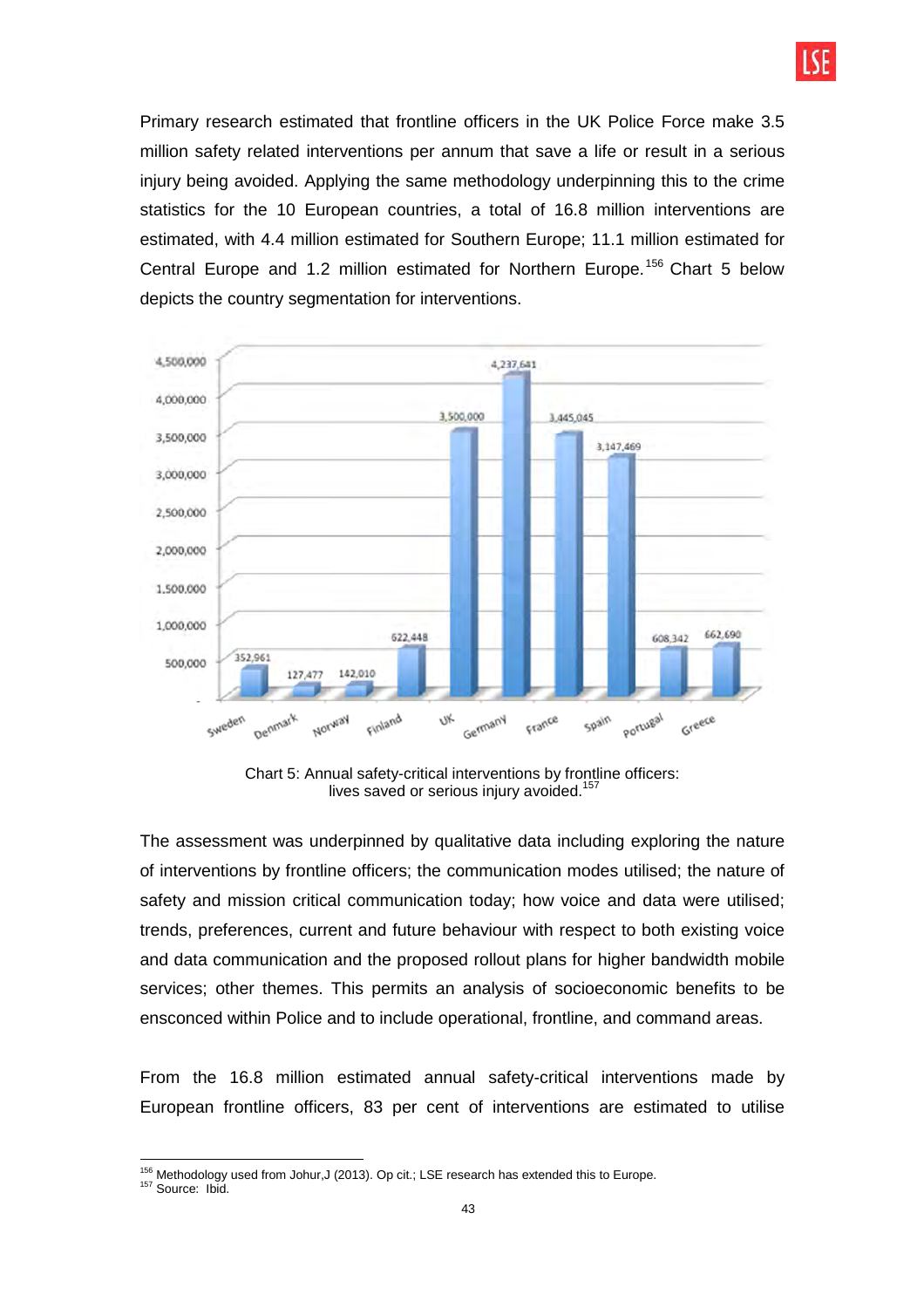information from mission critical voice mobile technology. Furthermore, the proportion of interventions that mission critical data and video applications were forecast to utilise mobile broadband technology, which in turn benefit improvements to the efficiency and effectiveness of frontline officers and resulting in better outcomes, was estimated to be 12 per cent.<sup>158</sup> The possibility that future mobile data and video services will provide frontline officers with information in safety critical decisions is expected to increase in the future, along with the probability that these services will be mission critical.<sup>159</sup> Results indicate very high levels of perceived improvements to efficiency and effectiveness associated with the operations of frontline policing through the introduction of mission-critical mobile broadband services. With 12 per cent of interventions forecast to benefit from this new capability, the favourable outcomes possible in these instances yield an estimated socio-economic benefit of €5.57 billion per annum, summarised in Table 3.

| <b>Region</b>   | Socioeconimic Benefit:<br><b>Intervention</b> |               |  |  |  |
|-----------------|-----------------------------------------------|---------------|--|--|--|
| Northern Europe | €                                             | 574,496,956   |  |  |  |
| Central Europe  | €                                             | 4,442,884,308 |  |  |  |
| Southern Europe | €                                             | 560,742,825   |  |  |  |
| Total           | F                                             | 5,578,124,090 |  |  |  |

Table 3: Socioeconomic benefit from Intervention

Over life of a 15 year commercial license, the socioeconomic benefits of the Policedriven interventions are estimated to be €83 billion across these serious crime categories. The opportunity cost for commercial sale of a license across the 10 countries is estimated to be €3.76 billion. This amortises to €248 million per annum over the life of a license. The socioeconomic benefits have not factored any multipliers into the UK economy. Arguably, this could be applied and the corresponding figures increased as a result to reflect the continued ability of the individual to work or be a consumer of goods and services and make a corresponding economic and social contribution.

## **4.2.1.3 Estimating the socioeconomic benefit of service continuity**

A key element of PPDR safety is the maintenance of quality of service. This is a key attribute of current Radio communications, with redundancy and the ability to rely on mission critical communications integral to PPDR agencies being able to carry out

 $\overline{a}$ <sup>158</sup> Johur, J. (2013). Op cit.

<sup>159</sup> Ibid.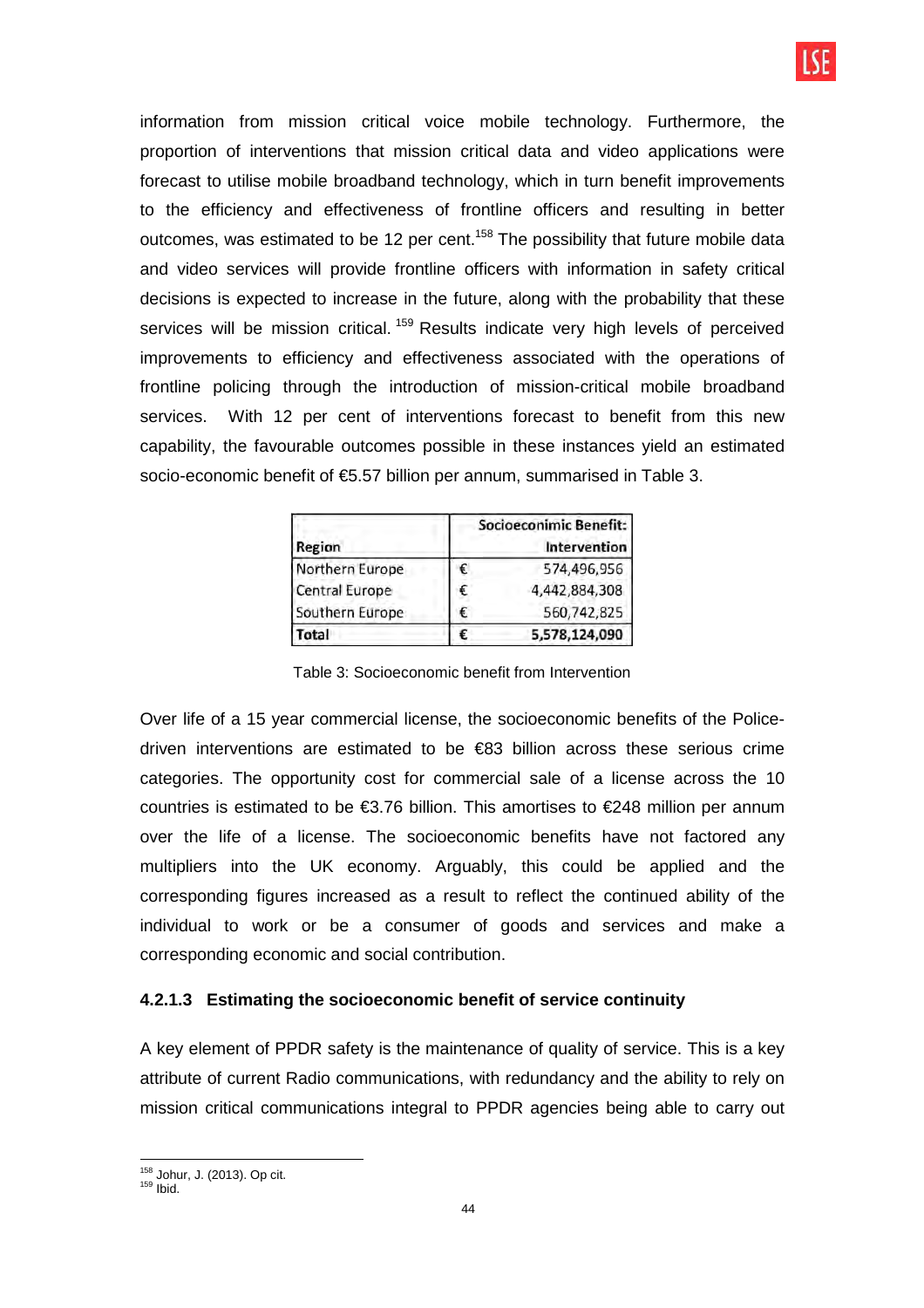their functions. If a reduction in service availability occurred, the consequences for PPDR include *risk to life* if intervention efforts are hampered. If an inadequate network structure for mission-critical mobile broadband exists, the ability to segment, prioritise and 'protect' public safety traffic may suffer. Utilising the forecast rate of interventions of 16.8 million per annum, an average cost per crime for Homicide, Serious Wounding and Sexual Offences for each country is applied to the 95 per cent of interventions that are forecast to eventually use information from this technology in critical decision-making.<sup>160</sup> A five per cent reduction in service availability can potentially generate a socioeconomic cost of over €23.3 billion, encompassing 832,000 interventions that could be at risk. A one per cent reduction in service quality equates to a socioeconomic cost of  $\epsilon$ 4.6 billion encompassing 168,000 incidents that could be at risk. Any outage or degradation in mission critical voice and data and video can impact intervention capability. This can result in a socioeconomic cost where such interventions are not able to result in a safe outcome. These figures represent a European-wide service continuity outage. If service continuity issues occur, it is likely that they will occur in-country.

### **4.2.1.4 Ambulance enhancement in Europe to reduce mortality rates**

Europe's ambulance service is comprised separate agencies offering emergency care within each country. The models of operation are similar across member sates, including the segmentation of emergencies based on priority; the establishment of targets for arrival at the scene; delivery via a majority public sector labour force<sup>161</sup>

| Country                | Number of<br><b>EMS Resources</b> | % of total<br>reources | <b>Annual Journeys</b> | % of total<br>journeys | <b>Type A: Life</b><br><b>Threatening</b> | Cardiac<br><b>Arrests</b> | <b>Additional lives</b><br>saved if response<br>in 8 mins |   | Socioeconomic<br>value |
|------------------------|-----------------------------------|------------------------|------------------------|------------------------|-------------------------------------------|---------------------------|-----------------------------------------------------------|---|------------------------|
| <b>Northern Europe</b> |                                   |                        |                        |                        |                                           |                           |                                                           |   |                        |
| Sweden                 | 6,493                             | 2.85%                  | 800,000                | 3.08%                  | 200,000                                   | 2,280                     | 44                                                        | € | 92,525,570             |
| Denmark                | 1,749                             | 0.77%                  | 245,000                | 0.94%                  | 120,000                                   | 1,368                     | 26                                                        | € | 55,515,342             |
| Norway                 | 6,493                             | 2.85%                  | 454,010                | 1.75%                  | 340,508                                   | 3,882                     | 75                                                        | € | 157,528,253            |
| Finland                | 6,493                             | 2.85%                  | 294,118                | 1.13%                  | 250,000                                   | 2,850                     | 55                                                        | € | 115,657,102            |
| Total                  | 21,229                            | 9.31%                  | 1,793,128              | 6.90%                  | 910,508                                   | 10,380                    | 201                                                       |   | 421,226,268            |
| <b>Central Europe</b>  |                                   |                        |                        |                        |                                           |                           |                                                           |   |                        |
| <b>UK</b>              | 51,200                            | 22.46%                 | 6,710,000              | 25.80%                 | 2,542,000                                 | 28,979                    | 560                                                       |   | 1,176,000,000          |
| Germany                | 47,000                            | 20.62%                 | 4,980,000              | 19.15%                 | 2,340,000                                 | 26,676                    | 515                                                       |   | 1,082,549,174          |
| France                 | 47,534                            | 20.85%                 | 10,000,000             | 38.46%                 | 1,000,000                                 | 11,400                    | 220                                                       |   | 462,627,852            |
| <b>Total</b>           | 145,734                           | 63.94%                 | 21,690,000             | 83.41%                 | 5,882,000                                 | 67,055                    | 1,296                                                     |   | 2,721,177,026          |
| <b>Southern Europe</b> |                                   |                        |                        |                        |                                           |                           |                                                           |   |                        |
| Spain                  | 43,428                            | 19.05%                 | 1,470,010              | 5.65%                  | 958,373                                   | 10,925                    | 211                                                       | € | 443,369,916            |
| Portugal               | 8,394                             | 3.68%                  | 500,000                | 1.92%                  | 325,975                                   | 3,716                     | 72                                                        |   | 150,805,114            |
| Greece                 | 9,144                             | 4.01%                  | 550,000                | 2.12%                  | 358,573                                   | 4,088                     | 79                                                        | E | 165,885,625            |
| Total                  | 60,965                            | 26.75%                 | 2,520,010              | 9.69%                  | 1,642,920                                 | 18,729                    | 362                                                       | € | 760,060,656            |
| <b>TOTAL 3 Regions</b> | 227,929                           |                        | 26,003,138             |                        | 8,435,428                                 | 96,164                    | 1,858                                                     | € | 3,902,463,950          |

#### Table 4: Ambulance Services in the EU

Around 227,000 people are employed in the Ambulance Service across the 10 European countries assessed<sup>162</sup> with a total of 26 million journeys made in 2011,<sup>163</sup>

<sup>161</sup> http://www.psiru.org/reports/ambulance-emergency-and-firefighting-services-europe-increasing-commercialisation <sup>162</sup> http://appsso.eurostat.ec.europa.eu/nui/show.do?dataset=crim\_plce&lang=en

 $\overline{a}$  $160$  Johur, J. (2013). Op cit.; methodology reviewed and utilised in LSE Research.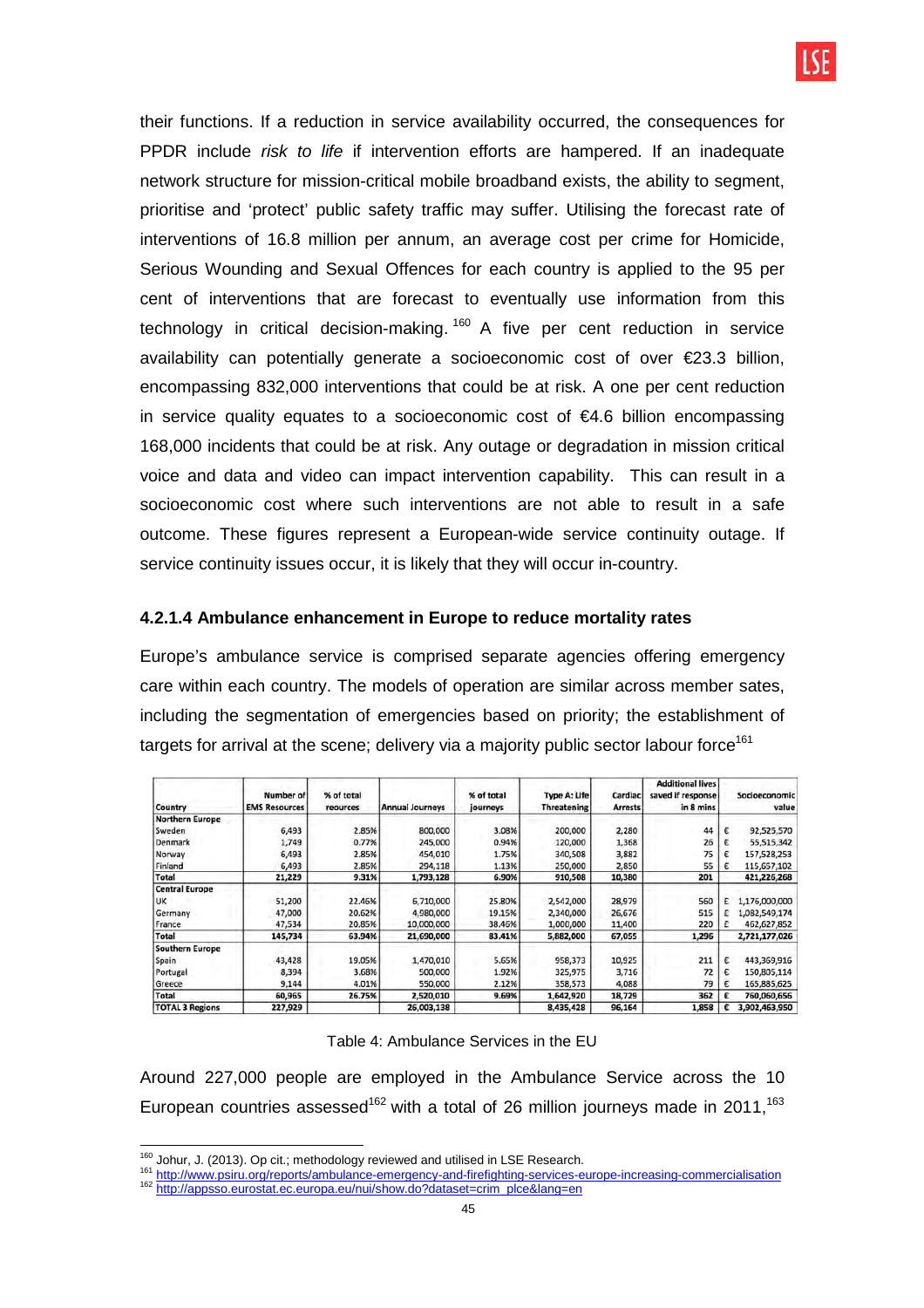as depicted in Table 4.<sup>164</sup> The UK, France, Germany and Spain account for around 20 per cent of the total resources each, with the remaining 6 countries accounting for the remaining 20 per cent.<sup>165</sup>Around 83 per cent of all journeys are also undertaken by the three Central European countries in the sample.<sup>166</sup> The data also indicate that this region accounts for 70 per cent of Type A emergencies and cardiac arrests<sup>167</sup>, classed as *immediately life threatening*.<sup>168</sup> The national standard response percentage for Category A calls in many European countries is for an emergency response vehicle to arrive within 8 minutes in 75 per cent of cases and within 19 minutes by a fully equipped ambulance in 95 per cent of cases.<sup>169</sup> In the UK, this category was further segmented into 'Red 1' (most urgent) and 'Red 2' (serious but less time critical).<sup>170</sup> A total of 96 per cent of Category A incidents that required an ambulance arrived at the scene within 19 minutes. In total Red 1 calls account for around 5 per cent of all Category A calls, or 114,000 in total. These figures indicate that 4 per cent of critical calls are not arrived at within 19 minutes, equating to 118,000 calls from the 2.95 million Category A total calls. Extrapolating this across Europe yields 334,000 calls.

Austerity changes are affecting the Ambulance Service in some EU countries, with the UK Government's reform of the National Health Service (NHS) arguably representing one of the most significant structural changes to emergency services. This includes the transfer of the commissioning of ambulance services from primary care trusts to GP consortia as part of a €23 billion efficiency drive in the NHS by the end of 2014-2015. The ambulance service is required to identify a minimum of 4 per cent efficiency savings within its budget, equating to around €90 million per year.<sup>171</sup> As with the Police, staff costs comprise the largest component for the ambulance service, accounting between 60-70 per cent of expenditure.<sup>172</sup> Continued budgetary pressure by Governments across European member states for public sector reduction is likely to impact resources on an ongoing basis. As with austerity in the Police Force, this has facilitated a step-change in efficiency in Ambulance Services whilst also ushering a review of future data and communication requirements.<sup>173</sup>

 $\overline{a}$ 

 $171$  Ibid.  $172$  Ibid.

<sup>&</sup>lt;sup>163</sup> Ambulancecare in Europe, Ambulancezorg Nederland, Januari 2010

<sup>164</sup> Shortland, J. (2013). Broadband PMR/LMR Solutions – World.

<sup>165</sup> http://www.samu-de-france.fr/en/System\_of\_Emergency\_in\_France\_MG\_0607

<sup>166</sup> http://www.sciencedirect.com.gate2.library.lse.ac.uk/science/article/pii/S0300957204002679?np=y

<sup>167</sup> ttps://catalogue.ic.nhs.uk/publications/patient/ambulance/ambu-serv-eng-2011-2012/ambu-serv-eng-2011-2012 rep.pdf  $168$  Ibid.

<sup>169&</sup>lt;br>http://www.hscic.gov.uk/article/2907/Ambulance-services-Rise-in-<u>number-of-patients-treated-entirely-at-the-scene</u>. 170 HSCIC. Ambulance Services, England 2012-2013. June 19, 2013.

<sup>173</sup> https://catalogue.ic.nhs<u>.uk/publications/patient/ambulance/ambu-serv-eng-2011-2012/ambu-serv-eng-</u>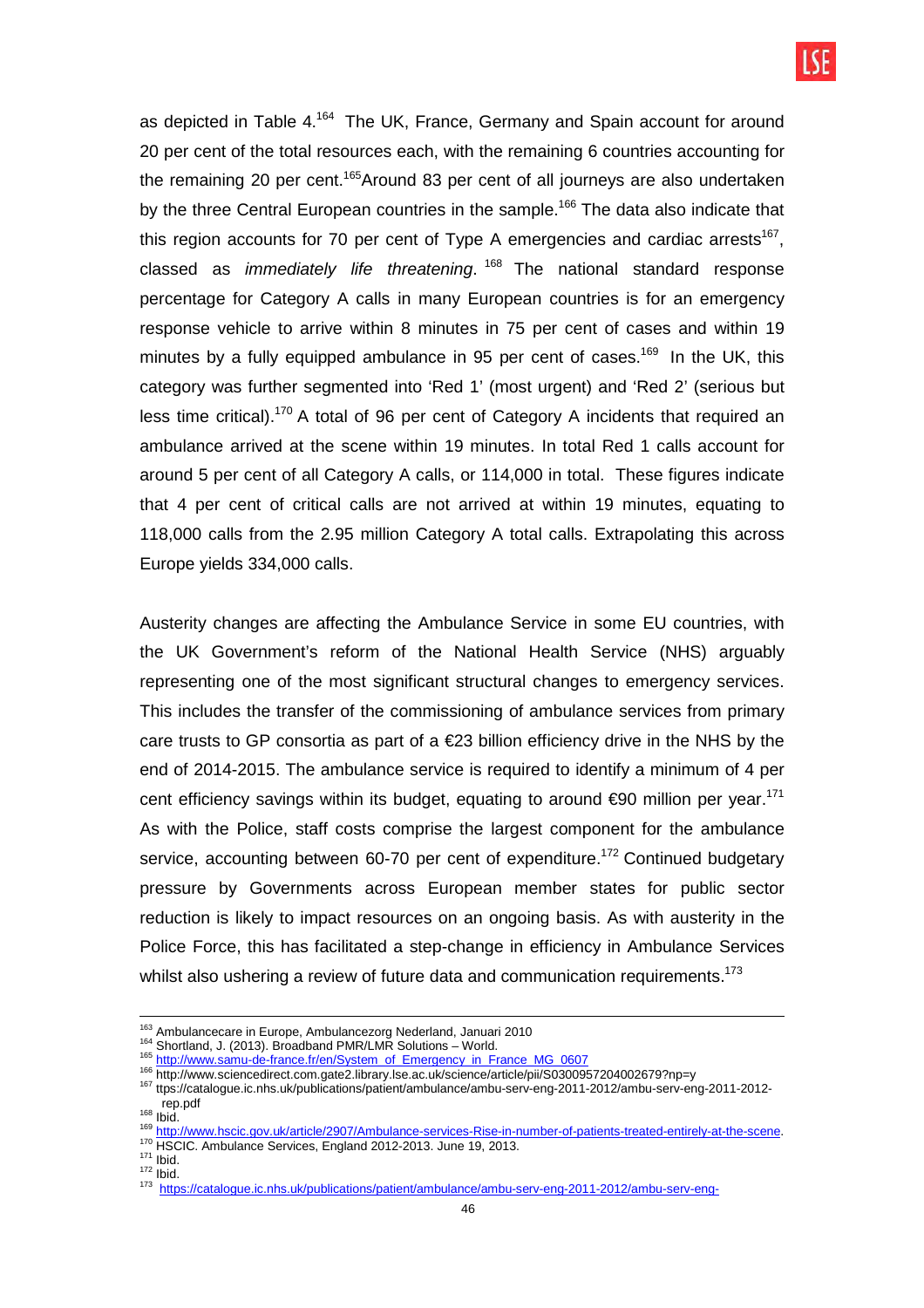

Changes to resourcing levels are not by themselves sufficient to transform the ambulance service: in the short term they will merely meet budgetary targets. The themes of information access, skills, timely response, and others are topical.<sup>174</sup> An increased emphasis on ambulance services to adopt these to a greater degree across Europe is reflected by the Chair of the Association of Ambulance Chief Executives in the UK, who stated in a Parliamentary Review: "It would also be enormously helpful for front-line paramedics—both those in the control room and responding paramedics—to have access to the national spine, which would enable them to pull down useful and critical information about a particular patient, rather than looking at patients with very limited information, as is very often the case."<sup>175</sup> The issue of accurate and timely data being available to ambulance crews remains topical, both for navigation and clinical purposes: arrival in the shortest time possible depends on the interplay between multiple factors as depicted in Figure 9.



Figure 9: Socioeconomic benefit of expedient and informed ambulance dispatch

Increasingly in Europe, austerity measures; mortality for key emergencies such as out of hospital cardiac arrests (OHCA); diversion of ambulances from a closed emergency room to another *after arrival*; road congestion and other factors, are facilitating a focus on greater accuracy of information at all stages of the journey to

 <sup>174</sup> http://www.publications.parliament.uk/pa/cm201314/cmselect/cmhealth/171/17110.htm#n166

 $175$  Ibid.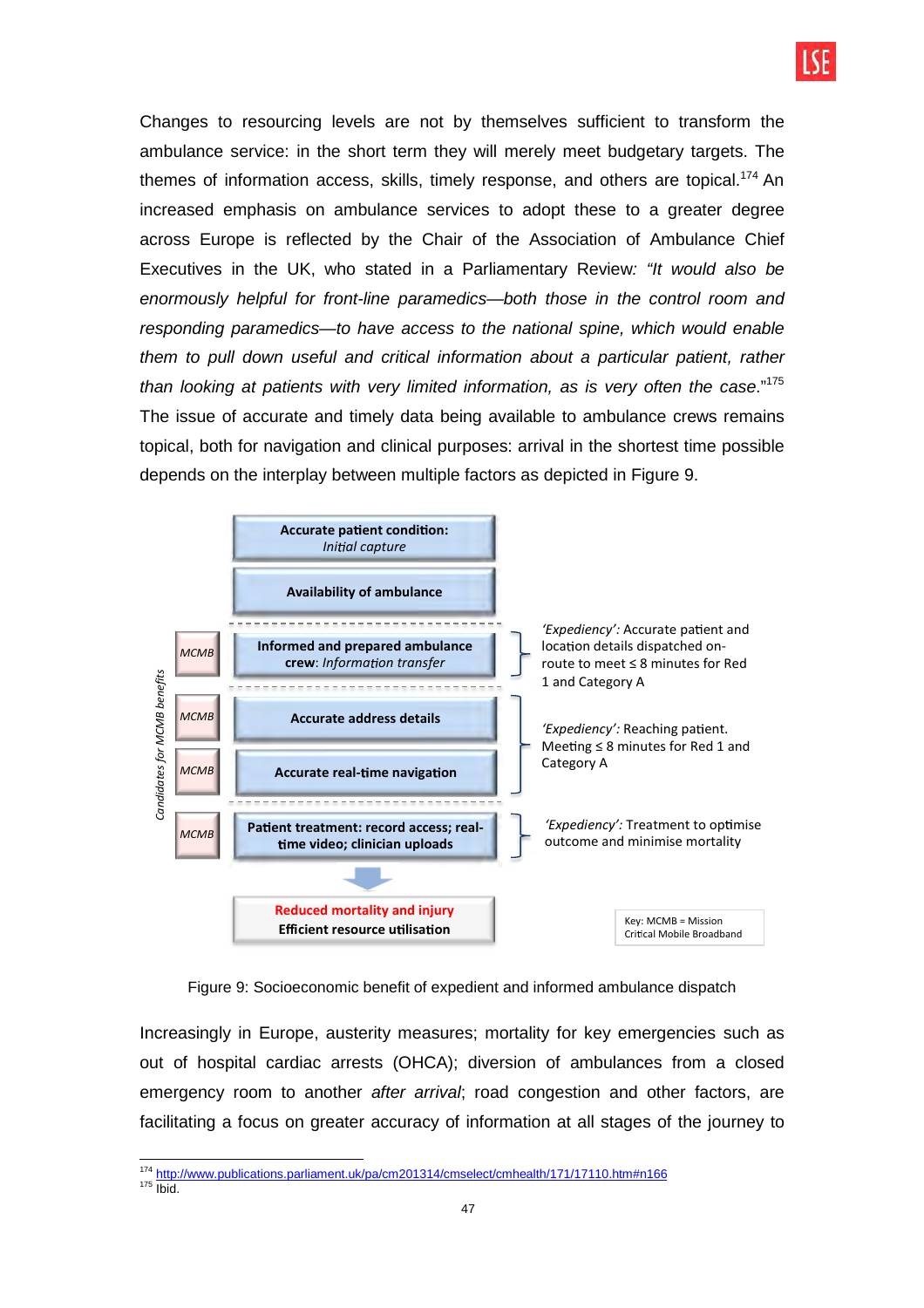

and from an emergency scene. A number of the current processes in the ambulance activity chain are candidates for mission-critical mobile broadband including an initial transmission process of patient location and details that complements the radio dispatch process. On route, broadband can enhance real-time mapping, traffic and address guidance. Patient records can be transmitted to the ambulance and upon arrival, these and other broadband-enabled services can be utilised such as real-time video (including for consultant interaction) and access to other data, images and files. Collectively, these may contribute to mortality reduction where such factors are currently undertaken at the hospital upon return and include live wireless video footage and resilient fast two way communications that provide ambulance and hospital teams the ability to undertake remote diagnostic activities while patients are still at an accident location in mission critical timing.

The allocation of the 700MHz D Block spectrum signed into law in the US in February 2012 will result in the US\$7billion construction of a dedicated broadband network for public safety.<sup>176</sup> Amongst key services touted by Fire and Ambulance Chiefs are LTE apps that will permit them to view situational awareness data including GIS mapping data, building diagrams, hazmat data, video feeds from traffic cameras, and for Ambulance Services to transmit patient information and health metrics to emergency rooms, consultants and others both from the scene and whilst on route. Additional socioeconomic benefits can ensue with Fire and Ambulance teams able to treat patients in their homes, transmit patient information and optimise a path for care. The socioeconomic benefits can be significant with mobile broadband utilised both for mission critical and non-critical situations but with the ultimate common goal of patient care.<sup>177</sup> A topical issue is the expedient dispatch of ambulances to a location, and implications to patient care and ultimately mortality when ambulance diversion occurs. Although a limited resource, London's Air Ambulance management team attends the most serious of the 4,000 daily 999 calls made in the Capital that require an advanced trauma team.<sup>178</sup> In 2013, 4G enabled mobile broadband was introduced, with savings over current solutions from seconds to two minutes: this is significant for trauma intervention. A key benefit has been the replacement of paper maps and slower GPS positioning systems with real-time selfcorrecting maps, and future plans that include video streaming, consultant access and patient record retrieval in the field.<sup>179</sup>

<sup>&</sup>lt;sup>176</sup> http://urgentcomm.com/fireems/fires-case-broadband-related-video

 $177 \overline{\text{libid}}$ .

<sup>178</sup> http://www.telegraph.co.uk/sponsored/technology/4g-mobile/10166778/london-air-ambulance-4g.html

 $179$  Ibid.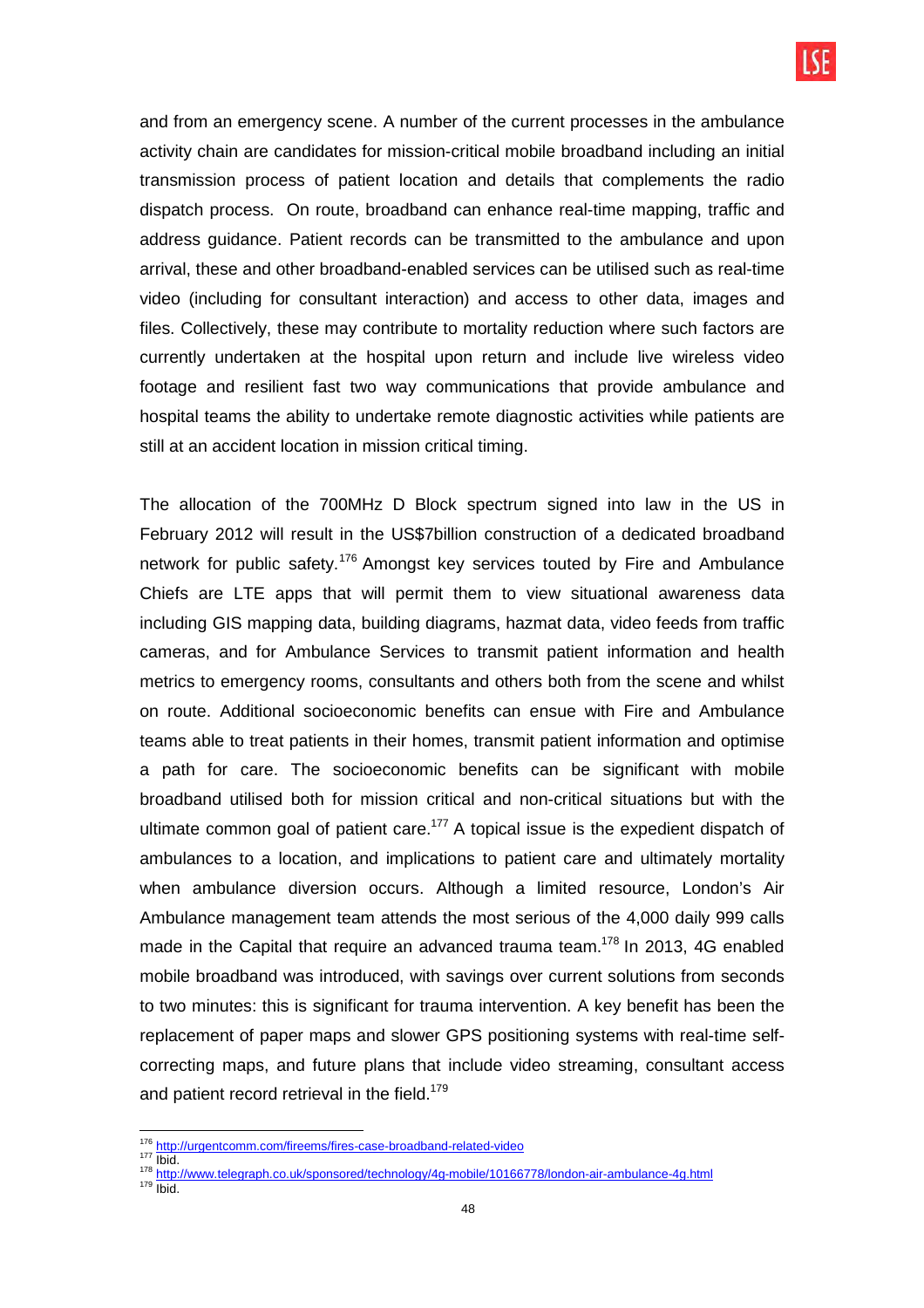Recent research has indicated that for out of hospital cardiac arrest ('OHCA') patients in particular, for every 100 diverted ambulances, 3 'avoidable fatalities' occur on route.<sup>180</sup> This can also be extrapolated to encompass ambulance rides that are of a longer than targeted duration. These 'avoidable deaths' represents an opportunity to provide a significant socioeconomic benefit through broadband assistance at multiple points in a journey. At present, this could focus on the ability to provide accurate navigation capability and real-time information on hospital availability for critical care patients. As with homicide victims, the socioeconomic benefit that a saved OHCA victim can yield is significant both economically and socially. Research encompassing 10,554 cardiac arrests in the US indicated that reducing the  $90<sup>th</sup>$ centile of response time to an ambulance to 8 minutes increased the predicted survival rate to 8 per cent from 6 per cent, and reducing this to 5 minutes almost doubled it to 10-11 per cent.<sup>181</sup> If people are reached before the onset of cardiac arrest, research indicates that the survival rate is 33 per cent.<sup>182</sup> Studies indicate that a 10 per cent increase in the relative risk of death occurred for each 10 km increase in distance and a  $7$  per cent increase for each 10 minute increase in journey time.<sup>183</sup> Debate continues to occur on the exact number of live that could be saved annually if a greater proportion of ambulances reached their destinations faster, or transport patients faster to emergency care. Recent 4G trials in the UK have provided advanced satnav capability to the Ambulance Service and reduced dispatch times by up to two minutes, replacing maps and other tools in the process.<sup>184</sup> These early adoptions of mobile broadband for mission critical safety are validating their value, with the longer term challenge remaining the incorporation of PPDR requirements specific to the sector. In the meantime, early adoption and trialing of options remains a valid mode for establishing benefits.

Studies indicate that an estimated 60,000 out of hospital cardiac arrests occur in the UK each year, <sup>185</sup> and almost 400,000 across Europe.<sup>186</sup> Research in Europe indicates that increased response times theoretically can lead to decreased survival

 $\overline{a}$ 

Shen, Y.C., and Hsia, R. Y. (2011). Association Between Ambulance Diversion and Survival Among Patients With Acute Myocardial Infarction. JAMA: The Journal of the American Medical Association. V305(23): 2440 DOI: 10.1001/jama.2011.811

<sup>181</sup> Pell, P. J. et al (2001). Effect of reducing ambulance response times on deaths from out of hospital cardiac arrest: cohort study. BMJ. June: 322:1385.

 $182$  Ibid.

<sup>183</sup> Nicholl, J., et al. (2007). The relationship between distance to hospital and patient mortality in emergencies: an observational study. Emergency Medicine Journal. V24; pp: 665–668. doi: 10.1136/emj.2007.047654 <sup>184</sup> http://www.cable.co.uk/news/ee-4g-powers-life-saving-satnav-for-londons-air-ambulance-801577116/

<sup>185</sup> Perkins, J. D., and Cooke, M.W, (2012). Variability in cardiac arrest survival: the NHS Ambulance Service Quality Indicators. Emergency Medicine Journal. V(29)1.

<sup>186</sup> Circulation. 2008; 118: 389-396. Published online before print July 7, 2008, doi: 10.1161/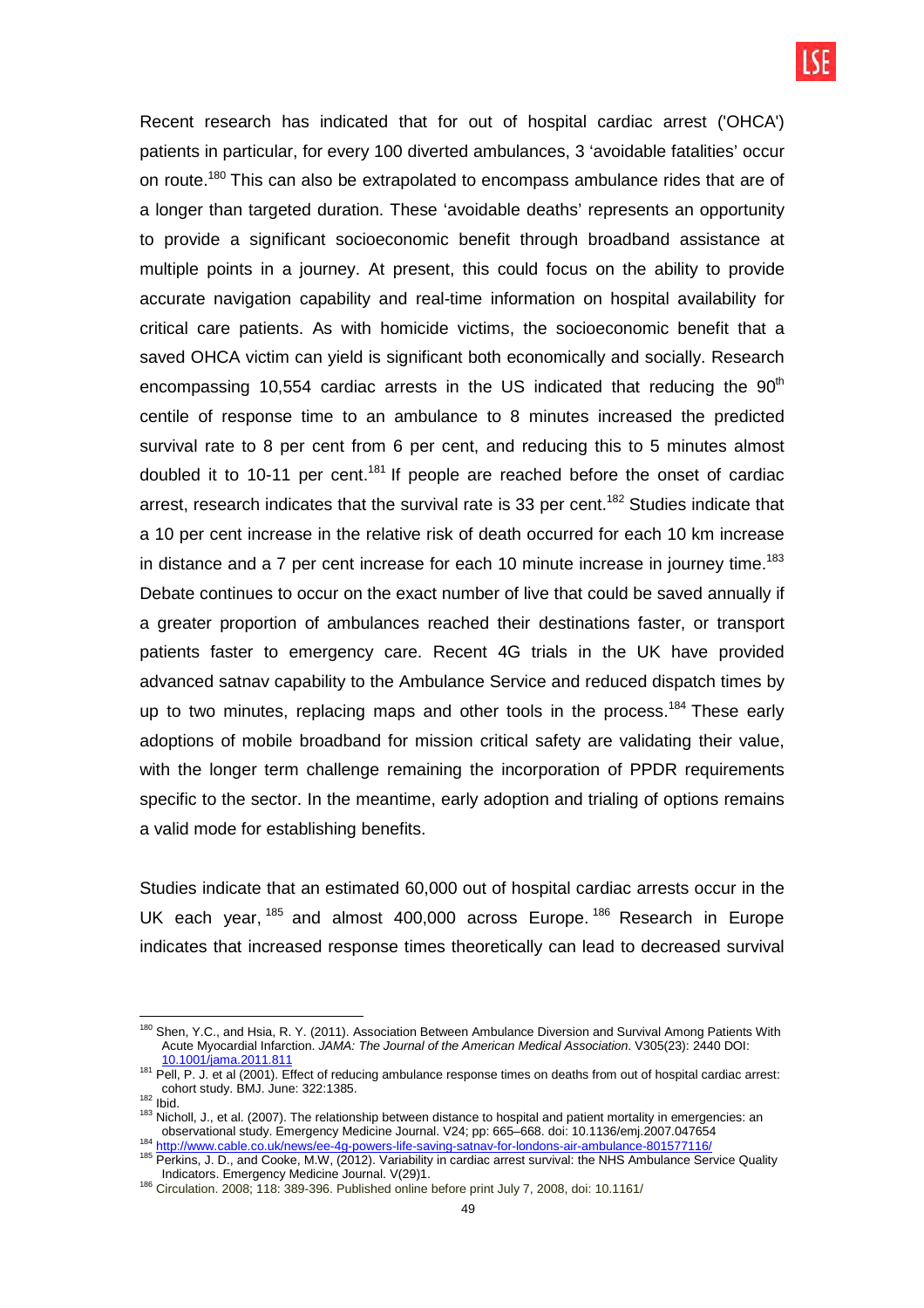due to delayed time to treatment.<sup>187</sup> Over 50 per cent of the UK arrests are attended by emergency medical services,<sup>188</sup> with this most likely to be the case in other major developed capital cities in Europe, as there exists a lack of accurate data for many. Further European research confirms that the second most significant variable in OHCA survival is the interval between the calling of an ambulance and its arrival,  $189$ and that reducing the response time to 5 minutes could increase survival rates from the current 6 per cent to 10-11 per cent.<sup>190</sup> The proliferation of mobile phones has assisted in the reduction of the time between OHCA collapse and a call being made to emergency services,<sup>191</sup> with mobility now emerging as a mode of further reducing the time to reach patients.

A further factor that could be addressed through the use of more enhanced mobile broadband is the number of ambulances that are forced to divert to other A&E units or hospitals. In the UK, where data exist, 357 diversions to other hospitals occurred in 2012, equating to an average of one per A&E per day, with these extra delays increasing the risk of a patient's condition deteriorating.<sup>192</sup> Diversions occurred either when the ambulance was already on route to one hospital or in some cases after it had arrived. This delay can contribute to a worsening of a patient's condition, or even to result in avoidable. The ability to utilise mission-critical mobile broadband to provide real time mission critical data to ambulances on route, coupled with accurate alternative route planning early in the return-to-A&E journey can potentially assist to minimise these occurrences when supported with the operational re-engineering of some control room processes. In the US, 45 per cent of A&E Department reported that they were 'on diversion' at some point in the previous 12 months,  $133$  with evidence that the practice has been linked to several negative consequences including prolonged transport times, delays in care, increased mortality.<sup>194</sup> Efforts being undertaken to minimise this include streamlining front-end operations and tracking: these can be facilitated through enhanced mobile elements such as navigation; robust real-time information, and others. This research estimates that

 <sup>187</sup> Ibid.

<sup>188</sup> http://www.bhf.org.uk/pdf/ELS\_policy\_statement\_June2012.pdf

<sup>189</sup> Herlitz J., Engdahl J., Svensson L., Angquist K.A., Young, M., Holmberg S. (2005). Factors associated with an increased chance of survival among patients suffering from an out-of-hospital cardiac arrest in a national perspective in Sweden. Am Heart Journal. 2005; (v)149: pp61–66.

<sup>190</sup> Pell, J.P., Sirel, J.M., Marsden, A. K., Ford, I., Stuart M Cobbe, S, M. (2001). Effect of reducing ambulance response times on deaths from out of hospital cardiac arrest: cohort study. BMJ 2001; 322:1385.

<sup>191</sup> Iwami, T., Nichol, G., and Hiraide, A. (2009). Continuous improvements in "Chain of Survival" increased survival after out-of-hospital cardiac arrests: a large-scale population-based study. Circulation; V119: pp:728–733. <sup>192</sup> http://www.dailymail.co.uk/news/article-2333083/Overstretched-A-amp-Es-turning-away-ambulances-Diversions-

hospitals-happened-357-times-past-year.html#comments 193 Delgado, M.K., Meng, L.M., M.P., J.M., Owens, D.K., West J, Zarich, G.S. (2013). Reducing Ambulance Diversion at Hospital and Regional Levels: Systemic Review of Insights from Simulation Models. Emerg Med. September; 14(5): 489–498. doi: 10.5811/westjem.2013.3.12788

 $194$  Ibid.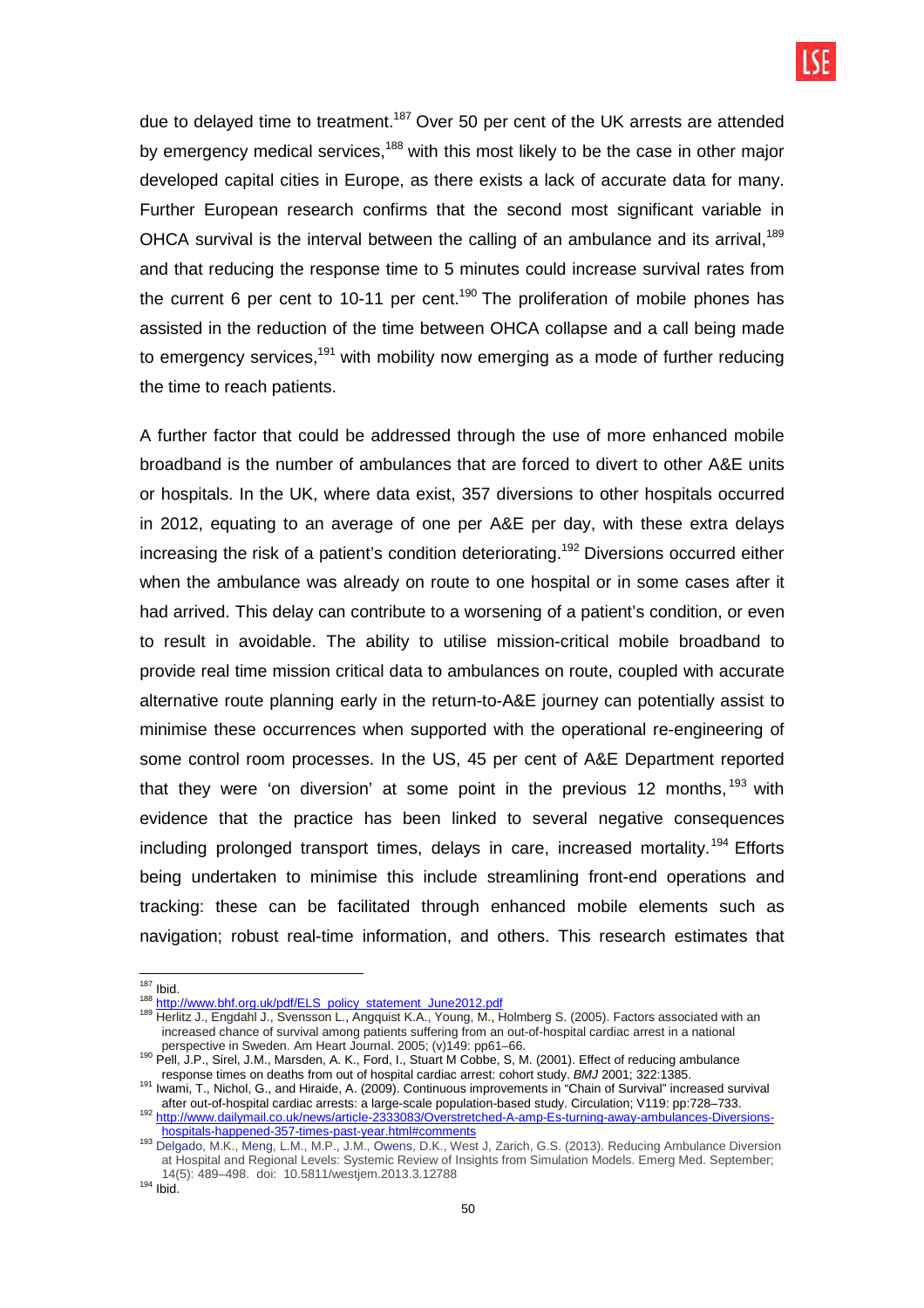

around 1,858 OHCA deaths could potentially be saved n Europe if ambulances were able to achieve the target of reaching 75 per cent of critical Category A patients within 8 minutes.<sup>195</sup> This equates to a socioeconomic value of  $\epsilon$ 3.8 billion p.a.,<sup>196</sup> based on a per value of life figure of  $\epsilon$ 2.1 million.<sup>197</sup> If the ambulance waiting time reduced to 5 minutes, this would increase. Chart 6 depicts the annual potential lives saved versus the socioeconomic value of reduced mortality through faster response times and fewer diversions occurring.



Chart 6: Socioeconomic value of reduced mortality in Europe through faster ambulance response times and fewer diversions.

The UK Government has 'kick started' initiatives to address this issue ahead of further PPDR mobile broadband availability with a  $\epsilon$ 3.9million investment to equip 3,000 emergency response ambulances with satellite tracking and navigation systems.<sup>198</sup> On this basis, a socioeconomic benefit of around €980 million annually is forecast if an additional 560 OHCA's do not result in a fatality when Ambulance

<sup>197</sup> http://oru.diva-portal.org/smash/get/diva2:372849/FULLTEXT01

 $198$   $\frac{1}{1}$  Ibid.

<sup>&</sup>lt;sup>195</sup> http://www.dailymail.co.uk/health/article-55521/Thousands-die-ambulance-delays.html

<sup>196</sup> Caro, J.U., et al. (2007). Cost-Benefit Analysis of Preventing Sudden Cardiac Deaths with an Implantable Cardioverter Defibrillator versus Amiodarone. Value in Health. V(10)1; pp: 13-22.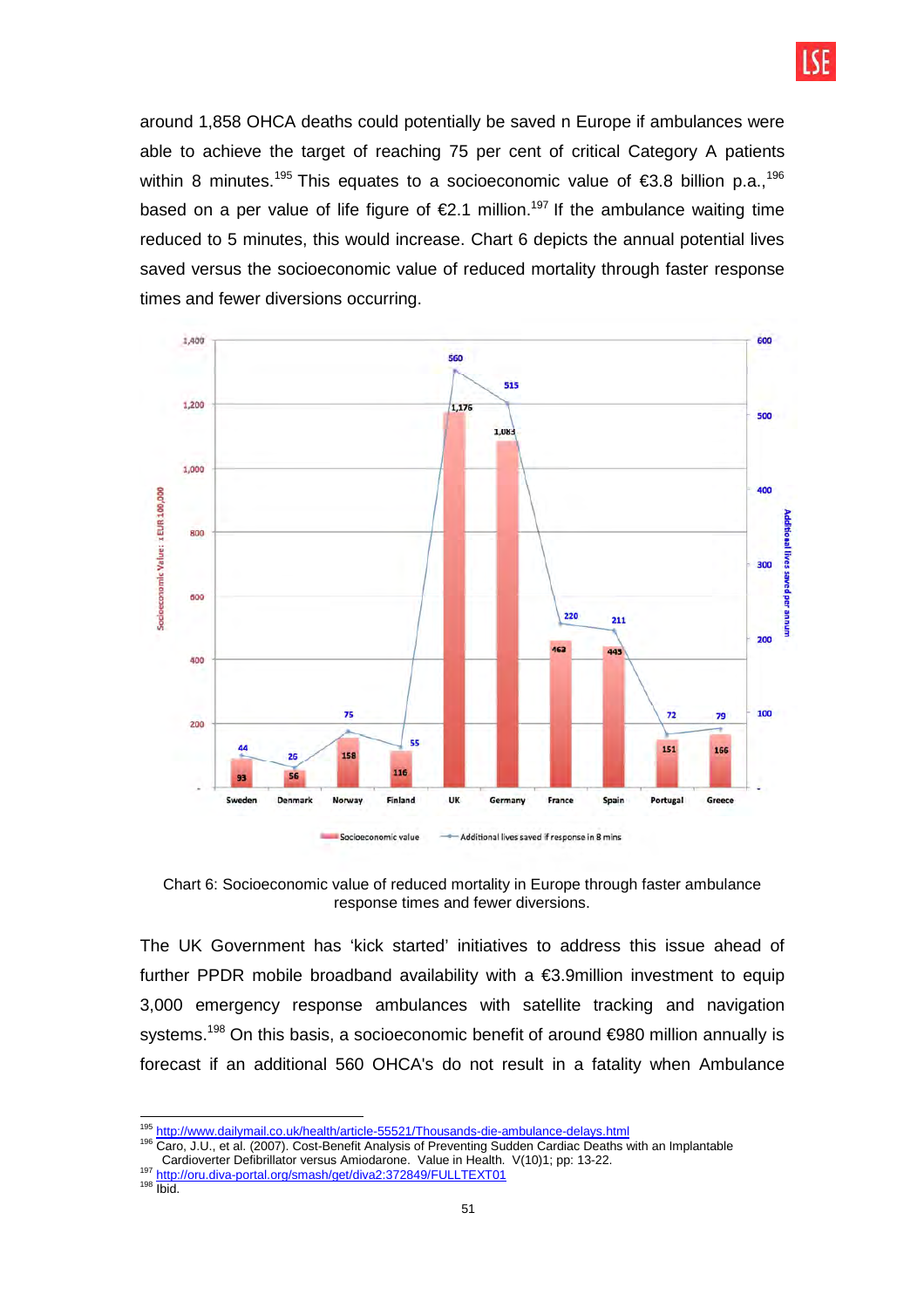

services utilise mobile broadband to a greater degree to reach their patients faster and provide more informed critical care in order to mitigate these fatalities.

#### **4.2.1.5 European Traffic Police: mortality and serious injury intervention**

The highly mobile and visible role that Traffic Police (TP) play represents both an opportunity and a challenge for mission-critical mobile broadband and safety-critical voice communication: Officers are consistently travelling between areas of varying coverage for both Radio and cellular networks and are routinely required to cover considerable distances. An inherent danger exists in the role due to the unpredictable nature of vehicle stops and the requirement to be positioned in traffic except when returning to base intra-shift to complete paperwork and/or bring an individual to the counter. In addition, officers often patrol alone with their communication services representing a key 'lifeline' for safety and for mobile data access. These attributes also make TP an ideal candidate for early-stage MCMB adoption.

The Arizona Department of Public Safety's Highway Patrol employs 780 officers patrolling over 6,000 miles of roadway<sup>199</sup> who make half a million traffic stops per annum, in addition to responding to thousands of traffic collisions, motorist assistance and other calls.<sup>200</sup> All Officers have been equipped with 4G LTE or 3G enabled mobile laptop-style computers with cameras, PC capability and apps that enable mobile reporting across a range of areas including undocking and completing reports with stopped motorists, before uploading these to their network. In addition, productivity gains have been made across the Justice chain, with less input errors and without the requirement for back-office staff to input handwritten notes. These benefits support the previous section's analysis of enhanced productivity accrued by MCMB devices. In addition to these however, the major socioeconomic benefit generated by the adoption of mission-critical mobile broadband by TP is potentially, visibility: for every minute that a police officer is stopped by the roadside attending to a traffic incident, the probability of a secondary collision occurring has been estimated to increase by 2.8 per cent.<sup>201</sup> This results in a possible roadside collision occurring for 36 minutes that a TP officer is stationary.

 <sup>199</sup> http://www.azdps.gov/about/Organization/Highway\_Patrol/

<sup>&</sup>lt;sup>200</sup> http://www.panasonic.com/business-solutions/public-sector-case-study-arizona.asp  $^{201}$  Ibid.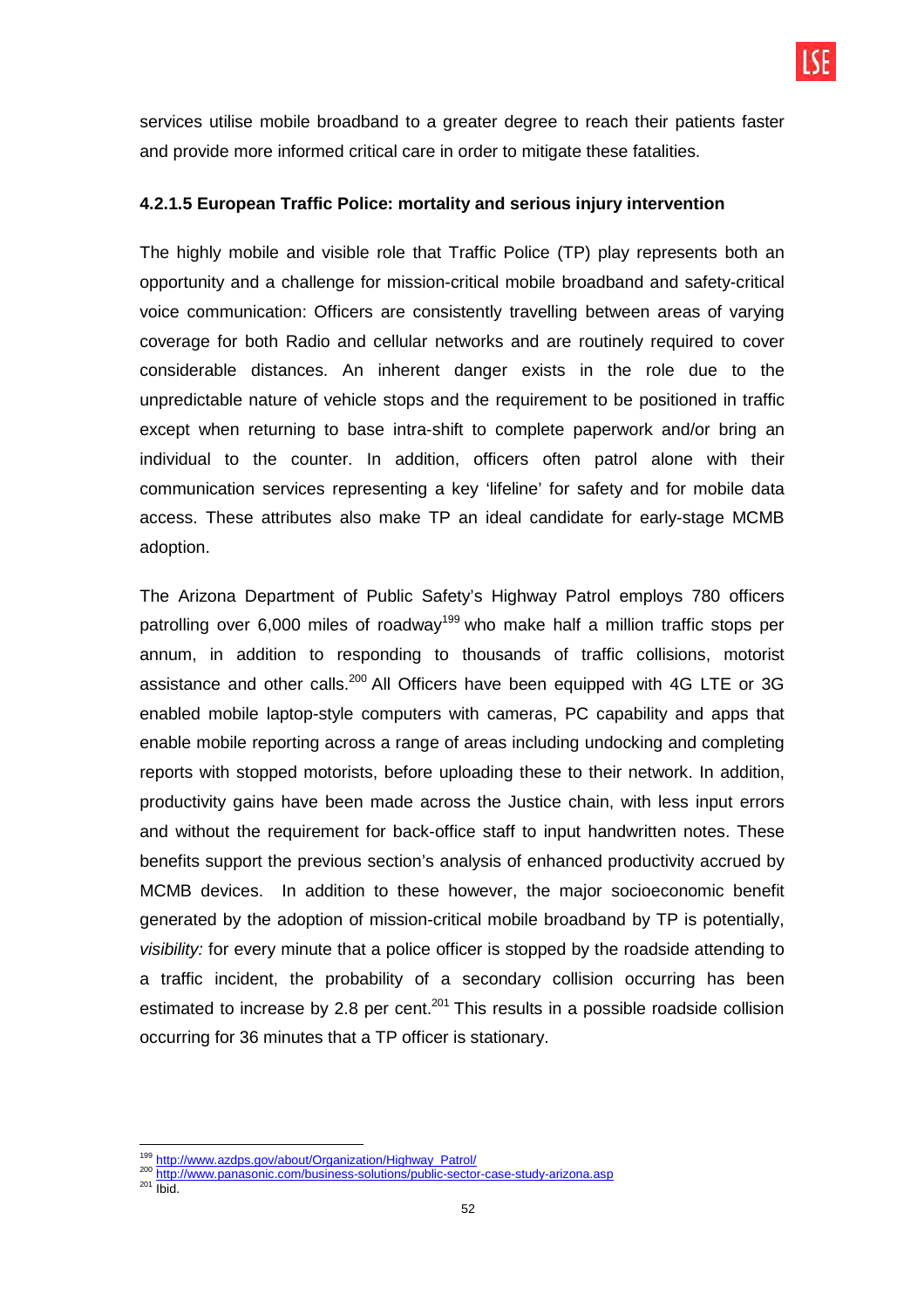The UK employs 4,675 Traffic Police<sup>202</sup> who share many common work and organisational factors with their US counterparts. A range of tasks are undertaken by these officers, including remaining stationary with license plate recognition scanning cars; attending the scene of an accident; undertaking visits to follow-up road accidents, and other tasks. As such, these result in longer 'stops' being undertaken on some days, whilst on others, consistent patrolling may result in higher stops occurring with motorists. Factoring in both US and UK analysis on the working pattern of Traffic Police, metrics have been defined that include an average of around 5 stops per working day, recognising the previous caveat that this may vary considerably between days. Data on European Traffic Police are not readily available, with Police Forces in EU member states not segmenting their officers to this degree of detail. Primary research and investigation has resulted in the utilisation of UK benchmarks for Traffic Police for Europe, adjusted in some cases for country-specific factors. This yielded a total of 22,000 Traffic Police, representing around 2 per cent of the 1.08 million Police Officers in the 10 European member states assessed, and 3 per cent of frontline officers.

A profile was defined to distribute stops across durations encompassing six bands ranging from 0-10 minutes to 60 minutes and over. Using UK accident data to define fatal and serious car accidents. $203$  the ratio for each of these was calculated and data on the cost to society for each was obtained.<sup>204</sup> Following further data analysis, the socioeconomic benefit of the use of mission-critical mobile broadband by Traffic Police is estimated to be around €4.2 billion per annum, addressing around 13,703 current fatalities per annum and  $140,238$  serous injuries per annum,<sup>205,206</sup> with an estimated reduction of around 800 of these fatalities and 9,000 serious injuries. In the rollout stages, a staggered socioeconomic benefit could occur if an increasing proportion of Traffic Police were equipped with comparable mission-critical mobile broadband. It is believed that for such benefits to accrue, a period of 10-15 years would be required in order to harmonise adoption across member states and to ensure widespread adoption of supporting practices and learning.

 $\overline{\phantom{a}}$ 

<sup>&</sup>lt;sup>202</sup>https://www.gov.uk/government/uploads/system/uploads/attachment\_data/file/223836/police-workforce-supptabsmar13.ods

<sup>203</sup>http://www.apccs.police.uk/fileUploads/APCC\_Group\_Emails/Road\_accident\_statistics.pdf

<sup>204</sup>https://www.gov.uk/government/uploads/system/uploads/attachment\_data/file/9280/rrcgb2011-complete.pdf 205 https://www.gov.uk/government/uploads/system/uploads/attachment\_data/file/223836/police-workforce-supptabsmar13.ods

<sup>206</sup> http://ec.europa.eu/tr<u>ansport/road\_safety/pdf/statistics/historical</u>\_country\_transport\_mode.pdf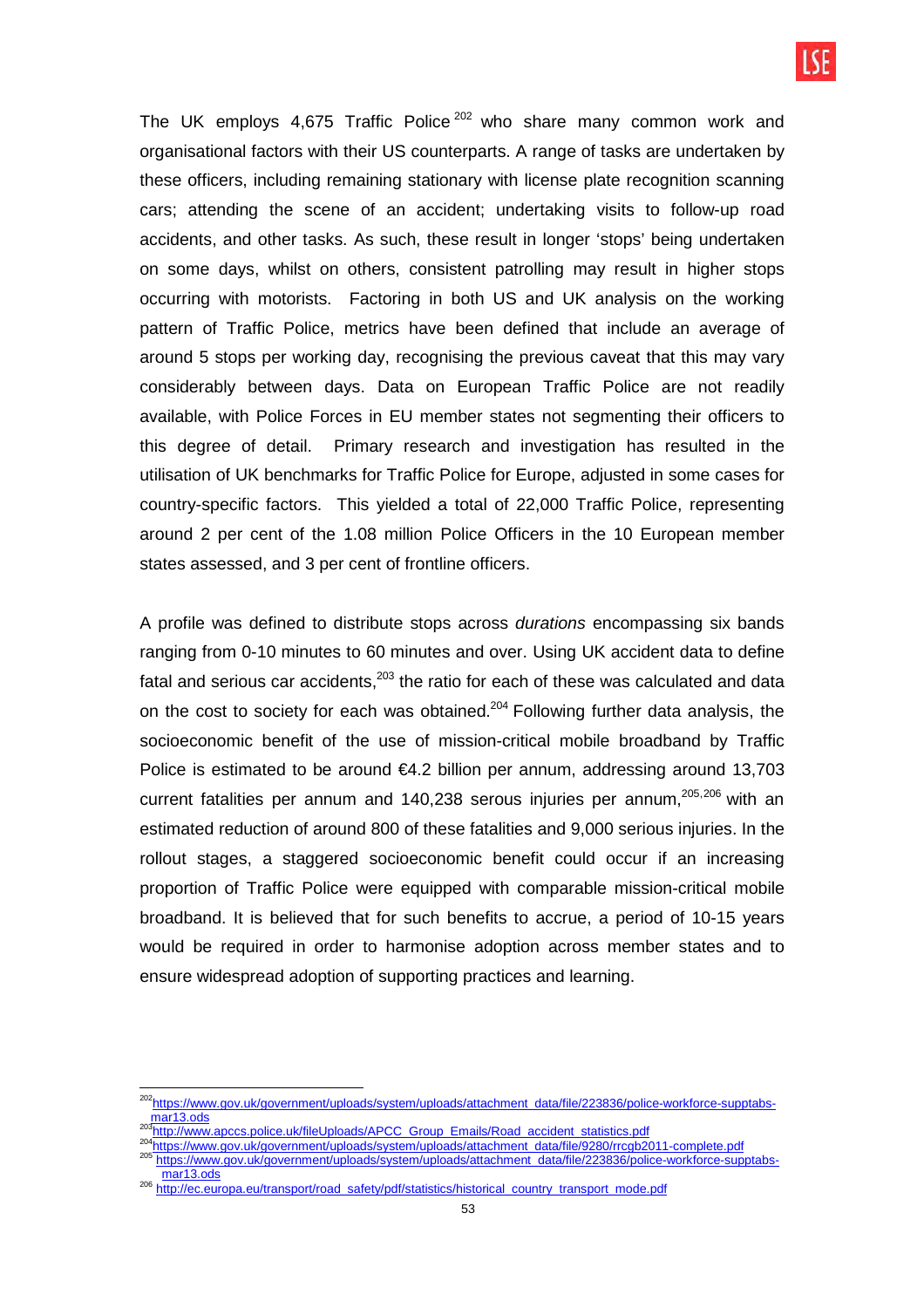

#### **4.3 Efficiency Increases in Safety Interventions**

### **4.3.1 Enhancing European Police safety interventions through efficiency**

Mission Critical Broadband Communications has the ability to transform Police work across both the back office and the frontline. This is not occurring in isolation however, and is part of a wider system of change that includes procurement centralisation; facilities reduction; headcount reduction; ICT rationalisation and others across constabularies.<sup>207</sup> In some cases, this has resulted in productivity increases of 10 per cent or more, as constabularies utilise outsourced contracts, enhanced mobile technology and apps, and other services to enable frontline officers to stay 'visible' and in the process deliver more interventions. <sup>208</sup> Nottinghamshire Police Authority achieved €1m in savings and increased its front line officers following the success of an initiative to connect mobile devices with the back office to access data, with senior officers stating: "Officers will be doing less paperwork because we are investing in mobile technology which will keep officers out on the beat and is key to creating our financial savings,"<sup>209</sup>

The UK Police Service provides a benchmark for enhanced efficiency spurred through austerity measures. The heterogeneous nature of Europe is reflected in the varying strength and status of PPDR agencies across the Region, and the evolving nature of austerity measures affecting the public sector. A lack of comparable UK data has defined the approach taken to estimate operational productivity improvements that could be possible in member states, with the UK Police Service leading many EU Police Forces in the trial and adoption of enhanced mobile broadband, spurred from reduced headcount; IT replacement; some facilities closure; an increasing adoption of mobile communication for both safety-critical and increasingly mission-critical applications; organisational realignment to direct resources to the front line and support them, and other initiatives.  $210$  Examples include Wiltshire Police's mobile and remote working solution that is estimated to have resulted in a 10 per cent productivity increase: the equivalent of adding 89 officers but without the  $\epsilon$ 4 million annual cost.<sup>211</sup> British Transport Police also experienced a similar productivity increase following a similar implementation.<sup>212</sup> In the US, similar austerity challenges have resulted in Police Forces adopting mobile

 $\overline{a}$ 

210 HMIC. Policing in Austerity: One year On. Greater Manchester Police, July 2012.

<sup>&</sup>lt;sup>207</sup> Serco Institute, (2008). Making Time: Freeing Up Front-Line Policing.

<sup>208</sup>http://www.cbi.org.uk/media/1865156/cbi\_police\_reform\_report\_embargoed\_261112.pdf

http://www.computerweekly.com/news/2240114611/Nottinghamshire-police-buck-mobile-failure-trend

<sup>&</sup>lt;sup>211</sup> http://www.straighttalkonline.com/cio-articles/going-mobile-wiltshire ; and Policing Plan for Wiltshire 2012/13.

<sup>&</sup>lt;sup>212</sup> http://www.straighttalkonline.com/cio-articles/going-mobile-wiltshire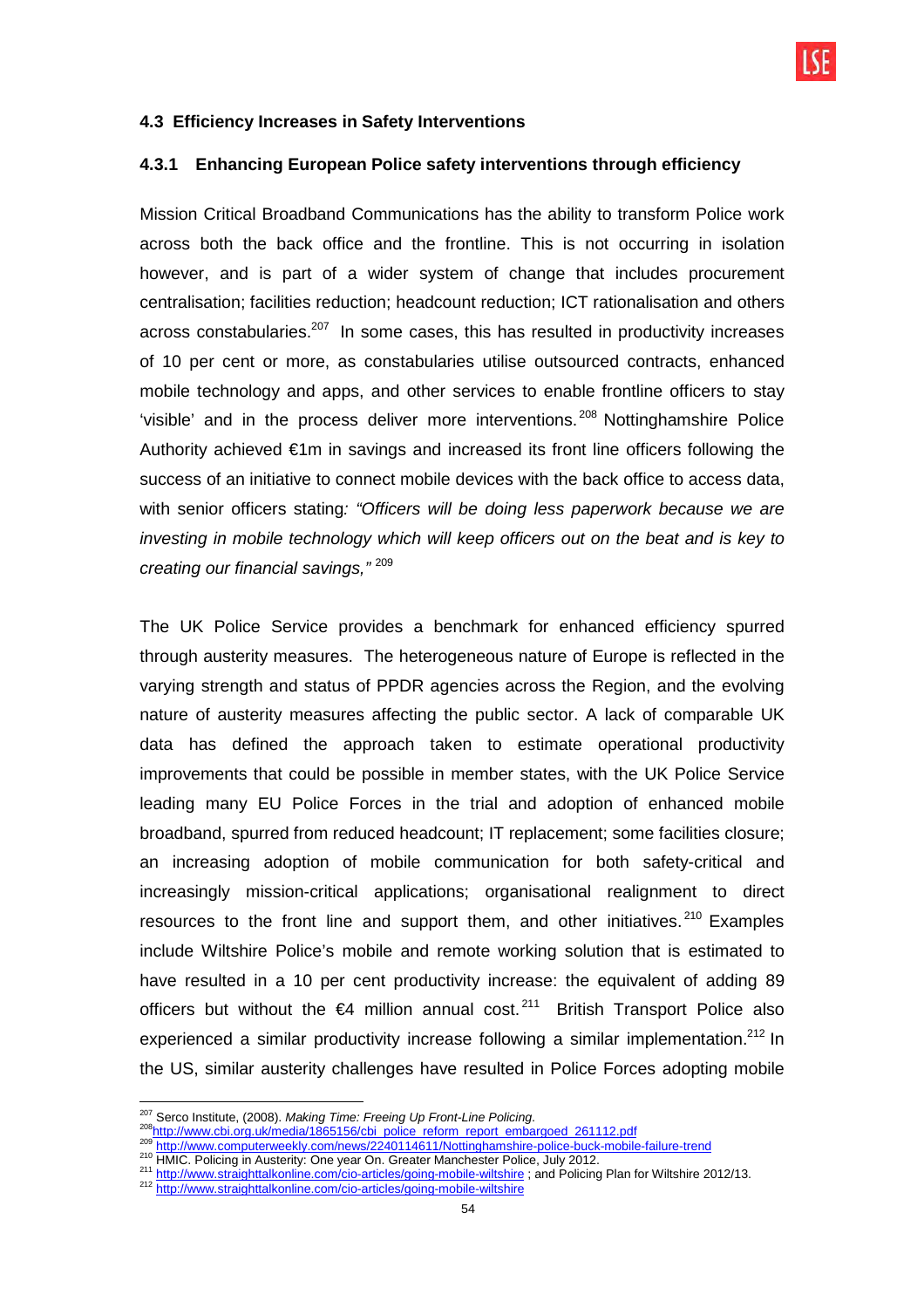broadband communications as a way to increase the presence of first responders. An example is the City of Altoona in Pennsylvania, which like other many US Police Forces sought to empower officers to work more effectively and faster, with similar Police Forces in neighbouring areas achieving an efficiency improvement from wireless broadband by at least 10 percent.  $213$  This Police Force exceeded the objective, providing access to critical data across information sources and the ability to upload field reports directly. A common theme evident amongst Police forces that have implemented mobile broadband applications appears to be the ability to increase frontline productivity. A further example of this is the City of Chattanooga in Tennessee, which implemented a city-wide wireless broadband network that resulted in 56 applications being introduced across public safety agencies with Police reporting a reduction in crime rates; productivity increases equivalent to placing 18 new officers in frontline roles; and an increased degree of intervention evidenced by a doubling of the arrest productivity rate.<sup>214</sup>

The wider longer-term adoption of mobile broadband by European Police Forces is expected to mirror the initial productivity gains obtained by early-adopting UK and US Police Forces, with efficiency drivers common across PPDR organisations and initiated in many cases by budget cuts. If a figure of 10 per cent productivity gain due to mission critical mobile broadband is factored into the forecast 16.8 million annual interventions in Europe, an additional 1.68 million interventions p.a. could ensue. These interventions are transition-driven and 'stand-alone': they are not predicated on the further utilisation of mobile broadband technology. Rather, they represent the adoption by European Police Forces of new mission critical broadband technology that augment current solutions, and in the process yield an improvement in productivity. Over time, it is expected that any such incremental productivity gains will become operationalised and the relevant intervention rate at a point will become the new benchmark. Complexities exist on estimating the exact socioeconomic benefit from additional interventions as this will be determined by the mix of interventions undertaken. If the interventions made were distributed across all of the major categories for crime defined by the Home Office in the proportion that these have been recorded,<sup>215</sup> the socioeconomic benefit is around  $\epsilon$ 6.3 billion annually for a 10 per cent productivity improvement. This is derived from 1.6 million additional

 $\overline{\phantom{a}}$ <sup>213</sup>http://business.motorolasolutions.com/publicsafety/pdfs/Altoona\_CS\_FINAL.pdf

<sup>214</sup>http://www.motorolasolutions.com/web/Business/BMS\_Landing\_Pages/Government/Government\_Grants/Chattano oga\_Case\_Study.pdf

<sup>215</sup> Home Office Online Report 30/05: The economic and social costs of crime against individuals and households 2003/04.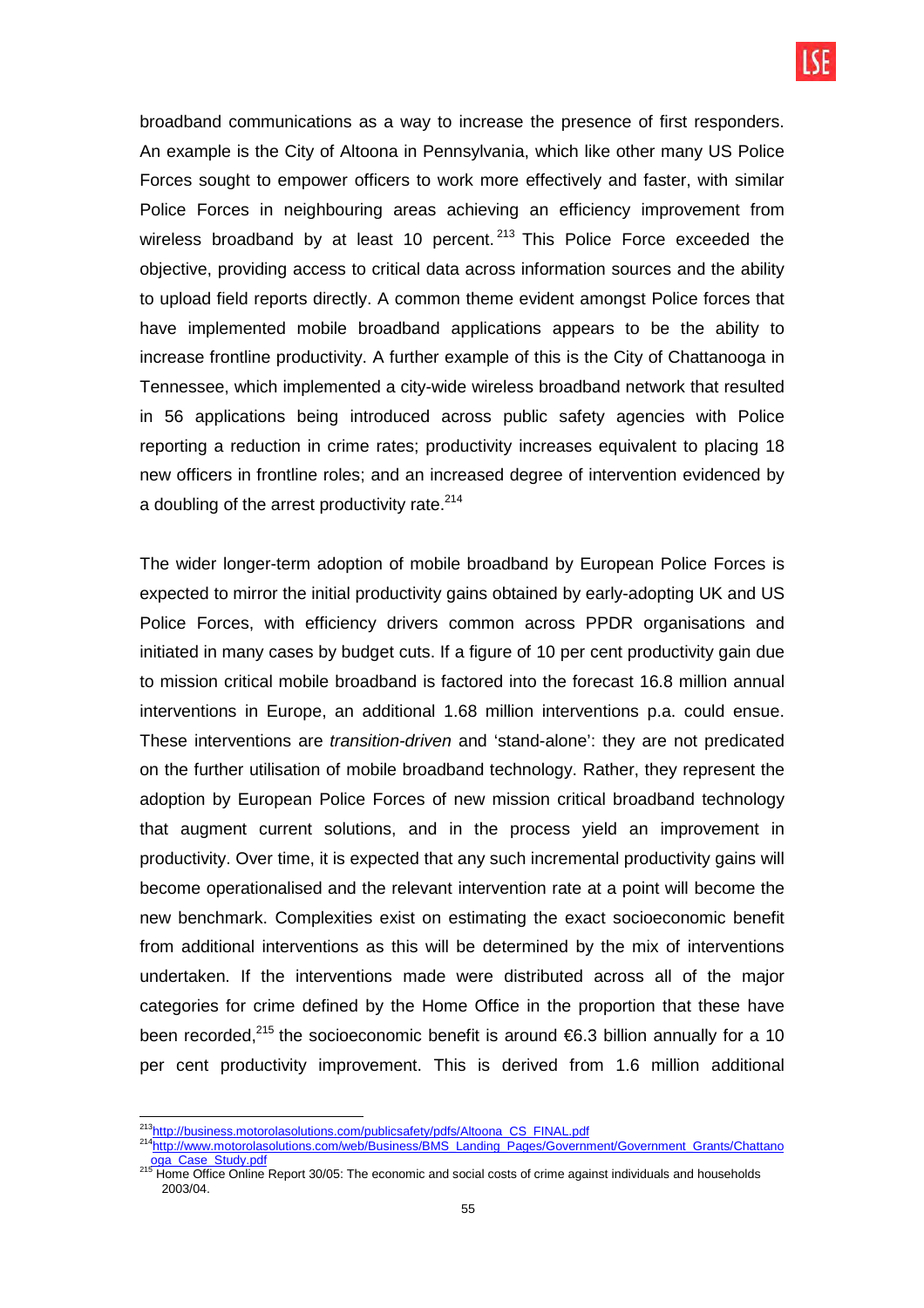

interventions occurring in the UK on an annual basis, with the socioeconomic benefit obtained across individual crime categories including: Homicide (€931m); Serious Wounding (€184m); Other Wounding (€1bn); Sexual Offences (€900m); Common Assault (€164m); Robbery (€780m); Burglary in a Dwelling (€622m); Theft (All categories: €1.2bn); Criminal Damage (€426m). Table 5 summarises the consolidated estimates at the country level across the European 10 countries.

| Country                | <b>Intervention Effilency</b> |               |  |  |  |  |
|------------------------|-------------------------------|---------------|--|--|--|--|
| <b>Northern Europe</b> |                               |               |  |  |  |  |
| Sweden                 | €                             | 90,945,406    |  |  |  |  |
| Denmark                | €                             | 19,695,136    |  |  |  |  |
| Norway                 | €                             | 30,267,661    |  |  |  |  |
| Finland                | €                             | 173,265,934   |  |  |  |  |
| <b>Total</b>           | €                             | 314,174,138   |  |  |  |  |
| <b>Central Europe</b>  |                               |               |  |  |  |  |
| UK                     | €                             | 1,204,910,286 |  |  |  |  |
| Germany                | €                             | 1,268,329,536 |  |  |  |  |
| France                 | €                             | 1,263,076,736 |  |  |  |  |
| Total                  | €                             | 3,736,316,558 |  |  |  |  |
| <b>Southern Europe</b> |                               |               |  |  |  |  |
| Spain                  | €                             | 1,764,312,215 |  |  |  |  |
| Portugal               | €                             | 308,172,882   |  |  |  |  |
| Greece                 | €                             | 254,039,156   |  |  |  |  |
| <b>Total</b>           | €                             | 2,326,524,253 |  |  |  |  |
| <b>TOTAL</b>           | €                             | 6,377,014,949 |  |  |  |  |

Table 5: European efficiency based interventions by Police (10% efficiency gains)

#### **4.3.2 Operational productivity from frontline and back-office applications**

The adoption of mission critical broadband over the next 10 years represents a stepchange for European Police Forces. Currently, a fragmented process is evident for the adoption of these, with many initiatives occurring from the US and the UK, and some from Germany and some Northern European countries. A mix drivers is defining this including austerity measures; strategic objectives; local Policing mandates; and others. Forces in the UK and the US have commenced rolling out mobile broadband and achieved operational savings as defined in earlier sections of this report. This includes Nottinghamshire Police, which has successfully utilised mobile devices and software to connect frontline officers to connect directly to back office systems.<sup>216</sup> Collaboration with an external IT Services organisation resulted in the design and development of solutions delivered via a wireless mobile device, with more than 2,000 smartphones deployed with full mobile data access to police systems. The use of mobile broadband on the frontline has reduced the need for one

 $\overline{\phantom{a}}$ <sup>216</sup> http://www.computerweekly.com/news/2240114611/Nottinghamshire-police-buck-mobile-failure-trend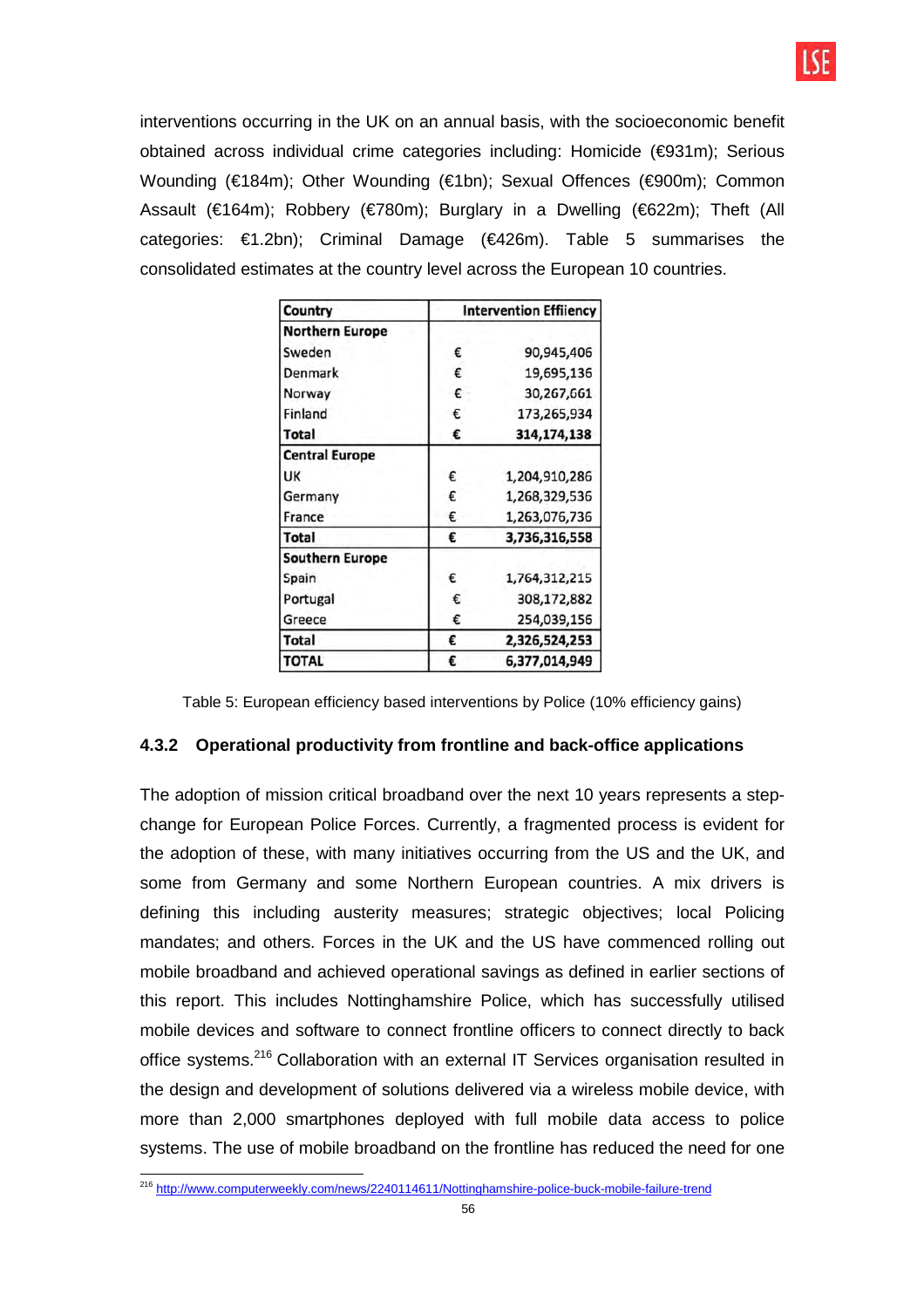

officer per shift to undertake paperwork utilising overtime, resulting in over €1m in savings in total.<sup>217</sup> Support from senior Officers has assisted such changes to occur and for gains to be realised, with the Chairman of the Nottinghamshire Police Authority stating: "Officers will be doing less paperwork because we are investing in mobile technology which will keep officers out on the beat and is key to creating our financial savings."<sup>218</sup>

In addition to UK Police Forces, US Police Forces have been achieving efficiency successes with the adoption of mobile broadband for PPDR.<sup>219</sup> Utilising data from 'in the field' efficiencies gained by existing Forces; back-office efficiency gains; staffing amendments and other changes, an efficiency figure of €1,141 per frontline Police officer is estimated $220$  using UK data and adjusted with a PPP filter across each of the 10 countries assessed. Based on a review of the current initiatives across the Police Forces in the UK, this is believed to be representative of the efficiencyenhancing administrative functionality that mission-critical mobile broadband can provide to the frontline and yields a total socioeconomic benefit across Europe of €888 million p.a., as depicted in Table 6.

| <b>Northern Europe</b> | <b>Frontline Police</b><br><b>Efficiency</b> |             |  |  |  |
|------------------------|----------------------------------------------|-------------|--|--|--|
| Sweden                 | €                                            | 15,564,679  |  |  |  |
| Denmark                | €                                            | 5,019,116   |  |  |  |
| Norway                 | €                                            | 5,293,107   |  |  |  |
| Finland                | €                                            | 6,730,189   |  |  |  |
| Total                  | €                                            | 32,607,090  |  |  |  |
| <b>Central Europe</b>  |                                              |             |  |  |  |
| UK                     | €                                            | 183,739,180 |  |  |  |
| Germany                | €                                            | 231,361,566 |  |  |  |
| France                 | €                                            | 177,237,152 |  |  |  |
| Total                  | €                                            | 592,337,899 |  |  |  |
| <b>Southern Europe</b> |                                              |             |  |  |  |
| Spain                  | €                                            | 183,407,964 |  |  |  |
| Portugal               | €                                            | 39,600,714  |  |  |  |
| Greece                 | €                                            | 40,355,422  |  |  |  |
| Total                  | €                                            | 263,364,100 |  |  |  |
| <b>TOTAL</b>           | €                                            | 888,309,089 |  |  |  |

Table 6: Operational efficiency gained from increased mobile broadband adoption by European Police Forces

<sup>219</sup>http://www.rapidacc.com/spec/Tulsa\_PD\_Case\_Study\_Wireless.pdf?iframe=true&width=90%&height=90%

 $\overline{\phantom{a}}$ <sup>217</sup> Ibid

 $218$  Ibid.

<sup>220</sup>http://www.bapcojournal.com/news/archivestory.php/aid/2107/Nottinghamshire\_Police\_saves\_more\_than\_\_A31\_m illion\_by\_using\_mobile\_solutions.html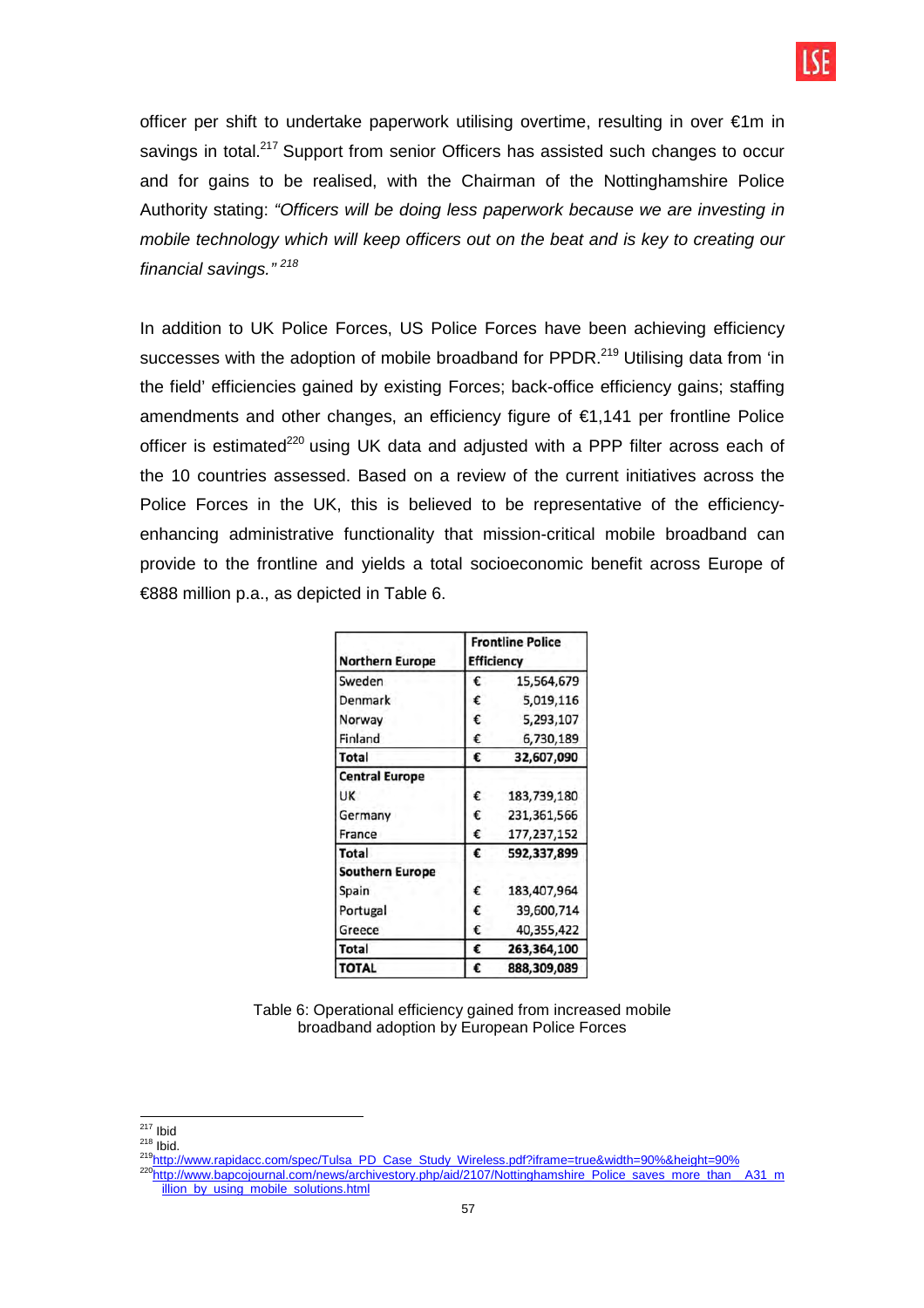The regions with the highest efficiency benefits include Central European countries assessed and Spain, which collectively account for 87 per cent of the socioeconomic value, due to the size of their Police Force and the potential to deliver savings. Table 6 summarises the estimates across the European sample.

It is believed that operational savings beyond these estimates can ensue, driven to a large degree by the aggressive austerity measures being implemented in many European countries either through Government initiatives or as part of EU mandates tied to bailout funding.

### **4.3.2 Intervention, GDP and Local Community**

Significant complexities exist in attempting to assess the socioeconomic effects of public safety and crime reduction at the macro level on GDP. It is widely accepted that crime has a significant impact on society, $^{221}$  with research indicating the overall costs of crime as a proportion of output and on a stand-alone basis.<sup>222</sup> In the UK, the total cost of crime has been estimated as being 7.7 per cent of GDP, in contrast to 11.9 per cent in the US. $^{223}$  Current research has not adequately addressed the potential benefits that intervention to crime can have on the economy, but it has confirmed that crime negatively impacts economic performance.<sup>224</sup> It is estimated that a one per cent rise in crime rates can reduce real economic growth by 0.0004% in a month. $^{225}$  Conversely, it can be posited that a reduction in crime rates could contribute to economic growth. Research indicates that the efficiency of a country's criminal justice system may be an explanatory factor influencing crime variations between countries.<sup>226</sup> The ability of the Police to carry out their functions effectively is arguably an extension of this: current research does not however capture the value or benefit in interventions to crimes. Although causality between socioeconomic benefits and GDP cannot readily be proven due to the potential influence of a myriad of other variables, it can be posited that a reduction in crime through an enhanced degree of interventions can reduce the downstream impact across a plethora of areas in the economy including health, property, the judicial system, and others. Collectively, these constitute the cost of crime. A reduction in this cost could arguably impact GDP, but a dependency cannot readily be proven due to the possible influence of other variables. The proportion of GDP accounted for by crime

 $\overline{\phantom{a}}$  $^{221}$  Detotto, C., and Otranto, E. (2010). Does Crime Affect Economic Growth? KYKLOS. v63(3); pp:330–34

<sup>&</sup>lt;sup>222</sup> Czabanski, J. (2008). Estimates of cost of crime: History, methodologies, and implications. Springer, Berlin.

 $^{223}$  Brand, S., and Price, R. (2000). The economic and social costs of crime. Home Office Research Study No. 217; Home Office , London.

 $224$  Detrott, and Otranto, (2010). Op cit.

 $225$  Ibid.

 $226$  Ibid.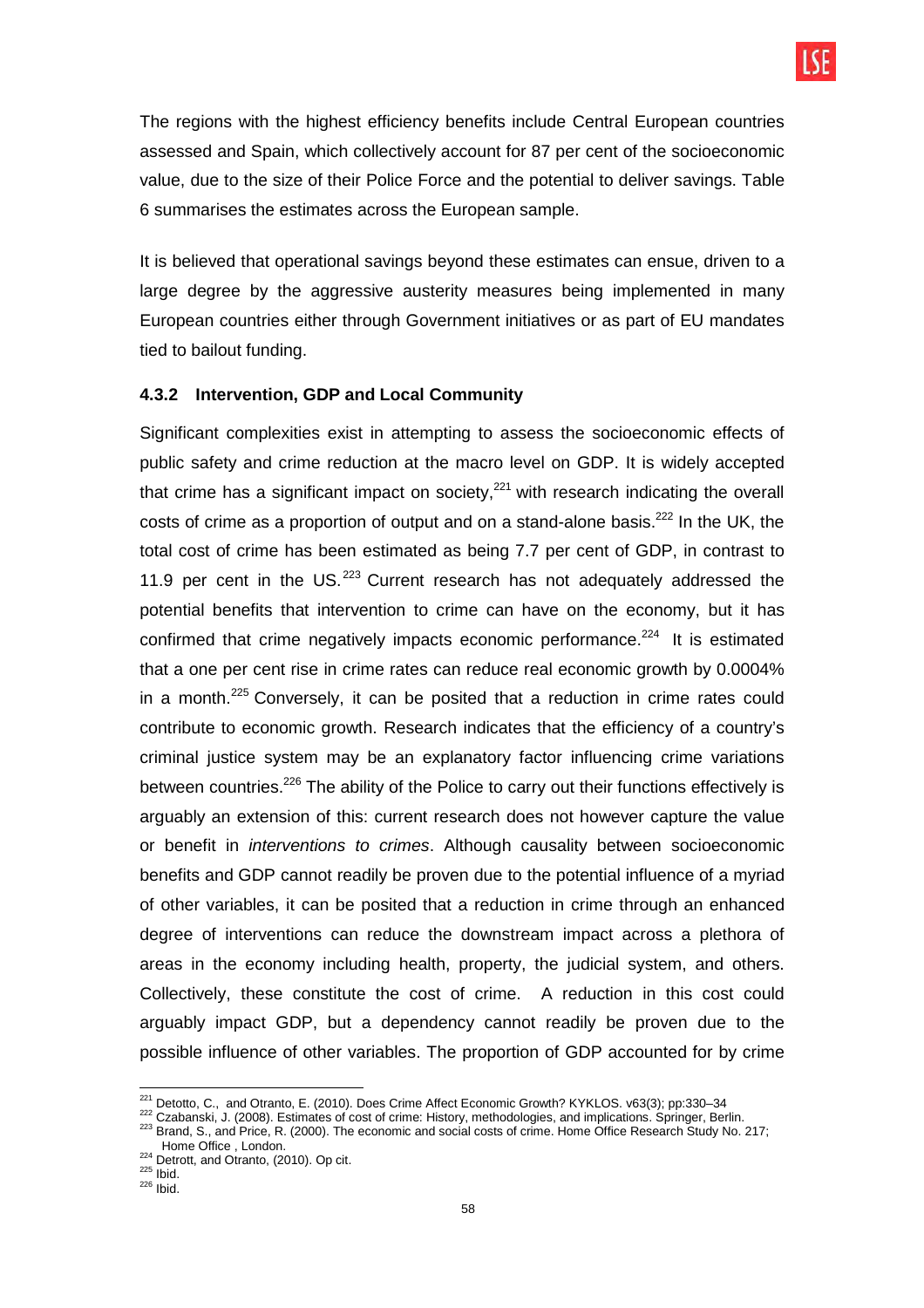can be defined however and is utilised as a more appropriate indicator for the macroeconomic cost of this activity.<sup>227</sup> Arguably a reduction in the crime through enhanced intervention and other factors can affect upstream and downstream elements of the crime-related ecosystem and ultimately GDP.

Limited research has forecast that crime has a negative socioeconomic impact on house prices.<sup>228</sup> In London, a 0.1 per cent standard deviation increase in crime was estimated to have resulted in a 0.94 per cent decrease in property values, equating to a  $\epsilon$ 0.3 billion decrease in early 2000.<sup>229</sup> Conversely, a reduction in crime has been posited to increase property values. US research estimated that a 10 and 25 per cent reduction in violent crime in 8 major US cities increased house prices by 0.83 and 2.1 per cent respectively one year later. $^{230}$  This equated to a rise in values of \$US16 billion and \$US41 billion respectively. In London, property crime fell by 40- 50% between the late 1990s and the following decade.<sup>231</sup> Although variations exist in crime reduction across the UK, overall, total homicides have reduced by 28 per cent over five years to 2012; violent crime reduced by 21 per cent, weapons crime reduced by 34 per cent, and public disorder reduced by 29 per cent. $^{232}$ 

Enhancing intervention measures through ubiquitous mobile broadband could potentially decrease crime as outlined in this research through the longer utilisation of Police on the frontline as they carry out some tasks such as reporting remotely and utilise enhanced information via broadband. These factors can potentially result in neighbourhoods becoming safer and consequently more 'desirable' places to live. House prices can increase as demand increases. Currently, Europe is characterised by a heterogeneous mix of crime statistics, with some increasing and some decreasing. If this methodology were applied across European member states, some would vield a forecast benefit through a forecast rise in process. It is recognised that at present this is an area that can benefit from more granular analysis, with a more cursory assessment occurring at this time. This area nevertheless reflects the potential wider socioeconomic benefits that could be accrue due to an enhanced intervention strategy in policing, with the belief that the sustained reduction in crime over at least the last decade could have a positive flow-on effect on house prices. Increasing earlier and current intervention rates even further

 $229$  Ibid.

 $\overline{\phantom{a}}$  $^{227}$  Ibid.

<sup>228</sup> Gibbons, S. (2004). The Costs of Urban Property Crime. Economic Journal; v(114); F441–F463.

<sup>230</sup> Shapiro, R. J., and Hassett, K. A. (2012). The Economic Benefits of Reducing Violent Crime: A Case Study of 8 American Cities. Centre for American Progress.<br><sup>231</sup> http://blogs.lse.ac.uk/politicsandpolicy/archives/33606

<sup>&</sup>lt;sup>232</sup> Institute for Economics and Peace. (2013). Op cit.